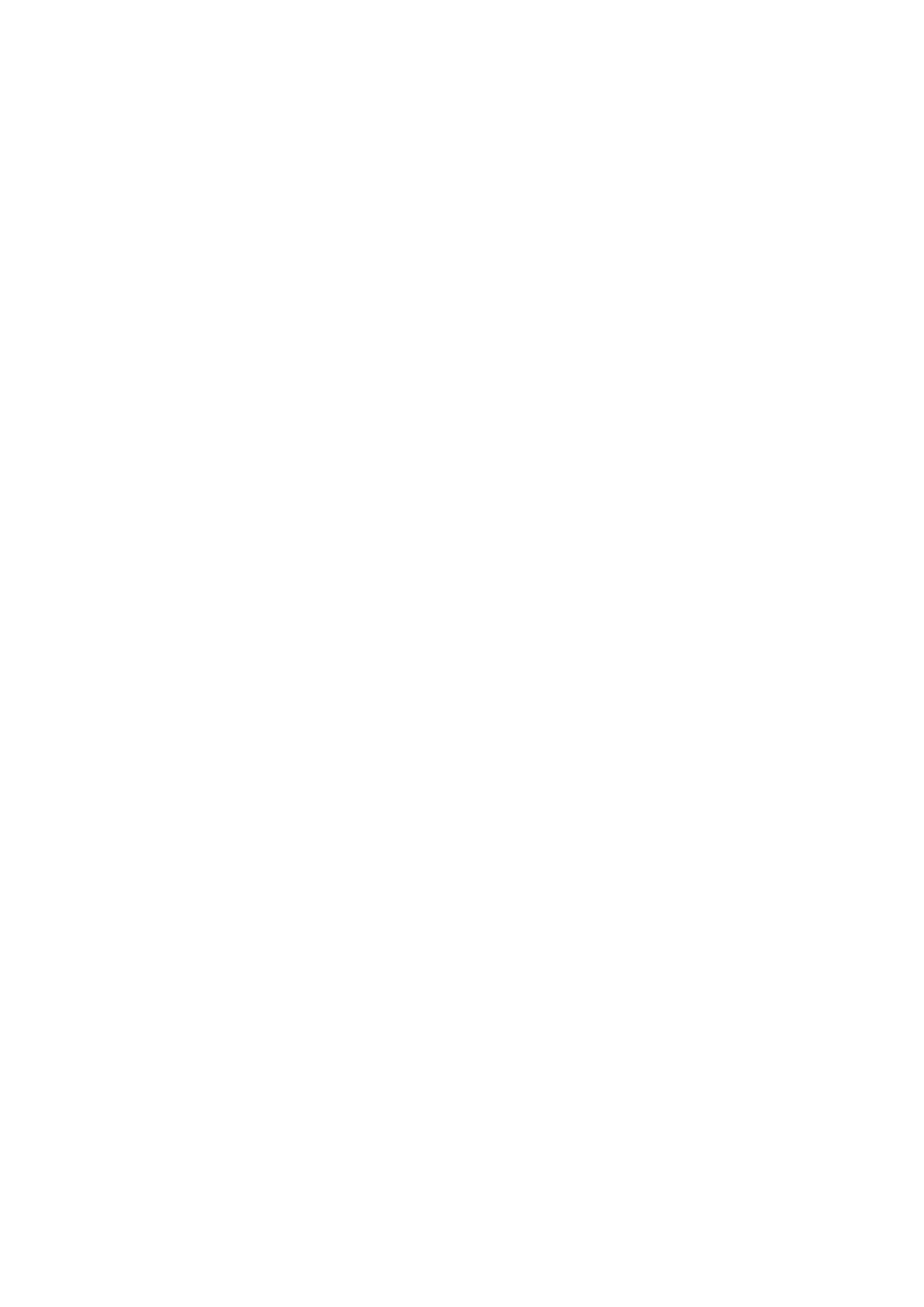UNITED NATIONS OFFICE ON DRUGS AND CRIME Vienna

# **LEGISLATIVE GUIDE TO THE UNIVERSAL LEGAL REGIME AGAINST TERRORISM**

Prepared by the United Nations Office on Drugs and Crime



UNITED NATIONS New York, 2008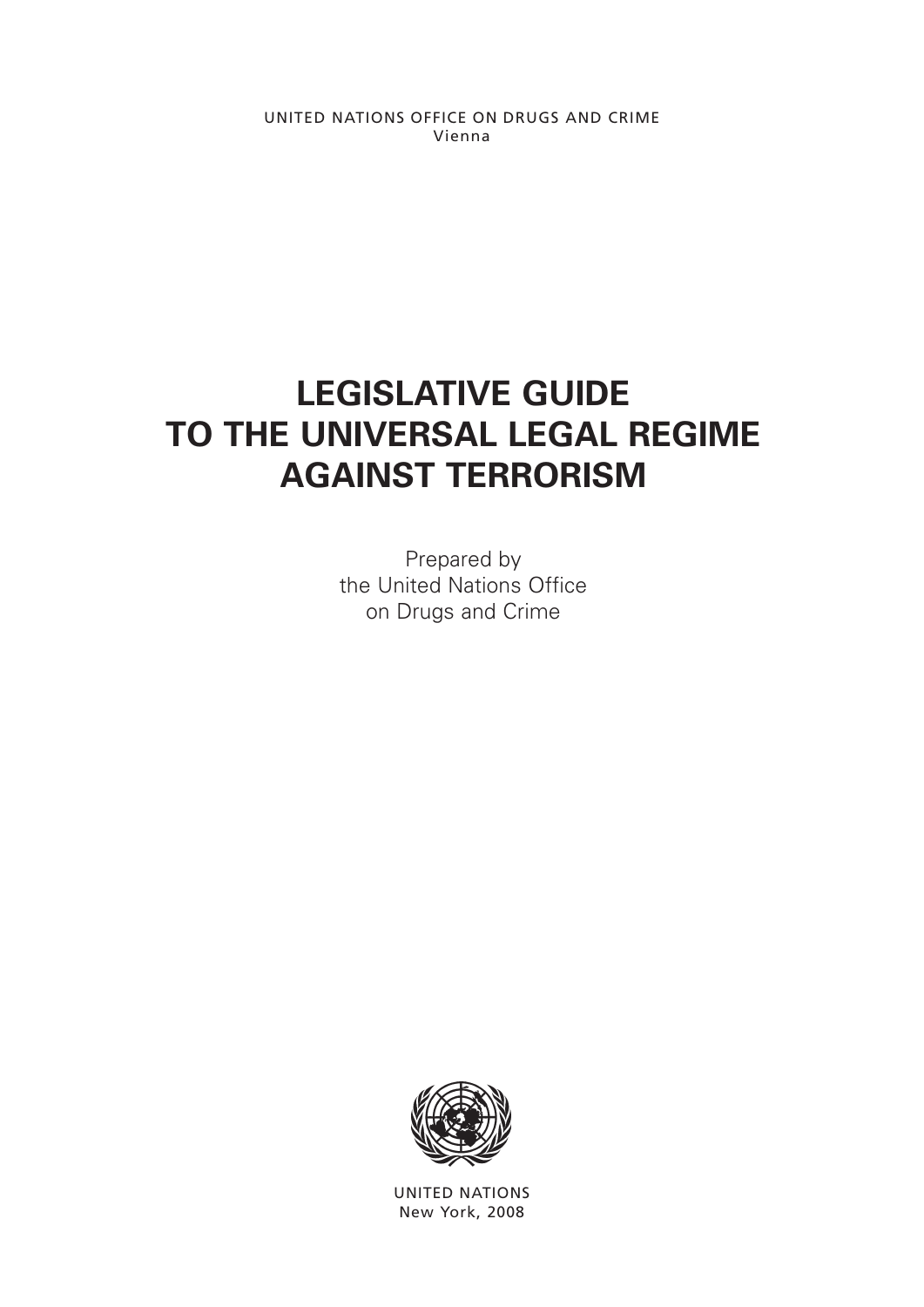### **Note**

Symbols of United Nations documents are composed of capital letters combined with figures. Mention of such a symbol indicates a reference to a United Nations document.

Material in this publication may be freely quoted or reprinted, but acknowledgement is requested, togehter with a copy of the publication containing the quotation or reprint.

> UNITED NATIONS PUBLICATION Sales No.: E.08.V.9 ISBN 978-92-133780-8

The designations employed and the presentation of material in this publication do not imply the expression of any opinion whatsoever on the part of the Secretariat of the United Nations concerning the legal status of any country, territory, city or area of its authorities, or concerning the delimitation of its frontiers or boundaries.

This publication has not been formally edited.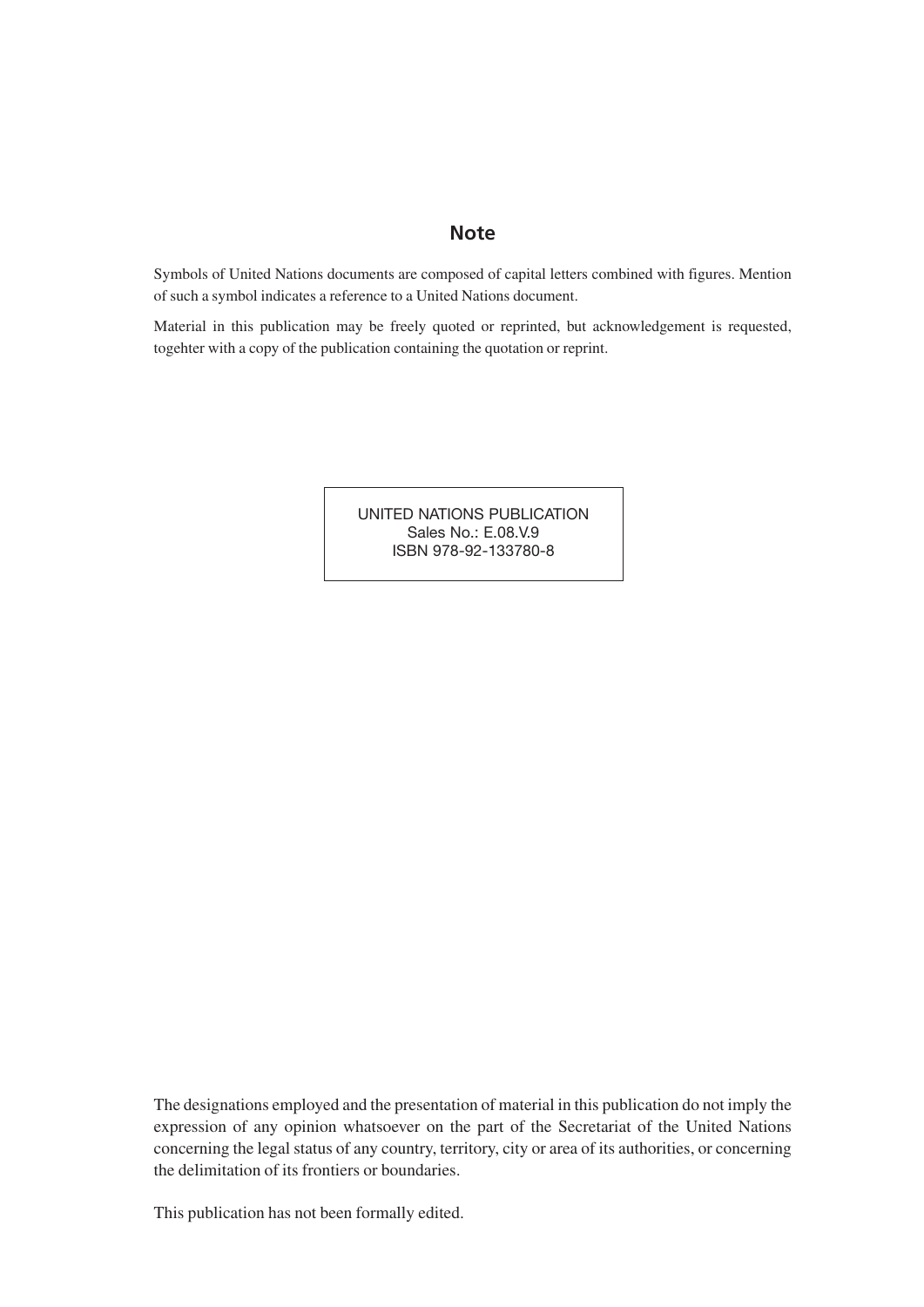# **Contents**

|    |                                              |                                                                                                      | Page     |  |  |
|----|----------------------------------------------|------------------------------------------------------------------------------------------------------|----------|--|--|
|    |                                              |                                                                                                      | V        |  |  |
| I. | The universal legal regime against terrorism |                                                                                                      |          |  |  |
|    | А.                                           |                                                                                                      | 1        |  |  |
|    | Β.                                           | The universal conventions and protocols                                                              | 1        |  |  |
|    | C.                                           | Binding resolutions of the Security Council concerning terrorist acts                                | 3        |  |  |
|    | D.                                           | Fundamental considerations in providing legislative advisory services                                | 5        |  |  |
|    | Ε.                                           | Insistence that counter-terrorism measures be based upon                                             | 5        |  |  |
|    | F.                                           | The role of the criminal justice system in preventing terrorist acts                                 | 6        |  |  |
|    | G.                                           | Prohibiting incitement to terrorism as required by the ICCPR                                         | 7        |  |  |
|    | Η.                                           | Steps in becoming a party to and implementing the conventions                                        |          |  |  |
|    | Ш.                                           | Criminalization and other legislative requirements of the terrorism                                  | 10       |  |  |
|    |                                              |                                                                                                      |          |  |  |
|    | А.                                           |                                                                                                      | 13<br>13 |  |  |
|    | Β.                                           | Agreements relating to the safety of civil aviation developed by                                     |          |  |  |
|    |                                              | the International Civil Aviation Organization (ICAO)                                                 | 13       |  |  |
|    | C.                                           | Agreements relating to maritime safety developed by<br>the International Maritime Organization (IMO) | 14       |  |  |
|    | D.                                           | Convention on the Physical Protection of Nuclear Material, 1979 and                                  | 15       |  |  |
|    | Е.                                           | Agreements relating to other protections for civilians developed                                     | 16       |  |  |
|    | F.                                           | Other legislative requirements relating to the financing of terrorism                                | 19       |  |  |
|    | G.                                           | Issues common to all conventions and protocols                                                       | 24       |  |  |
|    | Η.                                           |                                                                                                      | 29       |  |  |
|    | I.                                           |                                                                                                      | 30       |  |  |
| Ш. |                                              |                                                                                                      | 33       |  |  |
|    |                                              |                                                                                                      | 33       |  |  |
|    | В.                                           | Jurisdiction based upon registration of aircraft or maritime vessels                                 | 33       |  |  |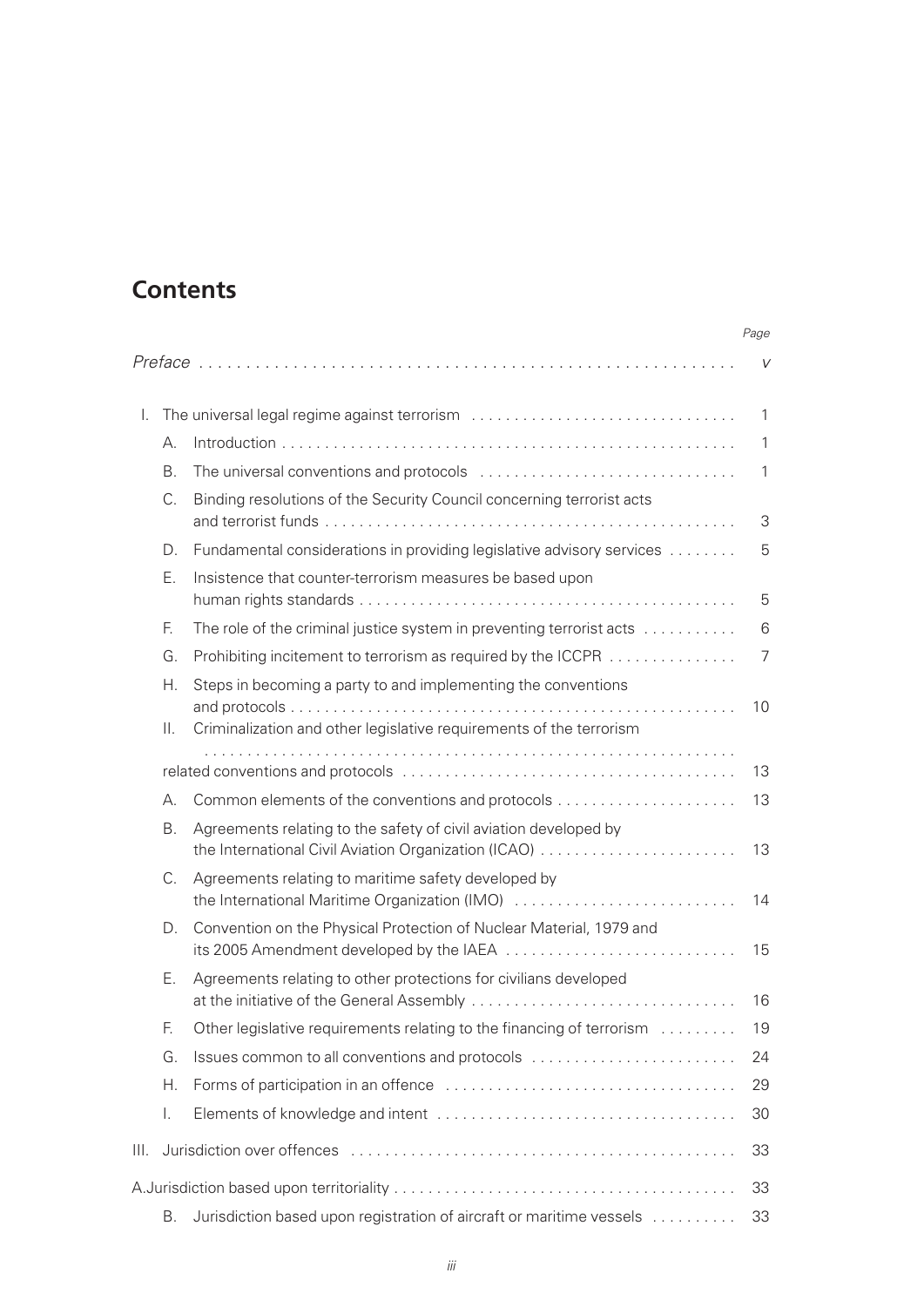|                                                    | C. | Jurisdiction based upon nationality of the offender                                | 34 |  |  |  |  |  |
|----------------------------------------------------|----|------------------------------------------------------------------------------------|----|--|--|--|--|--|
|                                                    | D. | Jurisdiction based upon protection of nationals and national interests             | 34 |  |  |  |  |  |
|                                                    | Ε. | Jurisdiction based upon the presence of a person in the national territory $\dots$ | 35 |  |  |  |  |  |
| IV.                                                |    |                                                                                    |    |  |  |  |  |  |
|                                                    | А. | Nature and consequences of the obligation                                          | 37 |  |  |  |  |  |
|                                                    | В. | Obligation to conduct an inquiry, to report findings and to advise of intent       | 38 |  |  |  |  |  |
|                                                    |    | V. International cooperation in criminal matters                                   | 39 |  |  |  |  |  |
| A.Dependence of the legal regime against terrorism |    |                                                                                    |    |  |  |  |  |  |
| 39                                                 |    |                                                                                    |    |  |  |  |  |  |
|                                                    | Β. |                                                                                    | 39 |  |  |  |  |  |
|                                                    | С. |                                                                                    | 40 |  |  |  |  |  |
|                                                    | D. |                                                                                    | 40 |  |  |  |  |  |
|                                                    | Е. | Protections for political activity, against discrimination and                     |    |  |  |  |  |  |
|                                                    |    |                                                                                    | 41 |  |  |  |  |  |
|                                                    | F. |                                                                                    | 44 |  |  |  |  |  |
|                                                    |    |                                                                                    | 45 |  |  |  |  |  |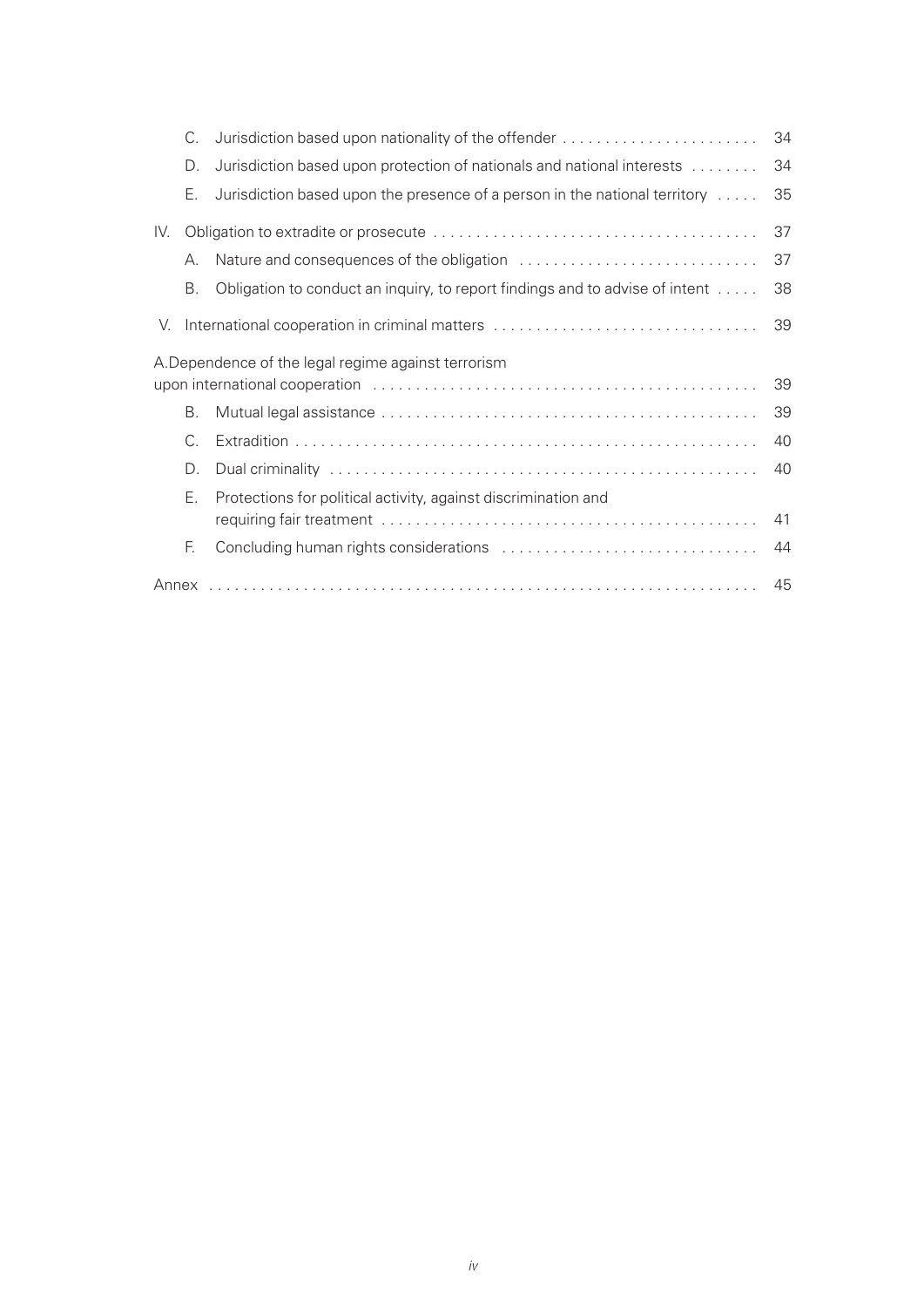# **Preface**

The Terrorism Prevention Branch (TPB) of the United Nations Office on Drugs and Crime (UNODC) is mandated to provide legal and related assistance to requesting countries to ratify and implement the universal legal instruments against terrorism. The Global Project on Strengthening the Legal Regime against Terrorism provides the overall framework for delivering such assistance to countries. The overall project objective is to support Member States in achieving a functional universal legal regime against terrorism in accordance with the principles of the rule of law, especially by facilitating the ratification and implementation of the universal legal instruments against terrorism and enhancing the related capacity of national criminal justice systems.

To assist in identifying and drafting the laws necessary or desirable to implement the terrorismrelated instruments, UNODC/TPB furnishes reference materials and technical advice, both by video and telephone conferences, by electronic communications, and by field missions when they are cost effective. These efforts are designed to assist the work of the national officials who ultimately must draft and administer legislation incorporating international commitments into national law. Providing these legal advisory services encourages adoption of the instruments by removing some of the uncertainties and technical obstacles that accompany membership in any international convention. In delivering this assistance UNODC/TPB makes extensive use of several technical assistance tools. Please see the annex for a full listing of available tools and publications and information on how to access them.

This updated version of the *Legislative Guide* has been prepared to facilitate the task of national authorities in adopting and implementing the universal legal regime against terrorism. It replaces a publication issued in 2003, the *Legislative Guide to the Universal Anti-Terrorism Conventions and Protocols.* Both the 2003 and 2008 versions of the *Guide* were prepared for the information of government officials and others concerned with the international legal aspects of the prevention and suppression of terrorism. The 2003 *Guide* grouped the then existing 12 conventions and protocols according to subject matter, that is as relating to: *(a)* civil aviation; *(b)* status of the victim; *(c)* dangerous materials; *(d)* vessels and fixed platforms; and *(e)* the financing of terrorism. The 2008 *Guide* groups the offences according to the entities of the United Nations system responsible for their development in order to place recent developed instruments in context and to indicate sources of technical expertise.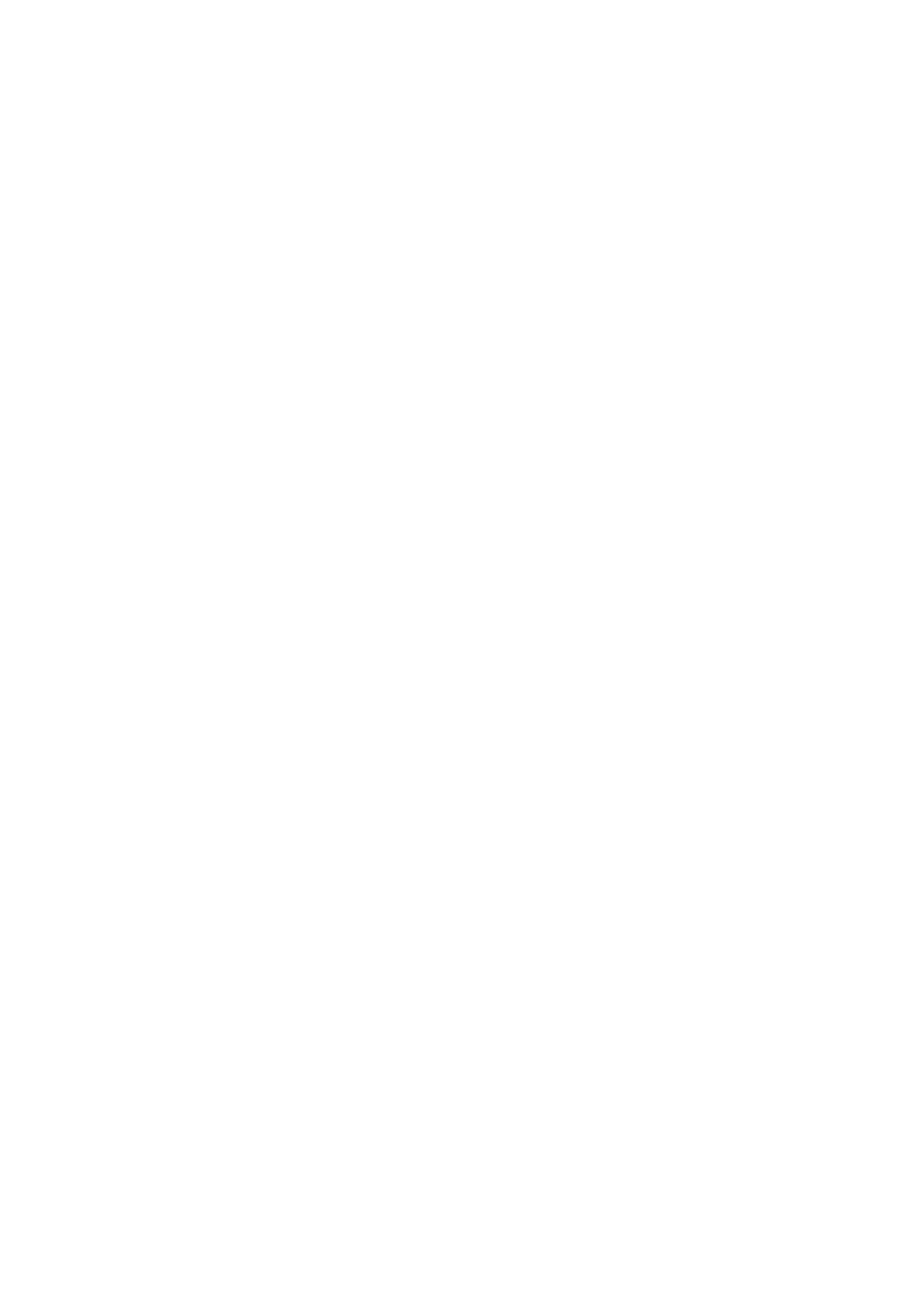# **I.—The universal legal regime against terrorism**

### **A.—Introduction**

A key element of the international community's response to terrorism has been the gradual development, since 1963, of a legal infrastructure of terrorism-related conventions and protocols, simply meaning multilateral treaties and supplemental agreements. Those legal instruments, numbering 16 including recent protocols and amendments, require the States that adopt them to criminalize most foreseeable terrorist acts. Another core part of the global legal regime to counter terrorism is a series of Security Council resolutions relating to terrorism, many of them adopted under the authority of chapter VII of the United Nations Charter, which empowers the Security Council to adopt resolutions legally binding on all Member States of the United Nations.

This legal regime against terrorism offers the legal framework to address serious crimes committed by terrorists utilizing a wide array of criminal justice mechanisms. It is based on the premise that perpetrators of terrorist crimes should be brought to trial by their national governments, or should be extradited to a country willing to bring them to trial. The well-known principle of *aut dedere aut judicare* (extradite or prosecute) is meant to make the world inhospitable to terrorists (and those who finance and support them) by denying them safe havens.

Yet it is essential to emphasize that the legal authority to enforce these measures against terrorism is exclusively within the responsibility of sovereign States. No international tribunal exists with competence to prosecute an offender for aircraft or ship hijacking, bombings of civilian targets or financing of terrorism.<sup>1</sup> The legal instruments developed over decades to deal with those offences can only be implemented under national legislation which criminalizes the defined offences, creates appropriate jurisdiction in domestic courts, and authorizes the cooperation mechanisms provided in the international instruments and essential to their effectiveness.

#### **B.—The universal conventions and protocols**

The selection of the sixteen universal instruments<sup>2</sup> examined herein reflects the annex to General Assembly resolution 51/210 of 17 December 1996 and General Assembly resolution 61/40 of 18 December 2006. Resolution 51/210 urged Member States to become members of ten specific agreements. Those agreements included:

<sup>1</sup> The International Criminal Court, created in 1998 by the Treaty of Rome, is granted jurisdiction over the crime of genocide, crimes against humanity, war crimes and the crime of aggression. Jurisdiction over acts of terrorism was rejected during the negotiations that resulted in the Court's creation.

<sup>2</sup> The term universal is used to describe those agreements open to membership to all States of the United Nations or its affiliated specialized agencies, such as the International Civil Aviation Organization, as opposed to agreements open only to members of a regional or other restricted groupings, such as the Council of Europe.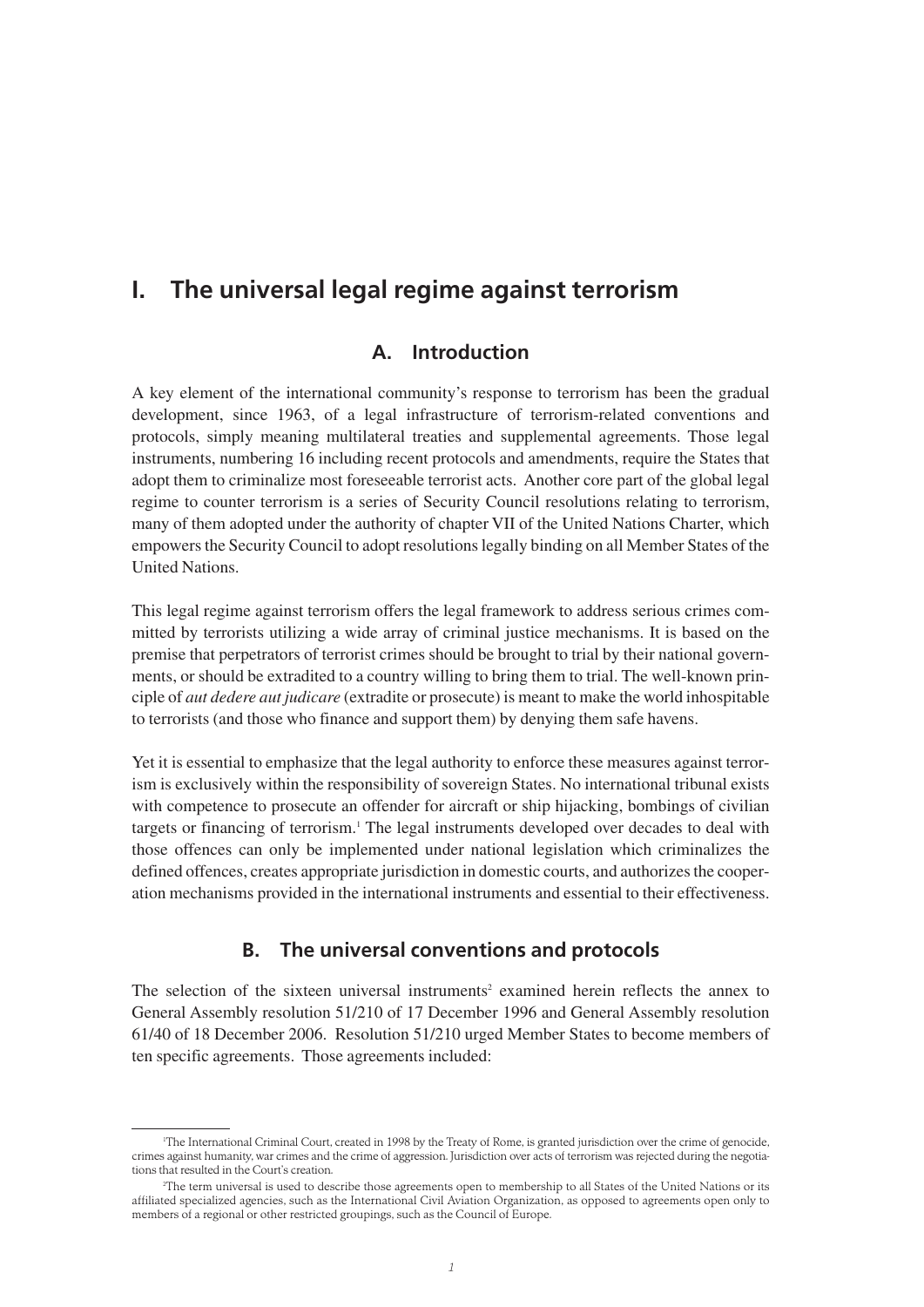*(a)* Four conventions and one protocol elaborated by the International Civil Aviation Organization (ICAO);<sup>3</sup>

*(b)* Two conventions developed under the leadership of the General Assembly;<sup>4</sup>

*(c)* One convention elaborated by the International Atomic Energy Agency (IAEA);<sup>5</sup>

*(d)* One convention and a protocol developed by the International Maritime Organization (IMO).6

In addition, the 1996 resolution established an Ad Hoc Committee open to all Member States:

. . . to elaborate an international convention for the suppression of terrorist bombings and, subsequently, an international convention for the suppression of acts of nuclear terrorism, to supplement related existing international instruments and thereafter to address means of further developing a comprehensive legal framework of conventions dealing with international terrorism.

Within a year that Committee had elaborated the 1997 International Convention for the Suppression of Terrorist Bombings. It was given an additional mandate by the General Assembly to develop an agreement on terrorist financing, resulting in the International Convention for the Suppression of the Financing of Terrorism of 1999. The International Convention for the Suppression of Acts of Nuclear Terrorism was adopted in 2005 and came into force in July 2007. Negotiations on a comprehensive instrument dealing with terrorism continue as of 2008. The instruments developed by the specialized agencies are also being updated. The IMO developed two protocols in 2005 to update its 1988 Convention for the Suppression of Unlawful Acts against the Safety of Maritime Navigation and the 1988 Protocol for the Suppression of Acts against the Safety of Fixed Platforms on the Continental Shelf. The IAEA adopted Amendments in 2005 to its 1980 Convention on the Physical Protection of Nuclear Material.<sup>7</sup> The ratification status of all 16 instruments can be found at www.un.org/sc/ctc under International Law.

<sup>3</sup> Convention on Offences and Certain Other Acts Committed on Board Aircraft, 1963; Convention for the Suppression of Unlawful Seizure of Aircraft, 1970; Convention for the Suppression of Unlawful Acts against the Safety of Civil Aircraft, 1971; Convention on the Marking of Plastic Explosives for the Purpose of Detection, 1991; Protocol for the Suppression of Unlawful Acts of Violence at Airports Serving International Civil Aviation, 1988.

<sup>4</sup> Convention on the Prevention and Punishment of Crimes against Internationally Protected Persons, including Diplomatic Agents, 1973; International Convention against the Taking of Hostages, 1979.

<sup>5</sup> Physical Protection of Nuclear Material Convention, 1979.

<sup>6</sup> Convention for the Suppression of Unlawful Acts against the Safety of Maritime Navigation, 1988; Protocol for the Suppression of Unlawful Acts against the Safety of Fixed Platforms located on the Continental shelf, 1988.

<sup>7</sup> The organization sponsoring negotiations for a convention typically becomes the treaty depository. All of the terrorismrelated treaties developed by a General Assembly committee name the Secretary-General of the United Nations in New York as their depository. The specialized agency agreements vary. The 1963 Convention on Offences and Certain Other Acts Committed on Board Aircraft names the ICAO as its depository. The 1970 Convention for the Suppression of Unlawful Seizure of Aircraft and the 1971 Convention for the Suppression of Unlawful Acts against the Safety of Civil Aircraft identify the Governments of the former Union of Soviet Socialist Republics, the United Kingdom and the United States of America as the depositaries for instruments of ratification, accession and denunciation. The 1988 Protocol for the Suppression of Unlawful Acts of Violence at Airports Serving International Civil Aviation identifies the same three depositary governments and adds the International Civil Aviation Organization in Montreal, which became the sole depositary for the 1991 Convention on the Marking of Plastic Explosives for the Purpose of Detection. The 1979 Physical Protection of Nuclear Material Convention and its 2005 Amendment both provide for signature either at the IAEA in Vienna or at UN Headquarters in New York, and identify the Director General of the IAEA as the depositary for the original convention text. This reference to the IAEA Director General appears to be treated as an implied designation of the IAEA as the depositary for subsequent treaty purposes, although no explicit reference is made in either instrument to the place of deposit of instruments of ratification, accession or denunciation. The IMO instruments all designate the Secretary General of that organization, headquartered in London, as their depositary. The practical significance of these varying designations is that a ratification or accession document sent to the wrong depositary may never take effect. It would be wrong to assume that the Secretary-General of the United Nations in New York is the depositary for all 16 of the universal terrorism-related instruments. Moreover, advisory services on technical aspects of certain specialized instruments may be within the particular competence of the organization that developed the agreement, such as information from the IAEA in Vienna on the levels of protection required under the 2005 Amendment to the IAEA Physical Protection of Nuclear Material Convention, or from the IMO in London on ship boarding procedures under the 2005 Protocol to the Maritime Safety Convention.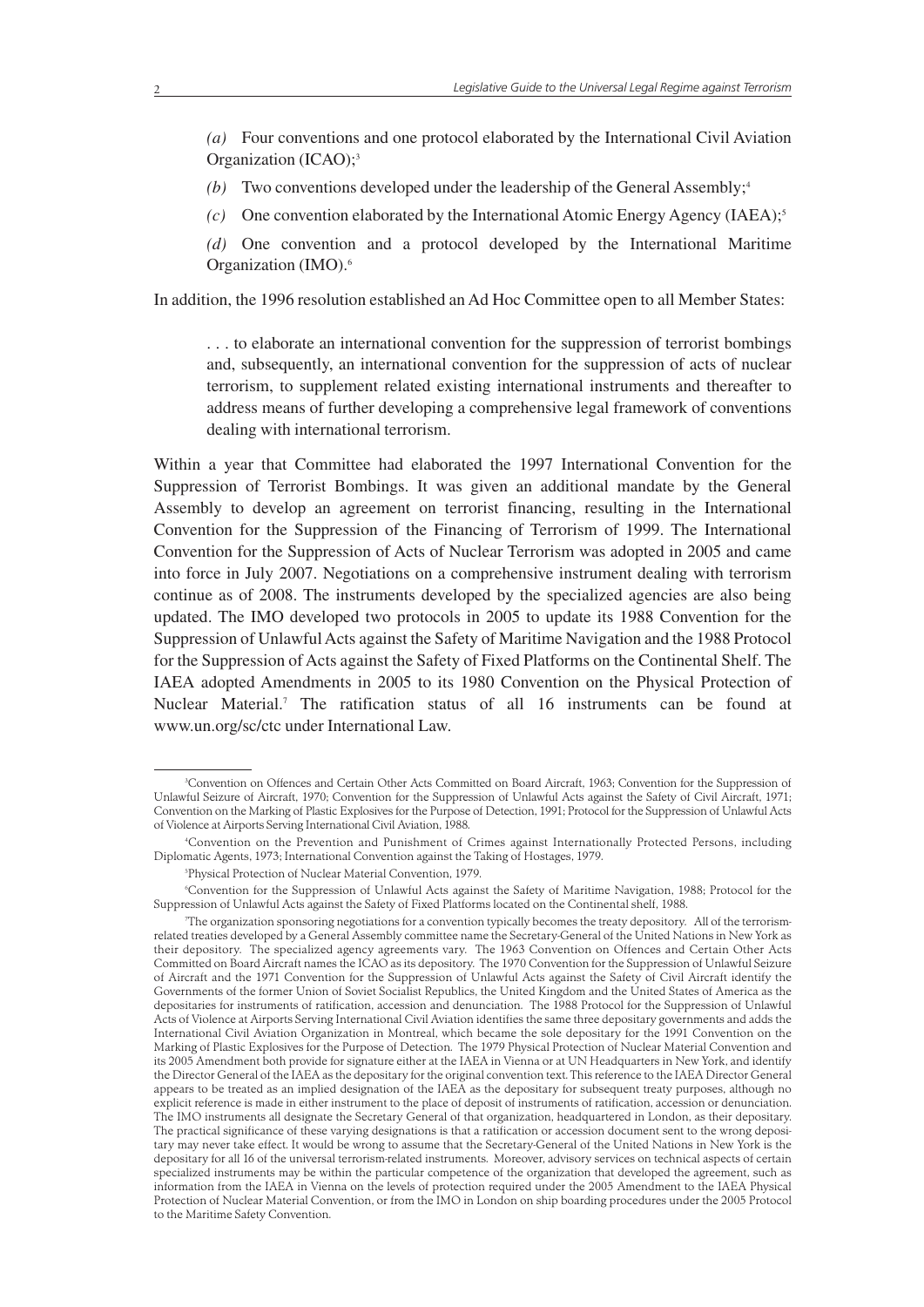On 20 September 2006, the Member States of the United Nations adopted General Assembly resolution 60/288. In a Plan of Action of 8 September 2006 annexed to this resolution, the Assembly agreed upon the United Nations Global Counter-Terrorism Strategy. In paragraph III-7 of that Plan of Action, the Member States resolved:

7.—To encourage the United Nations Office on Drugs and Crime, including its Terrorism Prevention Branch, to enhance, in close consultation with the Counter-Terrorism Committee and its Executive Directorate, its provision of technical assistance to States, upon request, to facilitate the implementation of the international conventions and protocols related to the prevention and suppression of terrorism and relevant United Nations resolutions.

Resolution 61/40 of 18 December 2006 followed soon after the adoption of the Global Strategy. The General Assembly therein called upon Member States to implement that Strategy and upon all States to become parties to all of the ten conventions and protocols referenced in resolution 51/210 of 1996, as well as to the subsequent three conventions, two protocols and one amendment.8 In its resolution 62/71 of 8 January 2008, the General Assembly repeated the call made in the Global Strategy for the Terrorism Prevention Branch of UNODC to continue its work assisting States in becoming parties to and implementing the terrorism-related conventions and protocols, adding that this should include national capacity-building.

# **C.—Binding resolutions of the Security Council concerning terrorist acts and terrorist funds**

States become Members of the United Nations by adopting its Charter, which is an international convention with legally binding obligations. Under Articles 24, 25 and 48 of the Charter those obligations include the duty to carry out decisions taken by the Security Council when it is acting to preserve peace and security under Chapter VII of the Charter. In October 1999 the Security Council adopted resolution 1267, demanding that the Taliban in Afghanistan turn over Osama bin Laden to a country where he would be brought to justice. In order to enforce the demand the Council decided that all States should:

4*(b)*—Freeze funds and other financial resources, including funds derived or generated from property owned or controlled directly or indirectly by the Taliban, or by any undertaking owned or controlled by the Taliban, as designated by the Committee established by paragraph 6 below, and ensure that neither they nor any other funds or financial resources so designated are made available, by their nationals or by any persons within their territory, to or for the benefit of the Taliban or any undertaking owned or controlled, directly or indirectly, by the Taliban, except as may be authorized by the Committee on a case-by-case basis on the grounds of humanitarian need.

Non-compliance with the resolution by the Taliban led to resolution 1333 in December 2000, expanding the freezing obligation to "funds and other financial assets of Usama bin Laden and individuals and entities associated with him as designated by the Committee, including those in the Al-Qaida organization". Resolution 1390 of January 2002 continued the freezing of funds and provided for regular updating by the Committee, which came to be known as the Al-Qaida

<sup>8</sup> While tragic events have demonstrated the grave risk to United Nations personnel from terrorism, the 1994 Convention on the Safety of United Nations and Associated Personnel is not included on this list. Historically, that Convention was developed following a series of deaths of United Nations military and police personnel in conflict situations.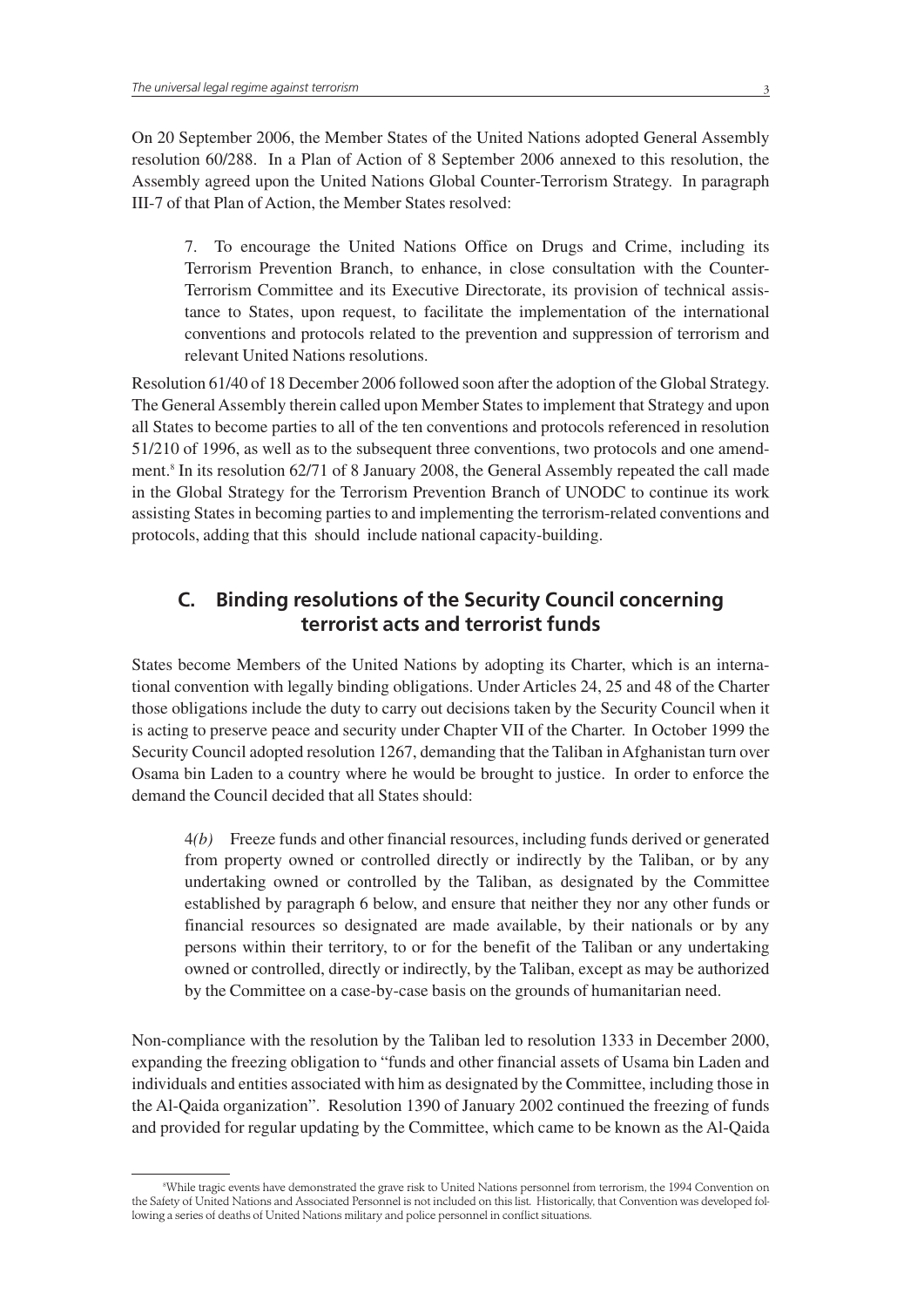and Taliban Sanctions Committee, of the list of designated individuals and entities. That updated list is known as the Consolidated List because it consolidates alphabetically organized lists of Taliban associated individuals, Taliban associated entities, Al-Qaida associated individuals, Al-Qaida associated entities and delisted individuals and entities. The list is available at www.un.org/sc/committees/1267/consolist.shtml. As of 21 January, 2008 it named 142 individuals associated with the Taliban; 228 individuals and 112 entities associated with the Al-Qaida organization, and 11 individuals and 24 entities removed from the list.<sup>9</sup>

On 28 September 2001 the Security Council adopted resolution 1373, expanding freezing obligations to persons (and certain related persons and entities) who commit or attempt to commit terrorist acts. This freezing obligation therefore applies to a broader group than the Taliban and Al-Qaida associated individuals and entities listed under resolution 1267 (1999) and its successor resolutions. Paragraph 1 of resolution 1373 (2001) requires the freezing without delay of:

"funds and other financial assets or economic resources of persons who **commit, or attempt to commit, terrorist acts** or participate in or facilitate the commission of terrorist acts; of entities owned or controlled directly or indirectly by such persons; and of persons and entities acting on behalf of, or at the direction of such persons and entities, including funds derived or generated from property owned or controlled directly or indirectly by such persons and associated persons and entities. (Emphasis added).

The resolution required the criminalization of the financing of terrorism, which lead to a number of law enforcement and international cooperation measures. It also called upon Member States to become parties, as soon as possible, to the relevant international conventions and protocols relating to terrorism, including the International Convention for the Suppression of the Financing of Terrorism. This appeal to become parties to relevant agreements can also be understood to include regional agreements related to terrorism. Those instruments can play a valuable role complementing bilateral treaties and universal terrorism-related conventions and protocols, so long as those arrangements are "consistent with the Purposes and Principles of the United Nations" in accordance with Article 52 of the United Nations Charter.

Unlike Security Council resolution 1267 (1999), resolution 1373 (2001) does not specify particular individuals or entities whose funds must be frozen because those persons are involved with terrorist acts, nor does it establish a listing mechanism. It also does not define "terrorist acts". At a minimum that phrase would include crimes that a country denominated as terrorism or terrorist acts under domestic law. Most countries would consider that the offences in the universal terrorism-related conventions and protocols adopted by that country would be considered terrorist acts. In view of the many references describing terrorism and terrorist acts as victimization of civilians in resolutions of the Security Council<sup>10</sup> and the General Assembly,<sup>11</sup> the definition in Article 2.1 *(b)* of the Financing of Terrorism Convention provides another practical guide for identification of acts for which the provision or collection of funds should be forbidden:

Any other act intended to cause death or serious bodily injury to a civilian, or to any other person not taking an active part in the hostilities in a situation of armed conflict, when the purpose of such act, by its nature or context, is to intimidate a population, or to compel a government or an international organization to do or to abstain from doing any act.

<sup>9</sup> Relevant successor resolutions dealing with procedures for listing, delisting and humanitarian exceptions include resolutions 1333 (2000), 1390 (2002), 1452 (2002), 1455 (2003), 1526 (2004), 1617 (2005), 1730 (2006) and 1735 (2006).

<sup>&</sup>lt;sup>10</sup>See Security Council resolutions 1456 (2003), 1540 (2004) and 1566 (2004), 1624 (2005) and 1735 (2006).

<sup>&</sup>lt;sup>11</sup>See General Assembly resolutions 56/88, 57/27, 58/81 and 58/174, 60/288 and 61/40.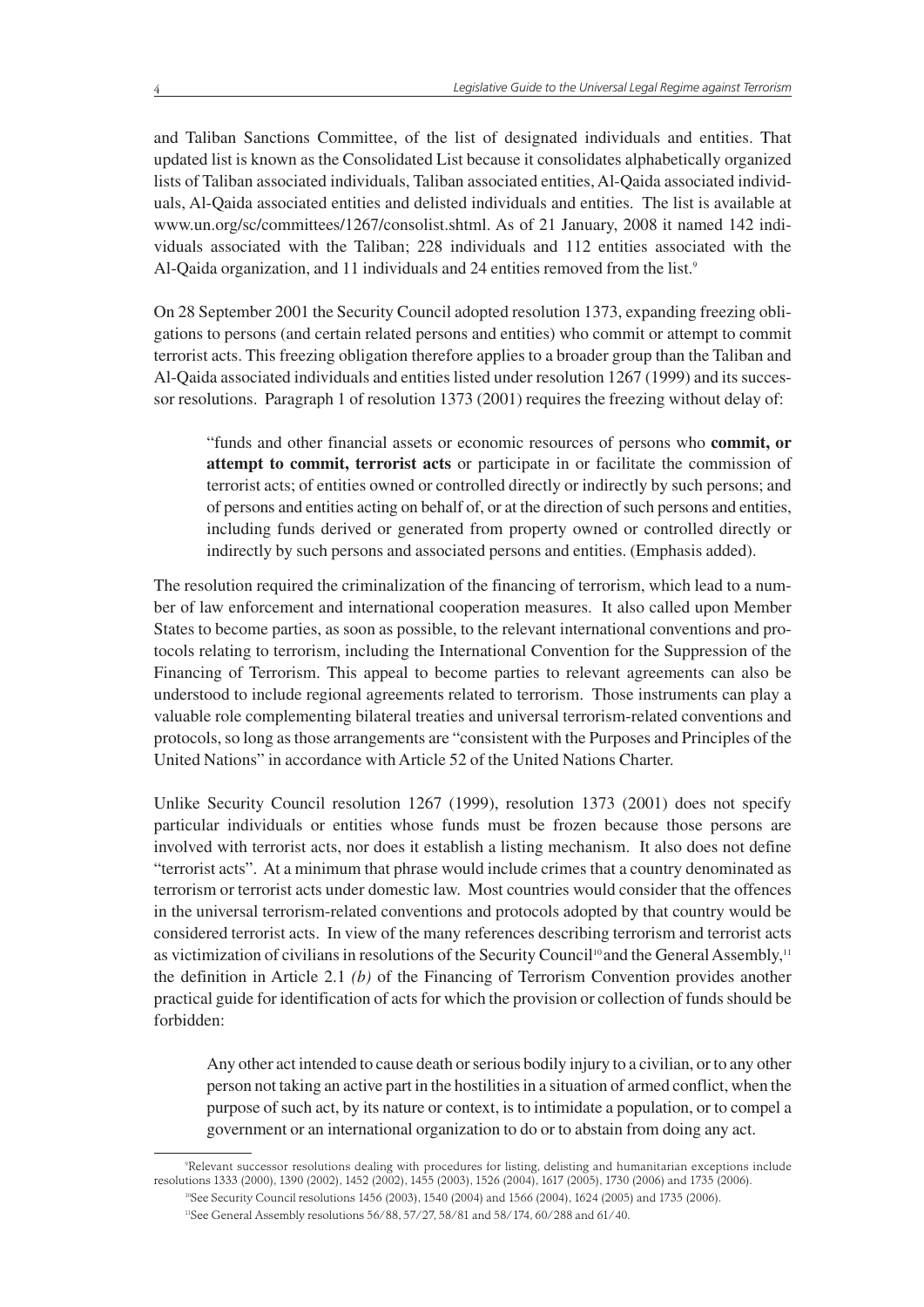# **D.—Fundamental considerations in providing legislative advisory services**

The task assigned to the UNODC by the Global Counter-Terrorism Strategy is to continue the work it has done since 2002 by providing requesting States with technical assistance to facilitate the implementation of the terrorism-related conventions and protocols and of related Security Council resolutions.<sup>12</sup> In executing that task, the legal advisory services provided by UNODC's Terrorism Prevention Branch are conducted according to certain fundamental considerations. A dominant concern is to scrupulously avoid any interference in the internal political affairs of the States requesting legal advisory services. That value is served by providing objective advice, in response to a State's express request, on gaps that may exist between the international requirements of the universal terrorism-related agreements and the provisions of national law and on possible solutions. This technical, apolitical, approach is reinforced by TPB's consistent and limited focus upon terrorism as a set of criminal offences with precise elements defined by the relevant United Nations instruments.

This is in no way intended to undervalue the need for governments and elements of the United Nations system to address terrorist acts and groups in their political and social context and to deal with the conditions conducive to the spread of terrorism listed in Section 1 of the Global Strategy's Plan of Action, as is being done by the organizations and entities in the Secretary-General's Counter-Terrorism Implementation Task Force (CTITF). However, as is evident from the listing of those conditions, many of them cannot be influenced in any significant way by international criminal justice processes.13 Moreover, the mandate of the Terrorism Prevention Branch is geared towards advancing the implementation of the universal terrorism-related instruments. Ensuring that the technical assistance provided by the Branch is confined to criminal justice and related procedural aspects of countering terrorism, enables the Branch to work clearly within the limits of its mandate. It also capitalizes upon the advantages of UNODC's established expertise with penal law conventions and international cooperation mechanisms.

## **E.—Insistence that counter-terrorism measures be based upon human rights standards**

The UN's counter-terrorism efforts are built upon the uncompromising conviction that successful terrorism prevention efforts should not merely comply with, but must actually be based upon, the spirit and the language of rule of law standards, specifically including the guarantees of the International Covenant on Civil and Political Rights (ICCPR). The premise of this approach is that when communities believe that terrorist acts can be successfully prevented and punished by legal mechanisms that faithfully incorporate human rights protections, there will be less demand for harsher measures and more respect for the rule of law. Instead of a competition in which either security or liberty must be reduced for the other value to be maintained, it is possible to produce synergy so that both effective crime control and respect for human rights are increased. Moreover, the social compact in which citizens willingly support

<sup>&</sup>lt;sup>12</sup>Resolution 62/71 is the latest GA resolution, regarding TPB's mandate as of January 2008.

<sup>13&</sup>quot;... including but not limited to prolonged unresolved conflicts, dehumanization of victims of terrorism in all its forms and manifestations, lack of rule of law and violations of human rights, ethnic, national and religious discrimination, political exclusion, socio-economic marginalization, and lack of good governance, while recognizing that none of these conditions can excuse or justify acts of terrorism:" Section 1 of the Global Counter-Terrorism Strategy's Plan of Action, UN doc. A/Res/60/288.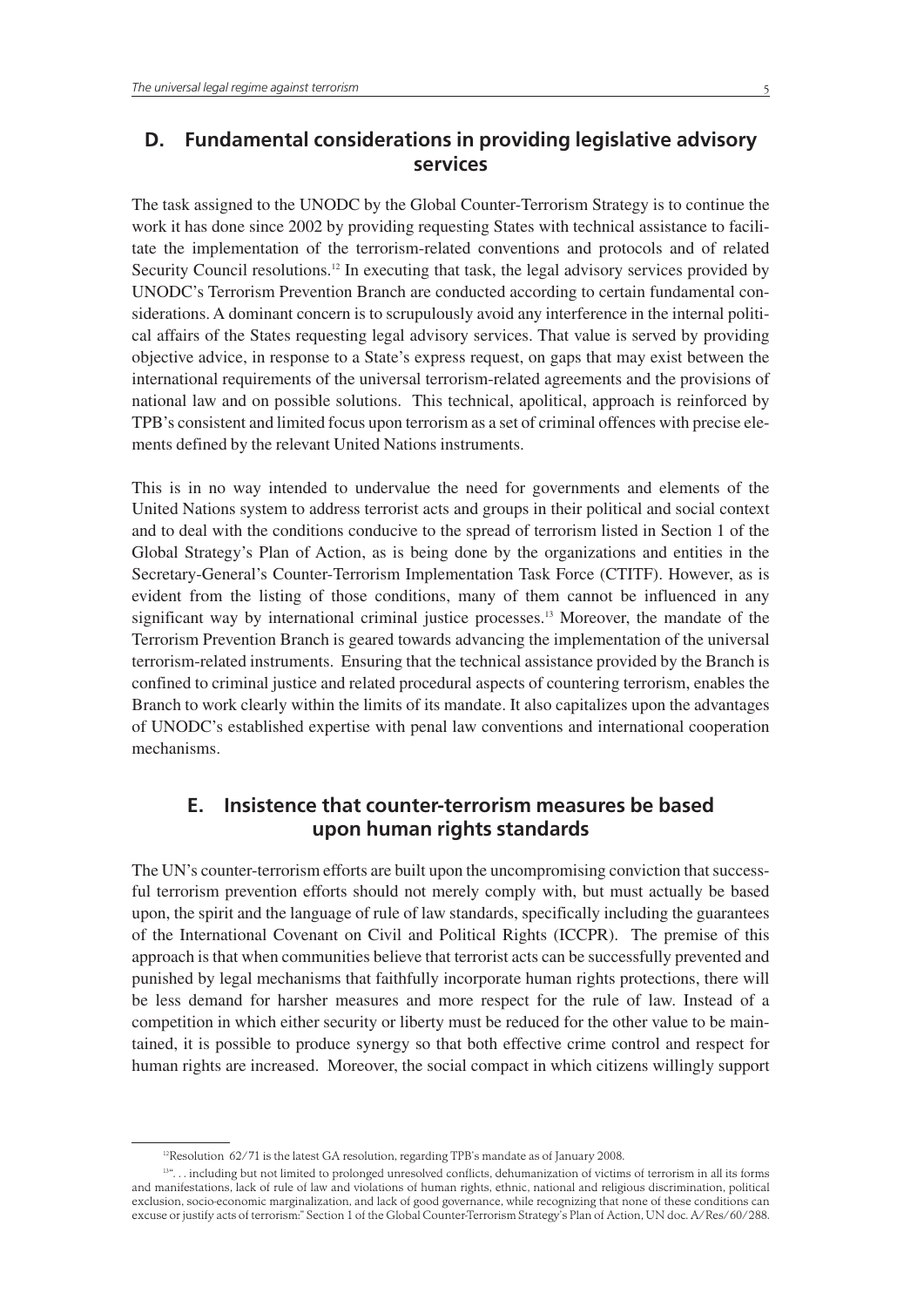their government, obey the law and avoid vigilantism depends upon public confidence that the government will do its part to prevent terrorist attacks and deal firmly but fairly with those accused of planning or committing such attacks.

Article 6 of the International Covenant on Civil and Political Rights (ICCPR), the foundational human rights document in the criminal justice field, provides that: "Every human being has the inherent right to life. This right shall be protected by law. No one shall be arbitrarily deprived of his life".

There can be no clearer example of an arbitrary deprivation of life than the killing by terrorists of harmless civilians enjoying a holiday or shopping. To the citizen, the guarantee of the ICCPR that the right to life will be protected means preventing terrorists from murdering them and their families and friends, not merely supplying a fair and efficient system for trial and punishment after an attack has been accomplished. Protection by law thus demands legal measures to interrupt and interdict preparations by terrorists aimed at arbitrarily depriving civilians of their lives. This interruption and interdiction of terrorist planning and preparation before innocent civilians become victims is infinitely preferable to conducting autopsies and crime scene investigations after a tragedy has occurred and is essential to preserving the faith of citizens in the rule of law and in the credibility of their government.

This insistence upon treating human rights guarantees as the foundation for counter-terrorism technical assistance is simply one aspect of providing integrated legal advisory services. The Global Project on Strengthening the Legal Regime against Terrorism is carefully supervised and subject to great transparency to ensure that it remains within its mandates. Subject to that limitation, however, it would be wasteful to encourage a country to comply only with the technical elements of the Financing of Terrorism Convention and relevant Security Council resolutions on the freezing of terrorist property, without advising the Government of that country to simultaneously consider the human rights implications of its measures, together with the provisions of the Financial Action Task Force's 40 Recommendations for the control of money laundering and its Nine Special Recommendations relating to the financing of terrorism. Similarly, UNODC technical experts must be prepared to inform States of applicable best practices for implementing international requirements, even though the universal instruments often impose general obligations without specifying the particular legislative language or international cooperation mechanism by which fulfillment of those obligations should be accomplished.

# **F.—The role of the criminal justice system in preventing terrorist acts**

Preventive measures exemplify the need to inform countries of pertinent trends and standards, as they are intimately related to the simultaneous achievement of respect for human rights and effective criminal justice practices. The existing conventions and protocols contain no conspiracy, planning, preparation or other prospective provisions. They punish only offences that have been "committed", "attempted", "aided or abetted", "ordered", "directed" or "contributed to".<sup>14</sup>

<sup>&</sup>lt;sup>14</sup>The only exception is the Financing Convention. That instrument achieves a prospective, preventive effect by establishing as an offence the non-violent financial preparations that precede and support violent terrorist acts. It also avoids ambiguity by specifying that the offence of providing or collecting funds for a terrorist act is not dependent upon commission of the planned violent act. Part II, Section H, explains why the offence of ordering or directing others to commit a terrorist act, established under other recent terrorism-related conventions, arguably may not apply when the act being ordered or directed is not attempted or accomplished.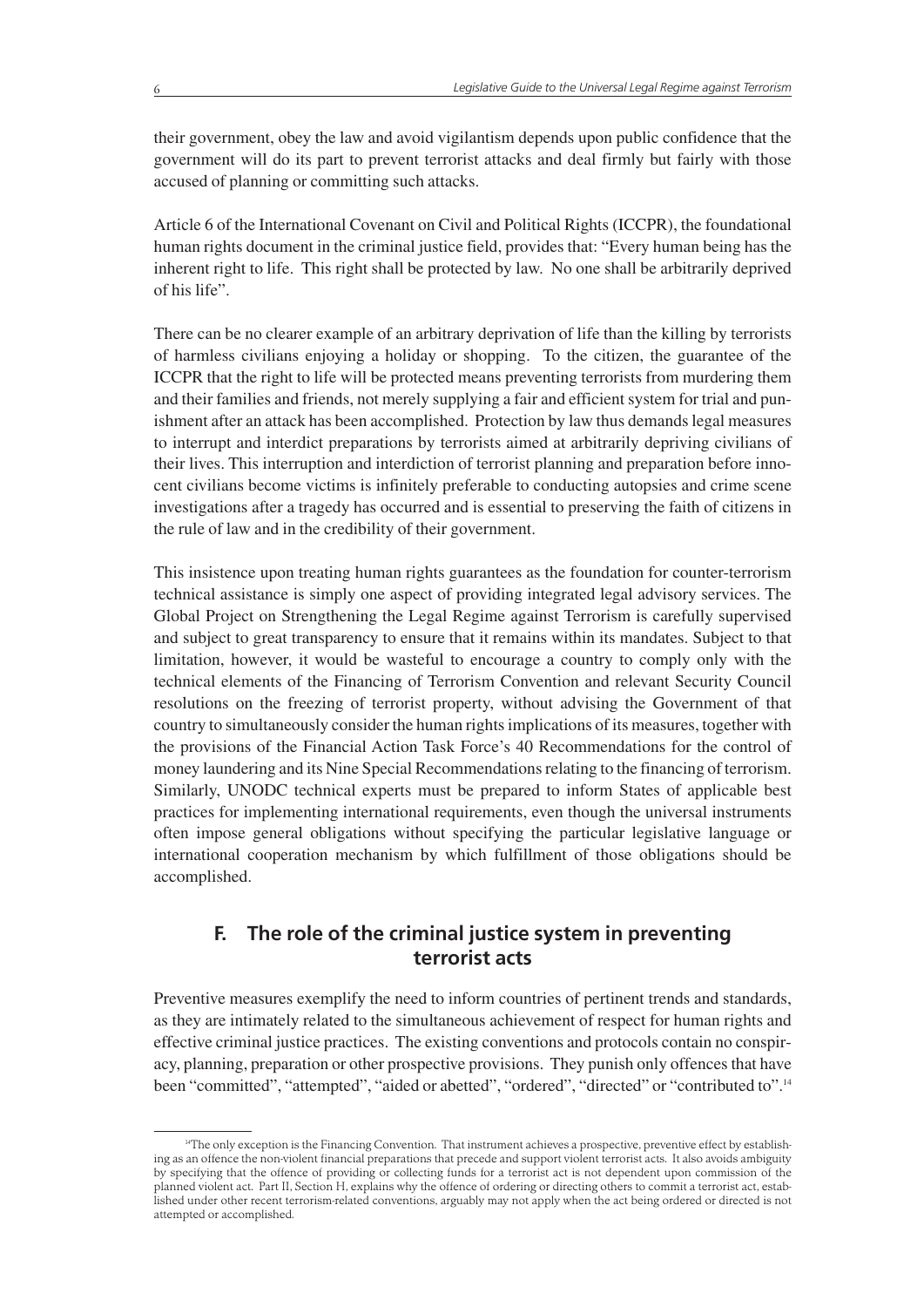As a representative example, the offence established by the 1988 Protocol for the Suppression of Unlawful Acts of Violence at Airports Serving International Civil Aviation would not have been committed until an attack at an airport were actually attempted or accomplished. That would be true even if overwhelming evidence existed that a group were planning an attack, had secured automatic weapons, ammunition and hand grenades and had printed manifestos announcing their intention to kill as many travelers in the airport as possible in order to publicize their political or ideological cause. Obviously, a regime for international cooperation is not completely satisfactory if a legal prerequisite for its use is an attempted or successful attack with the potential to inflict hundreds of deaths.

Moreover, the phenomenon of suicide attacks makes the deterrent effect of the criminal justice process seem irrelevant. The realization that the criminal justice system cannot deter attackers who are willing to die for their cause can lead to calls for a militarized response, with its obvious risks of further polarization and a weakened respect for procedural protections. To reduce that danger and to contribute to the reduction of terrorism while maintaining confidence in the rule of law, there is increased recognition that intervention against terrorist acts must be possible at the planning and preparation stage. One of the Security Council's mandatory decisions in resolution 1373 of 28 September 2001, is that all States must bring to justice not only those who perpetrate terrorist acts, but also those who "... participate in the **financing, planning, preparation** of such acts." (Emphasis added).

#### **G.—Prohibiting incitement to terrorism as required by the ICCPR**

The UNODC Terrorism Prevention Branch has prepared a technical assistance working paper analyzing the crucial importance of criminal justice preventive measures in anti-terrorism efforts. This paper is entitled *Preventing Terrorist Acts: A Criminal Justice Strategy Integrating Rule of Law Standards in Implementation of United Nations Anti-Terrorism Instruments (2006)*. It reviews the substantive and procedural mechanisms that permit effective intervention against terrorist planning and preparation, while observing human rights guarantees. Among the substantive offences reviewed are *association de malfaiteurs* and conspiracy, material support for terrorism, preparation offences, recruitment for, training and membership in a terrorist group. Among the procedural mechanisms are undercover operations, technical surveillance, witness incentives, evidentiary rules, regulatory controls and international cooperation improvements.

The Financing of Terrorism Convention was the first global instrument to require the imposition of criminal liability for the logistical support that precedes almost every significant act of terrorist violence and is essential to the groups that form the institutional infrastructure of terrorism. Intense consideration at the global level is now being given to measures aimed at the psychological indoctrination that incites to hatred and violence and is similarly essential to motivating acts of organized terrorism. Article 20, paragraph 2 of the ICCPR requires that:

#### Any advocacy of national, racial or religious hatred that constitutes **incitement to discrimination, hostility or violence shall be prohibited by law.** (Emphasis added).

General Comment 11 (1983) of the independent experts making up the Human Rights Committee created pursuant to the ICCPR emphasizes that for Article 20 to become fully effective there ought to be a law making it clear that propaganda and advocacy as described here are contrary to public policy and providing for an appropriate sanction in case of violation.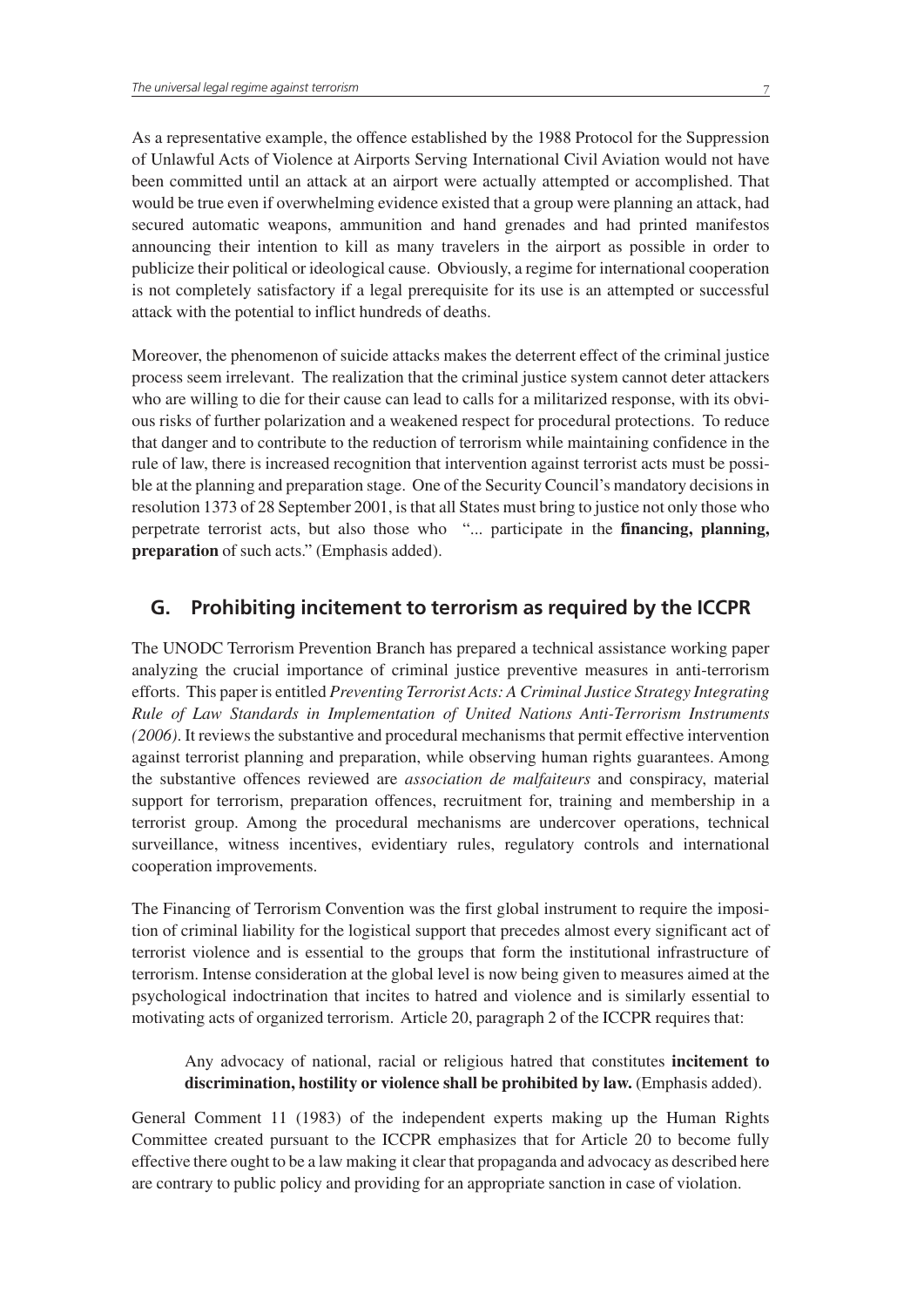Neither the ICCPR Article 20 nor General Comment 11 specifies that the prohibition or sanction against advocacy of discrimination, hostility or violence must be criminal in nature. Realistically, however, it is difficult to imagine non-penal sanctions being effective against dedicated clandestine terrorist groups. The rule of law as expressed in other international instruments recognizes that incitement to crime may itself be criminalized. Article 25-3 *(e)* of the 1998 Statute of the International Criminal Court imposes criminal responsibility for any persons who:

In respect of the crime of genocide, directly and publicly incites others to commit genocide.15

The United Nations Security Council has addressed incitement to terrorism in two of its resolutions. In paragraph 5 of resolution 1373 (2001) the Council:

Declares that acts, methods, and practices of terrorism are contrary to the purposes and principles of the United Nations and knowingly financing, planning **and inciting** terrorist acts are also contrary to the purposes and principles of the United Nations. (Emphasis added).

The Council focused specifically on the incitement problem in resolution 1624 (2005), in which it:

1. Calls upon all States to adopt such measures as may be necessary and appropriate and in accordance with their obligations under international law to:

#### *(a)*—**Prohibit by law incitement to commit a terrorist act or acts;**

*(b)*—Prevent such conduct;

*(c)*—Deny safe haven to any persons with respect to whom there is credible and relevant evidence giving serious reasons for considering that they have been guilty of such conduct; (Emphasis added);

[…]

3.—Calls upon all States to continue international efforts to enhance dialogue and broaden understanding among civilizations, in an effort to prevent the indiscriminate targeting of different religions and cultures, and to take all measures as may be necessary and appropriate and in accordance with their obligations under international law to counter incitement of terrorist acts motivated by extremism and intolerance and to prevent the subversion of educational, cultural, and religious institutions by terrorists and their supporters;

Pursuant to the Council's direction, the Counter-Terrorism Committee created by resolution 1373 (2001) prepared a report, S/2006/737 dated 15 September 2006, on the implementation of resolution 1624 (2005). Paragraphs 6 and 7 of the report indicated that most of the reporting States that prohibit incitement, do so by expressly criminalizing the making of public statements inciting the commission of a terrorist act. Other States indicated that private

<sup>&</sup>lt;sup>15</sup>See also Article 3.1 *(c)* (iii) of the 1988 United Nations Convention against Illicit Traffic in Narcotic Drugs and Psychotropic Substances. This article requires a State Party, subject to its constitutional principles and the basic concepts of its legal system, to criminalize "publicly inciting or inducing others, by any means, to commit any of the offences established in accordance with this article or to use narcotic drugs or psychotropic substances illicitly".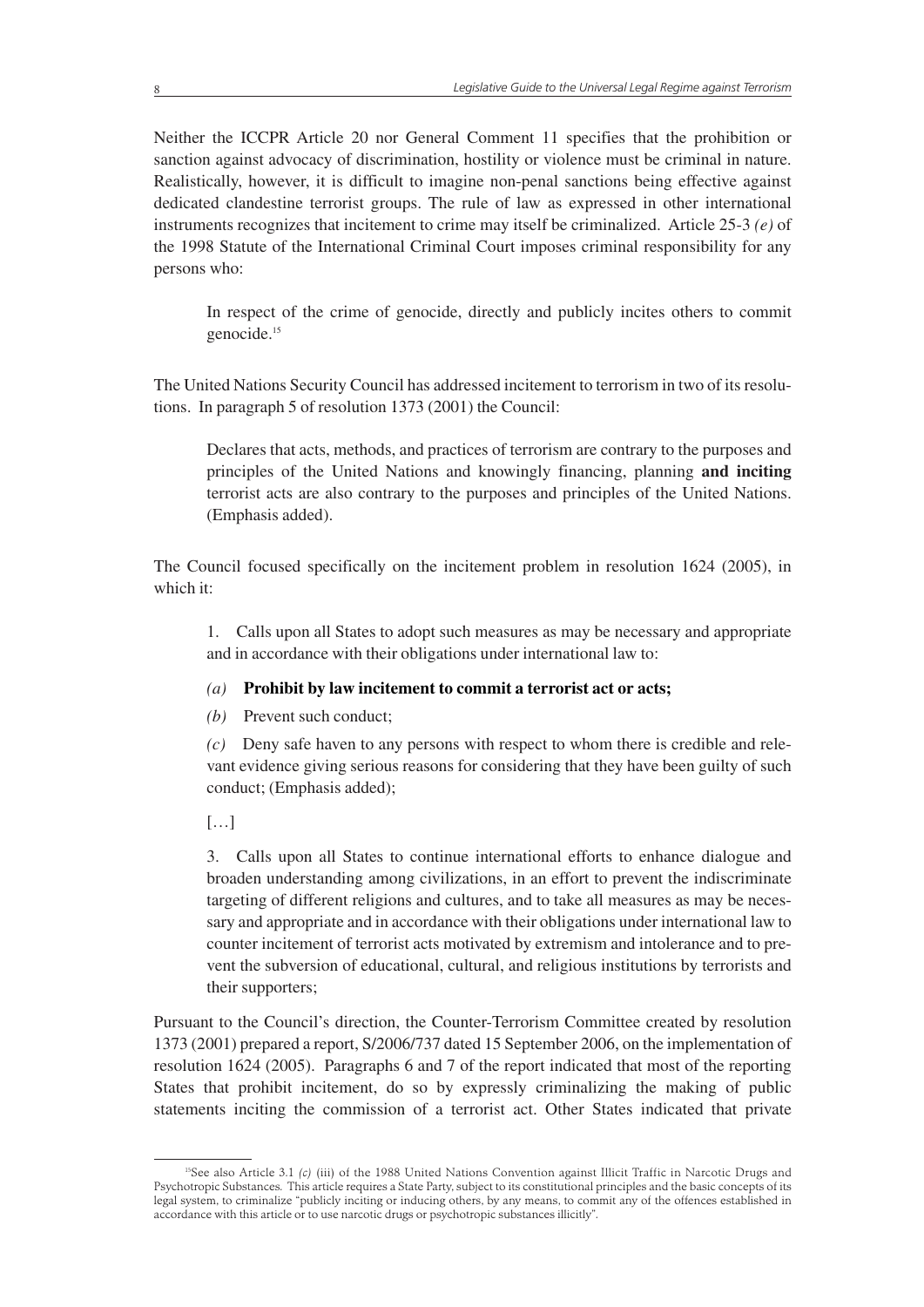communications were included if they amounted to counseling, inducing or soliciting acts of terrorism. Most of the prohibitions imposed criminal liability without regard to whether a terrorist act was actually attempted or committed, which would help to fill the gap resulting from the reactive nature of the universal terrorism-related conventions and protocols.

The inadequacy of reactive criminal law mechanisms, that depend upon violence being attempted or accomplished, to protect society against persons willing to die for a cause is also leading to greater attention to preventive anti-terrorism mechanisms at the regional level. The Council of Europe, with 47 Member States, long ago developed a Convention on the Suppression of Terrorism (1977). In 2005, its Members negotiated a Convention on the Prevention of Terrorism, which has entered into force in June 2007. Among its preventive measures are the establishment of new offences of public provocation to commit a terrorist offence,<sup>16</sup> recruitment for terrorism and training for terrorism. Article 5 of the Conventions thus states:

For the purposes of this Convention, "public provocation to commit a terrorist offence" means the distribution of, or otherwise making available, of a message to the public, with the intent to incite the commission of a terrorist offence, where such conduct, whether or not directly advocating terrorist offences, causes a danger that one or more such offences may be committed.

Each Party shall adopt such measures as may be necessary to establish public provocation to commit a terrorist offence, as defined in paragraph 1, when committed unlawfully and intentionally, as a criminal offence under its domestic law.

The European Convention is not limited to incitement based upon national, racial or religious hatred. However, since those are the principal grounds used for recruitment for current terrorist acts and groups, the Convention effectively implements the ICCPR requirement that advocacy of hatred that incites violence be prohibited. Of course, the offence established in the Prevention of Terrorism Convention also must comply with the requirement of ICCPR Article 19, that everyone shall have the right to hold opinions without interference, and that:

2.—Everyone shall have the right to freedom of expression; this right shall include freedom to seek, receive and impart information and ideas of all kinds […]

The Convention's incitement offence applies only to public provocation to commit criminal offences clearly defined by law, when done with the specific criminal intent to incite the commission of an offence, so mere careless conduct or unforeseen consequences will not result in criminal liability. In view of those safeguards, the provocation offence appears consistent with ICCPR paragraph 3 of Article 19, which states that:

3.—The exercise of the rights provided for in paragraph 2 of this article carries with it special duties and responsibilities. It may therefore be subject to certain restrictions, but these shall only be such as are provided by law and are necessary:

*(a)* For the respect of the rights or reputations of others;

*(b)* For the protection of national security or of public order (ordre public), or of public health or morals.

<sup>&</sup>lt;sup>16</sup>A terrorist offence is defined as an offence established under any of the universal terrorism-related instruments from the Aircraft Seizure Convention of 1970 through the Financing of Terrorism Convention of 1999.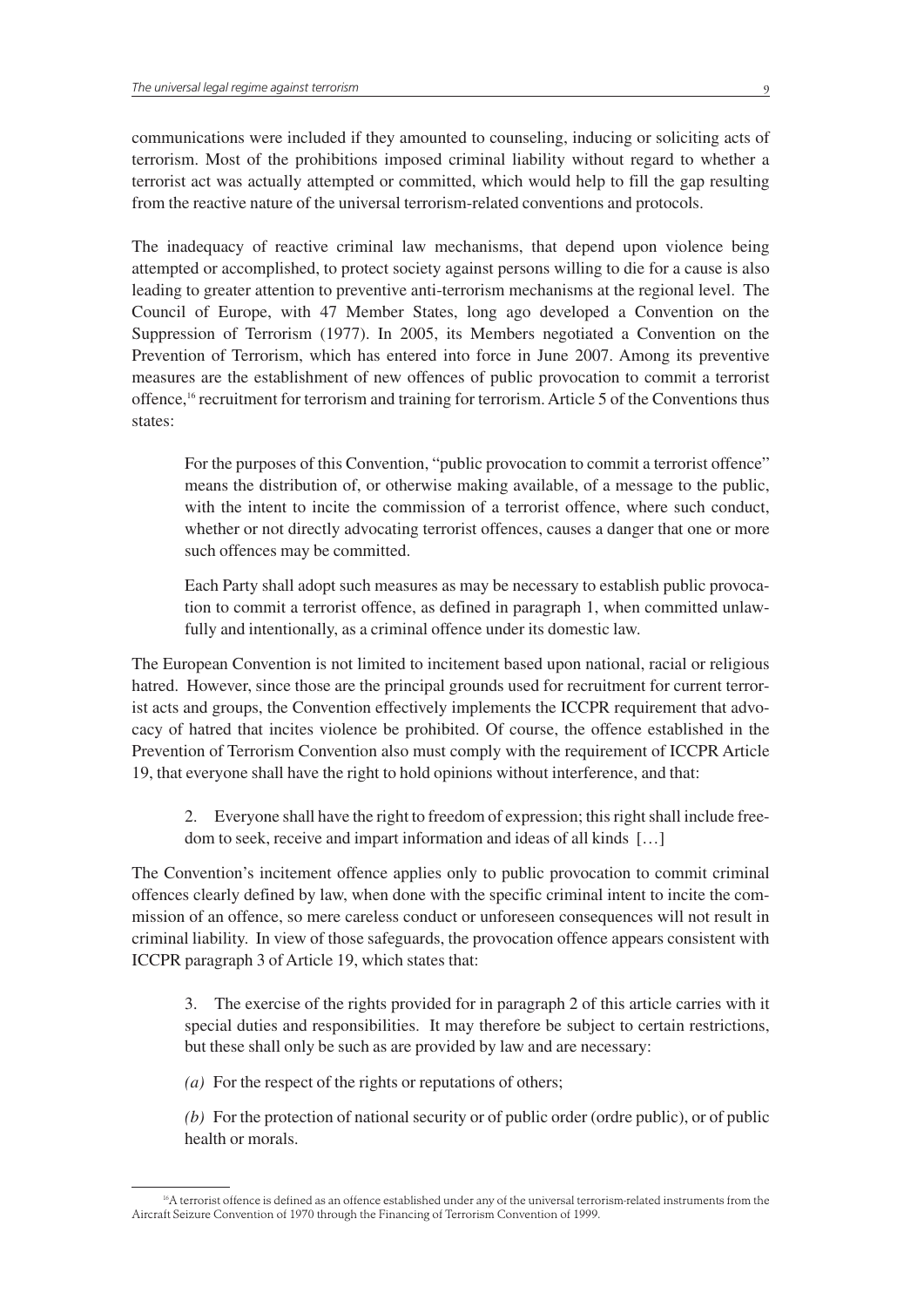## **H.—Steps in becoming a party to and implementing the conventions and protocols**

The process of becoming party to an international treaty or convention (multilateral treaty) involves both an international and a domestic component. The international component consists of a formal procedure dictated by the terms of the agreement and governed by international law principles. The terrorism-related conventions and protocols require the deposit of a formal legal instrument with the depository identified in footnote 7 above for the particular agreement. This document must express, in the appropriate international law terminology, the country's willingness to be bound by the obligations of that instrument. Obviously, however, that formal process will not take place until a domestic component of the process has been satisfied. A political decision leading to satisfaction of the approval requirements of a country's constitutional or other legal rules will be necessary, and often legislative action as well.

An analysis of legislation required in order to meet international counter-terrorism standards is normally the first step to becoming a party to the global terrorism-related agreements. Governments and legislatures understandably want to know in advance what changes in their legal system will be required as a result of membership in an international treaty or compliance with other international standards. Some countries will not, either because of domestic law or as a matter of policy, adopt a treaty until legislation is in effect that permits the fulfillment of all of its international obligations, and do not consider a treaty binding until implemented by a domestic law.17 This is often referred to as the "dualist" position, in that international law and domestic law are considered as two separate systems, so that legislation is required to introduce an international obligation into the domestic legal order.<sup>18</sup>

In other countries, adoption of a treaty may automatically incorporate its provisions into domestic law, which would permit articles relating to mutual legal assistance and other procedural matters to serve as self-executing legal authorization for their use upon the treaty entering into force, without further executive or legislative action except for the practical step of publication of the treaty in the official Gazette or otherwise giving notice to the public. However, even countries that follow what is called a "monist" tradition of automatic treaty incorporation will require legislation to provide non-self executing elements essential to implementation.19 The clearest example of this relates to criminalization of offences. None of the terrorism-related agreements specify a penalty or even a penalty range for the offences defined therein. Typical language is found in Article 4 of the International Convention for the Suppression of the Financing of Terrorism:

Each State Party shall adopt such measures as may be necessary:

*(a)*—To establish as criminal offences under its domestic law the offences set forth in article 2;

*(b)*—To make those offences punishable by appropriate penalties which take into account the grave nature of the offences.

<sup>&</sup>lt;sup>17</sup>Unless otherwise stated, all laws and court decisions cited are available either in English or their original language in the terrorism legislative database of the UNODC, at www.unodc.org/tldb.

<sup>&</sup>lt;sup>18</sup>See for example the South African Constitution. 1996, Section 231.

<sup>&</sup>lt;sup>19</sup> Article 122 (1) of the Constitution of the Republic of Albania provides that: Any international agreement that has been ratified constitutes part of the internal juridical system after it is published in the Official Journal of the Republic of Albania. It is implemented directly, except for cases when it is not self-executing and its implementation requires issuance of a law. […]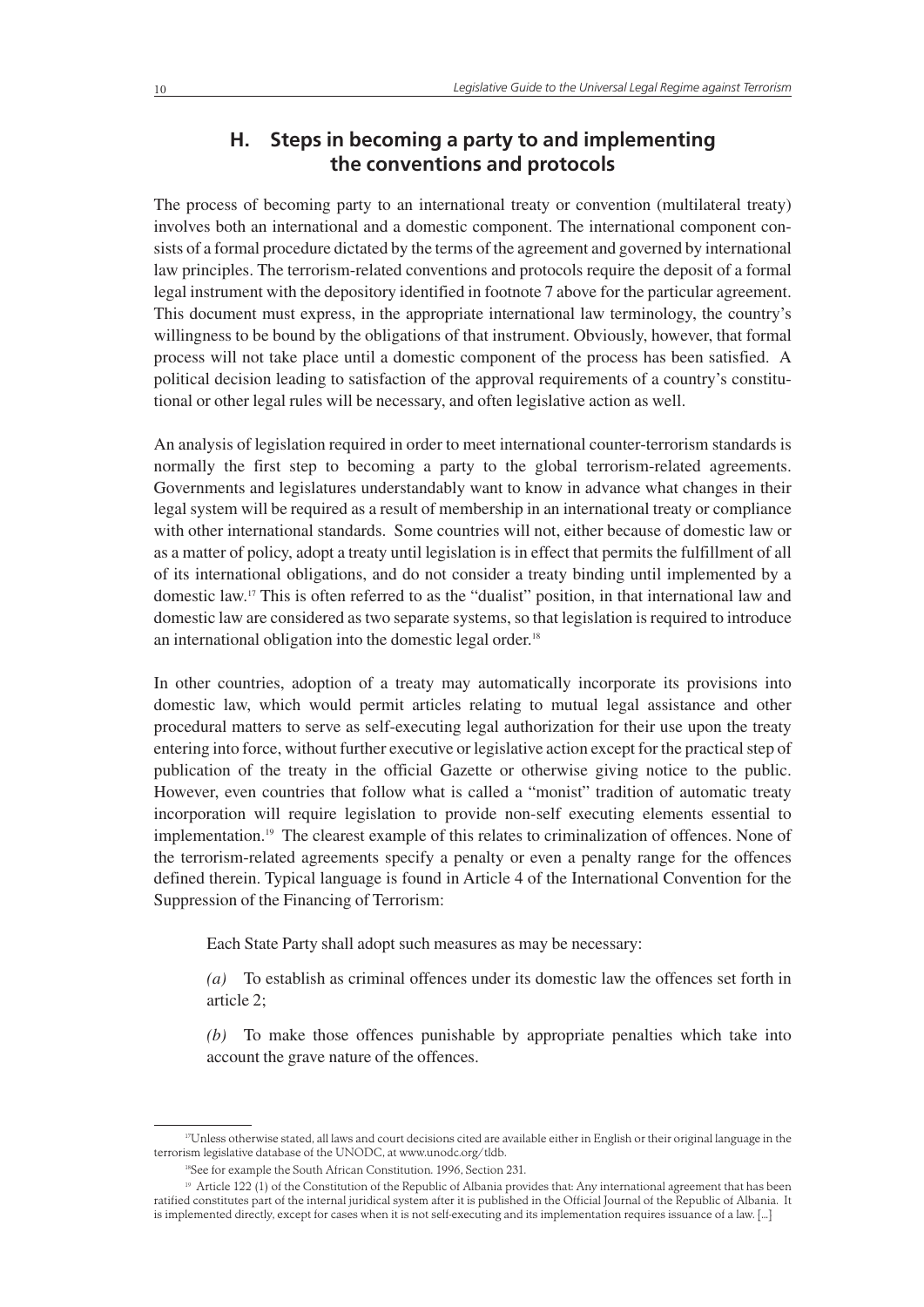Even if a country's legal tradition were to allow the theoretical possibility of a criminal charge for committing an offence defined only in an international treaty by which that country was bound, and not in a domestic piece of legislation, that offence would remain a crime without punishment until legislation defined the penalty. A fundamental principle of the rule of law is that there can be no punishment without a law, and few persons would argue in favor of allowing punishment to be imposed by analogy to another offence. Consequently, a country that automatically incorporates an offence into its domestic law upon the adoption of a treaty, as defined therein, must take legislative action to provide a penalty for that offence and to implement any other non-self executing provisions.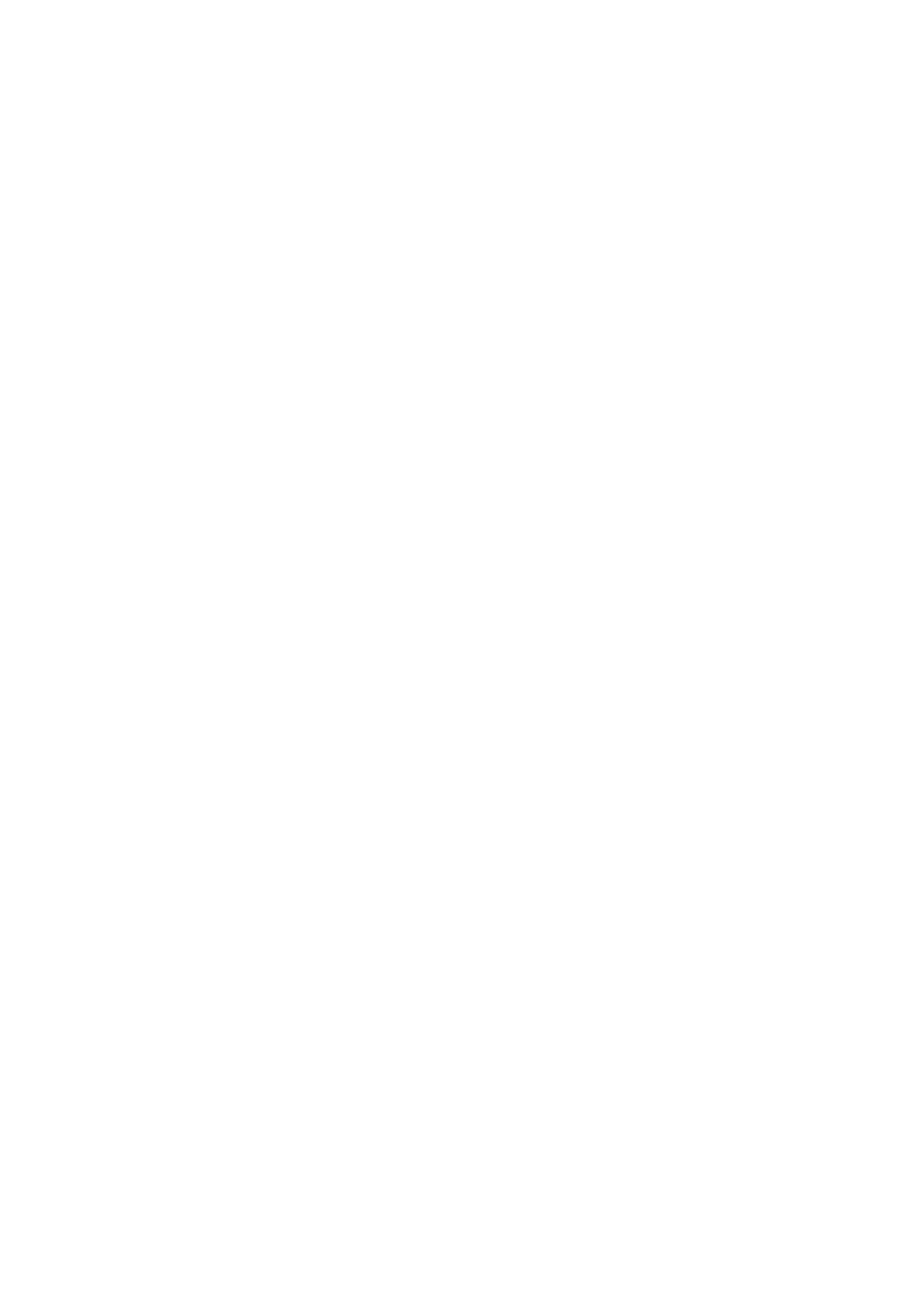# **II. Criminalization and other legislative requirements of the terrorism related conventions and protocols**

#### **A.—Common elements of the conventions and protocols**

Two of the sixteen terrorism-related agreements do not create any offences and therefore are not described in detail. The 1963 Convention on Offences and Certain Other Acts Committed on Board Aircraft establishes procedures for return of the aircraft and treatment of passengers and crew after an unlawful diversion. It also requires a Contracting State to establish its jurisdiction to punish offences committed on board aircraft registered in that State, but does not establish any offences that State Parties are obligated to punish. The Convention on the Marking of Plastic Explosives for the Purpose of Detection requires a State Party to take measures to control explosives that do not contain volatile chemicals subject to detection by scanning equipment, but those measures need not be penal in nature. It also does not contain any criminal justice cooperation mechanism, so it is not discussed here. The remaining nine conventions, four protocols and one amendment all have common elements. Each requires: *(a)* criminalization of the conduct defined in a particular agreement as a punishable offence; *(b)* establishment of specified grounds of jurisdiction over that offence, such as the registration of an aircraft or ship, or the location of an attack; and *(c)* the ability and obligation to refer a case against a suspected or accused offender to domestic authorities for prosecution if extradition is not granted pursuant to the applicable agreement and to furnish related forms of international cooperation.

## **B.—Agreements relating to the safety of civil aviation developed by the International Civil Aviation Organization (ICAO)**

#### **B-1—1970 Convention for the Suppression of Unlawful Seizure of Aircraft**

The earliest terrorism-related conventions were developed by the ICAO in 1963, 1970 and 1971 in response to aircraft hijackings. The 1963 Convention on Offences and Certain Other Acts Committed on Board Aircraft requires its Parties to take "such measures as may be necessary to establish its jurisdiction as the State of registration over offences committed on board aircraft registered in such State" (Art.3.2). There is no requirement to define any particular conduct endangering the safety of an aircraft or of persons on board as an offence. Moreover, the requirement to establish jurisdiction only applies to acts committed on board an aircraft in flight, defined as from the moment when power is applied for the purpose of take-off until the moment when the landing run ends. Subsequent aviation-related instruments were incremental reactions to the aircraft hijackings then prevalent. Article 1*(a)* of the 1970 Convention for the Suppression of Unlawful Seizures of Aircraft requires State Parties to punish by severe penalties the act of a person who "unlawfully, by force or threat thereof, or by any other form of intimidation, seizes, or exercises control of, that aircraft". That article refers to an aircraft "in flight", defined in Article 3.1 as "at any time from the moment when all of its external doors are closed following embarkation until the moment when any such door is open for disembarkation".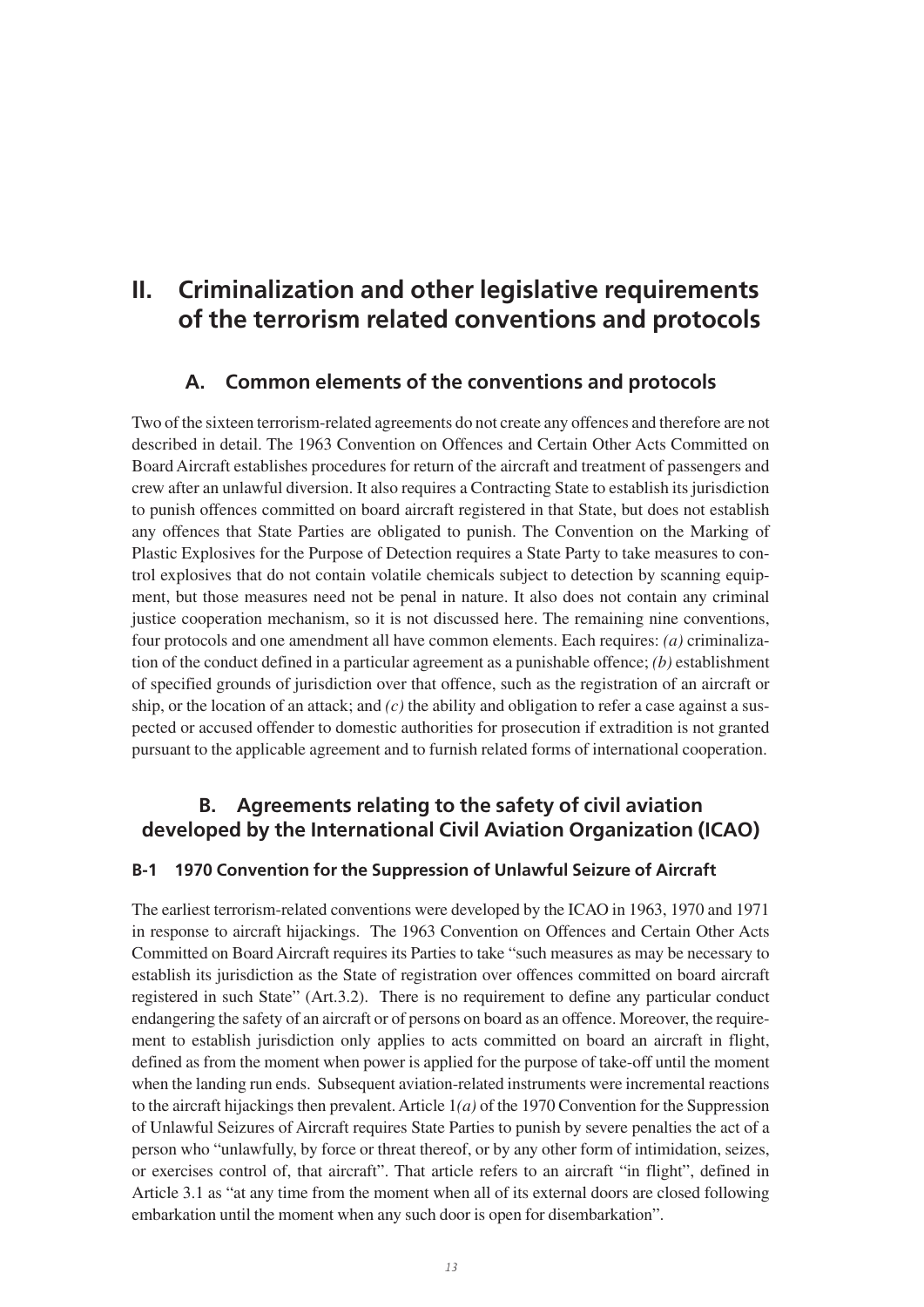#### **B-2 1971 Convention for the Suppression of Unlawful Acts against the Safety of Civil Aviation**

This agreement was adopted after the destruction of four civilian aircraft on the ground in the Middle East in September 1970. It requires criminalization of attacks on aircraft "in service", defined in Article 2*(b)* as "from the beginning of the preflight preparation of the aircraft by ground personnel or by the crew for a specific flight until twenty-four hours after any landing;" Article 1*(a)* and *(d)* also require criminalization of any act of violence against a person on board an aircraft in flight and any damage to or interference with air navigation facilities likely to endanger the safety of an aircraft.

#### **B-3 1988 Protocol for the Suppression of Unlawful Acts of Violence at Airports Serving International Civil Aviation**

Only States that are parties to the 1971 Montreal Convention may join this Protocol. Its negotiation followed attacks on travelers in airports in Vienna, Rome and elsewhere in the 1980s. It requires criminalization of acts of violence likely to cause death or serious injury, at airports serving international civil aviation, as well as destroying or seriously damaging aircraft or facilities if such acts endanger or are likely to endanger safety at that airport. The UNODC Model Law against Terrorism, available at www.unodc.org on the Terrorism Prevention page, under technical assistance tools, contains draft laws implementing the criminal provisions of the air travel safety conventions. Legislative implementation has been achieved in some countries by enacting the jurisdictional bases and the offences required by multiple agreements in a single statute. After negotiation of the 1971 Convention, a number of countries approved legislation implementing the 1963, 1970 and 1971 Conventions in a single law.<sup>20</sup> Some consolidated laws enacted after negotiation of the 1988 Airport Protocol incorporate not only the offences defined therein, but also the unauthorized introduction of weapons and other dangerous articles into airports and on board aircraft.<sup>21</sup>

# **C.—Agreements relating to maritime safety developed by the International Maritime Organization (IMO)**

#### **C-1 1988 Convention for the Suppression of Unlawful Acts against the Safety of Maritime Navigation and its Fixed Platform Protocol**

This agreement is often called the SUA Convention in the maritime community. It combines many of the provisions developed in the preceding decades to deal with attacks upon aircraft. Development of the 1988 SUA Convention followed the 1985 hijacking of the cruise ship *Achille Lauro* in the Mediterranean and the murder of a passenger. The agreement requires the criminalization of a ship seizure, damage to a ship or its cargo that is likely to endanger its safe navigation; introduction of a device or substance likely to endanger the ship; endangering safe navigation by serious damage to navigation facilities and injuring or killing any person in connection with the previously listed offences. Its contemporaneous Protocol for the

<sup>20</sup>Among these were the New Zealand Aviation Crimes Act 1972, the Malawi Hijacking Act of 1972, the Malaysian Aviation Offences Act 1984 and the Mauritius Civil Aviation (Hijacking and Other Offences) Act 1985. Some of the statutes were later amended by insertion of an article incorporating the 1988 Airport Protocol, as was done by Mauritius. Its 1985 Hijacking and Other Offences Act was amended in 1994 by the addition of an article 6A, which criminalized the conduct defined as an offence in the 1988 Airport Protocol to the 1971 Safety of Civil Aviation Convention, as well as any act at an airport using a device, substance or weapon likely to cause serious damage to the environment.

<sup>21</sup>The Australia Crimes (Aviation) Act of 1991 and the Fiji Civil Aviation (Security) Act 1994 are comprehensive post-1988 rewritings of prior air travel safety legislation and incorporate airport security measures forbidding the introduction of weapons and other dangerous articles, and in the law of Fiji, provisions on airport access, security searches and related topics.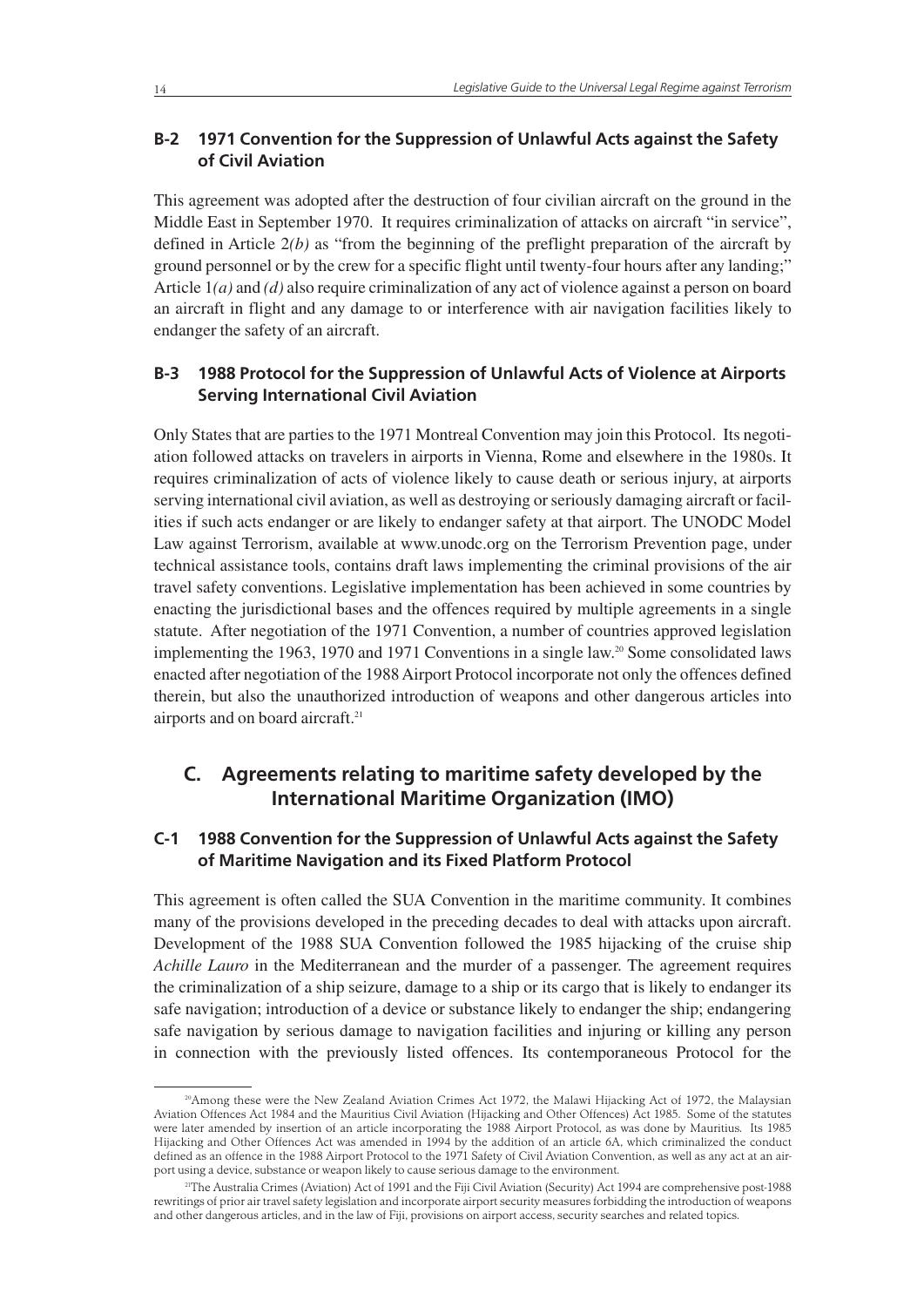Suppression of Unlawful Acts against the Safety of Fixed Platforms on the Continental Shelf extended similar provisions to attacks upon those platforms.<sup>22</sup> An example of legislation simultaneously implementing both the Convention and Protocol is the Australia Crimes (Ships and Fixed Platforms) Act 1992, as amended by Schedule 17 of the Law and Justice Amendment Act, No. 24, 2001.

#### **C-2 Protocols to the Convention for the Suppression of Unlawful Acts against the Safety of Maritime Navigation and to the Protocol for the Suppression of Unlawful Acts against the Safety of Fixed Platforms located on the Continental Self (2005)**

Protocols to both the Convention and Protocol of 1988 were negotiated in 2005. These instruments provide that upon coming into force with the requisite number of adoptions they shall be combined with the earlier instruments, and designated portions will be called the Convention for the Suppression of Unlawful Acts against the Safety of Maritime Navigation, 2005 and the Protocol for the Suppression of Unlawful Acts against the Safety of Fixed Platforms Located on the Continental Shelf, 2005. The new agreements create additional offences, including: using against or discharging from a ship explosive, radioactive, biological, chemical or nuclear materials or weapons in a manner likely to cause death, serious injury or damage; discharging other hazardous or noxious substances likely to cause death or serious injury or damage; or using a ship in a manner that causes death or serious injury or damage; or threatening to do so. Transportation on board a ship of certain materials must be criminalized if done with an intent to intimidate a population or to coerce a government or international organization, as well as any equipment, material, software or technology that significantly contributes to the design of a biological, chemical or nuclear weapon. Additional articles require the creation of offences for transporting a person knowing that the person has committed an offence defined in the 2005 Protocol or in the annexed list of terrorism-related treaties and for injuring a person in connection with the commission of the defined offences. The UNODC Model Law contains draft articles criminalizing these new offences and implementing the requirement, as indicated in the 2005 Protocol to the SUA Convention, that Parties take measures to hold liable a legal entity located in its territory or organized under its laws criminally, civilly or administratively liable when a person responsible for its management or control has, in that capacity, committed an offence set forth in the Convention as amended.

# **D.—Convention on the Physical Protection of Nuclear Material, 1979 and its 2005 Amendment developed by the IAEA**

In 1979 the IAEA developed the Convention on the Physical Protection of Nuclear Material, establishing obligations concerning the protection and transportation of defined materials. Article 7 requires the State Parties to create offences of unlawful handling of nuclear materials or a threat thereof; a theft, robbery or other unlawful acquisition of or demand for such material; or a threat of such unlawful acquisition in order to coerce a person, international organization or State. In 2005 that instrument was amended to criminalize acts directed against or interfering with a nuclear facility likely to cause serious injury or damage, as well as; unauthorized movement of such material into or out of a State without lawful authority; a demand for

<sup>&</sup>lt;sup>22</sup>A definition of the continental shelf is found in the United Nations Convention on the Law of the Sea. In very simplified terms it is the natural prolongation of a State's land territory to the point where the deep ocean floor begins. However, there are very technical limits and qualifications in the Convention on the Law of the Sea that need to be examined to determine whether a particular location constitutes part of the continental shelf.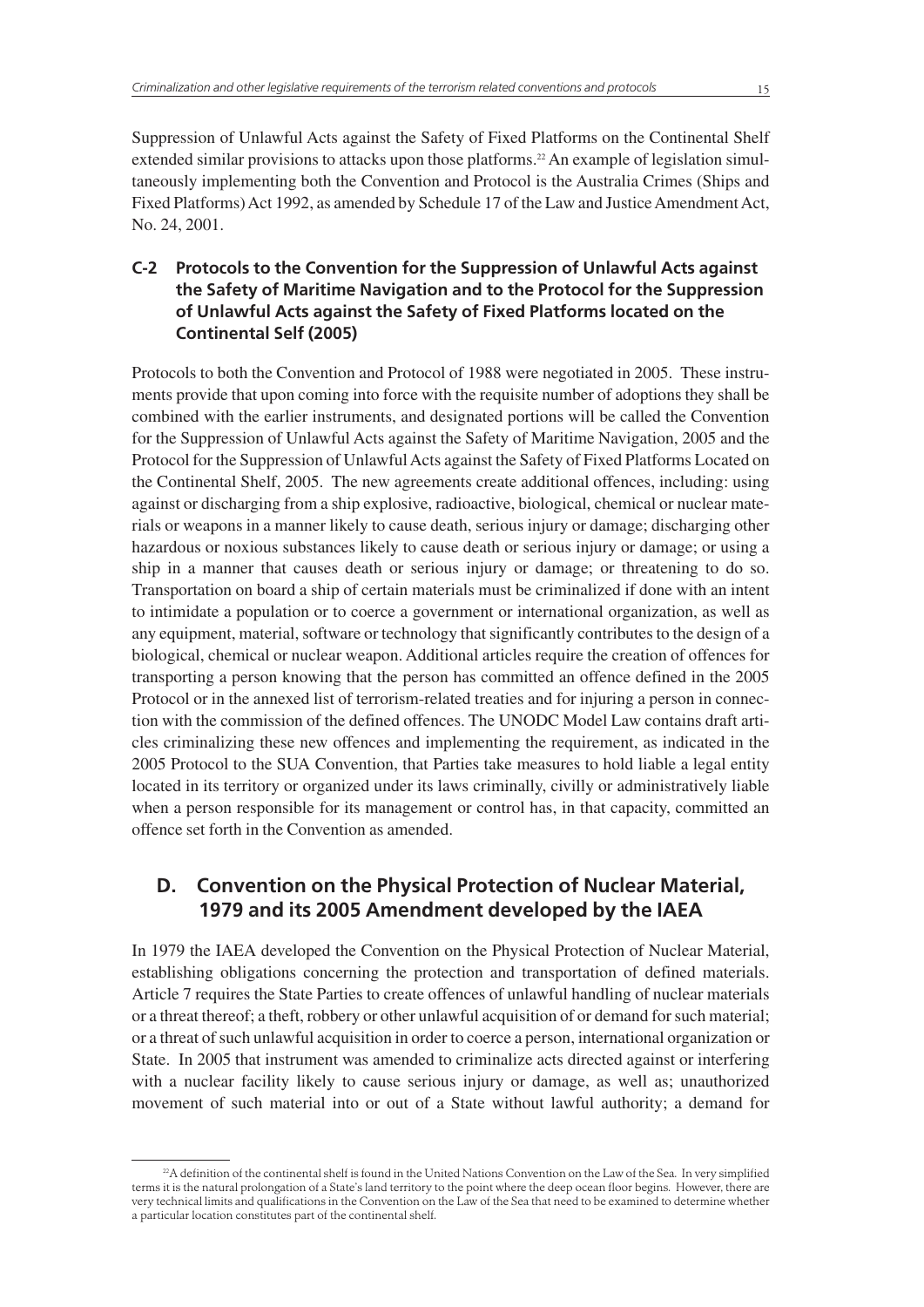nuclear material by threat or use of force; a threat to use such materials to cause death or serious injury or damage to property or to the environment or to commit an offence in order to coerce a person, international organization or State.23 As will be explained in part II, section E-4, application of this agreement should be considered in conjunction with an instrument developed by the General Assembly's Ad Hoc Committee in 2005, the International Convention for the Suppression of Acts of Nuclear Terrorism.

# **E.—Agreements relating to other protections for civilians developed at the initiative of the General Assembly**

#### **E-1 The Internationally Protected Persons and Hostage Taking Conventions of 1973 and 1979**

The 1973 Convention on the Prevention and Punishment of Crimes against Internationally Protected Persons, including Diplomatic Agents, requires State Parties to criminalize violent attacks directed against Heads of State and foreign ministers and their family members, as well as against diplomatic agents entitled to special protection under international law. The term "diplomatic agents" and the circumstances under which such persons are entitled to special protections can be found in the Vienna Convention on Diplomatic Relations 1961.24 The 1979 Hostage Taking Convention requires criminalization of any seizure or detention and threat to kill, injure or continue to detain any hostage, not merely diplomatic agents, in order to compel any State, international organization or person to do or abstain from doing any act. This Convention only addresses detentions and related threats, and not any resulting death or injury, and applies only when there is an international dimension to the event. The Cook Islands implemented the 1973 Internationally Protected Persons Convention and the 1980 Hostage Taking Convention in one statute, the Crimes (Internationally Protected Persons and Hostages) Act 1982, No. 6. While the 1973 Internationally Protected Persons Convention requires criminalization of attacks on protected persons, it is silent as to whether the necessary criminal intent must include knowledge of the victim's protected status. The Cook Islands legislation specifically provides that knowledge of the person's protected status is not an element of the offence and need not be proven by the prosecution.

#### **E-2 1997 Terrorist Bombings Convention**

As mentioned previously, General Assembly 51/210 of 1996 established an Ad Hoc Committee open to all Member States of the United Nations and charged with negotiating instruments for the suppression of various manifestations of terrorism. The first result of the Committee's work was the International Convention for the Suppression of Terrorist Bombings (1997). Although its title refers only to bombings, this instrument also deals with weapons of mass destruction. Article 1.3 defines explosive or other lethal device as:

*(a)* An explosive or incendiary weapon or device that is designed, or has the capability, to cause death, serious bodily injury or substantial material damage; or

*(b)* A weapon or device that is designed, or has the capability, to cause death, serious bodily injury or substantial material damage through the release, dissemination or impact of toxic chemicals, biological agents or toxins or similar substances or radiation or radioactive material.

<sup>&</sup>lt;sup>23</sup>2005 Amendment to the Convention on the Physical Protection of Nuclear Material, creating a new agreement to be called the Convention on the Physical Protection of Nuclear Material and Nuclear Facilities.

<sup>24</sup>Entered into force 24 April 1964, United Nations *Treaty Series*, vol. 500, p. 95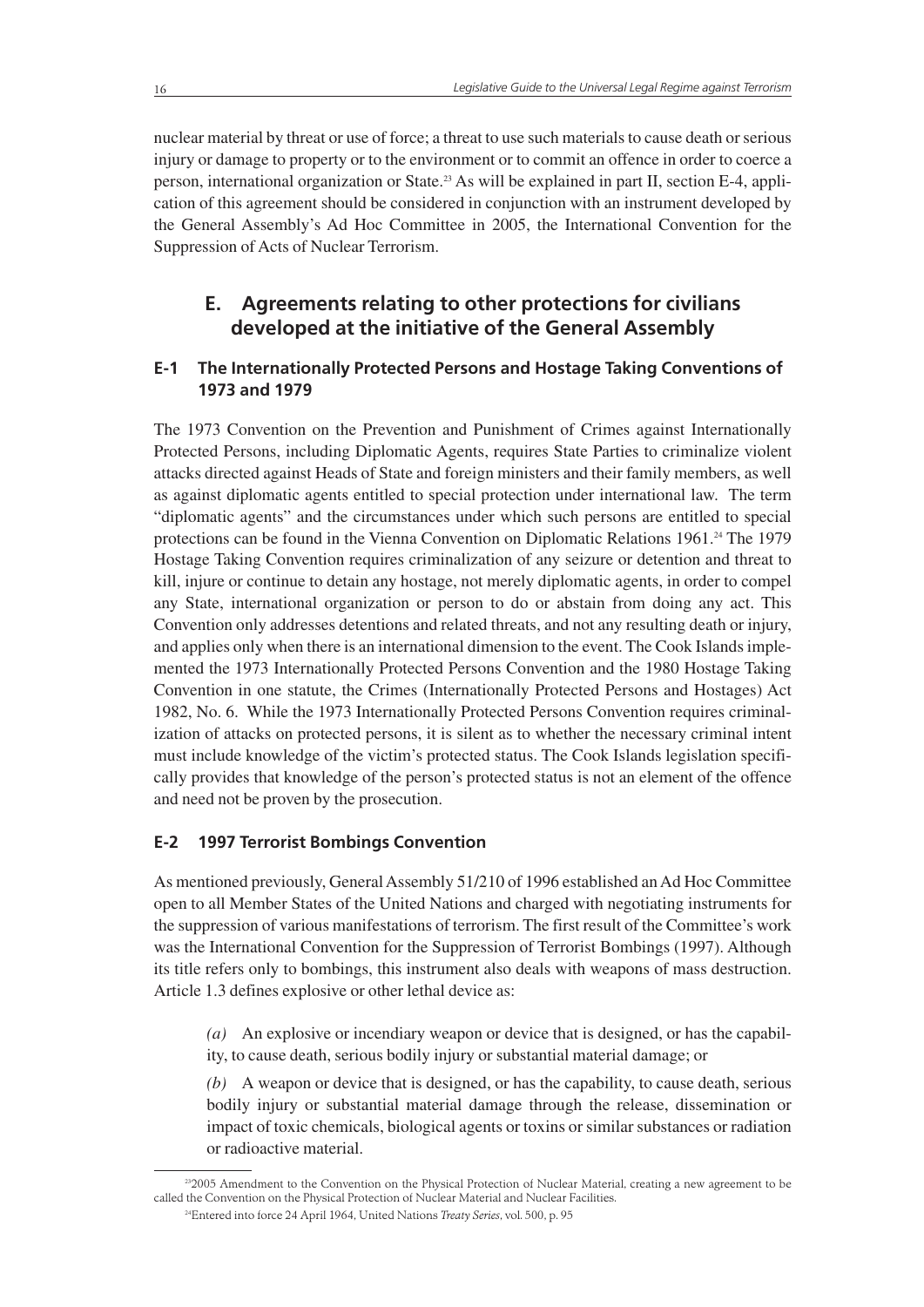Article 2 requires the creation of an offence of intentionally placing or using an explosive or other lethal device with the intent to cause death, serious injury or major economic loss. Activities of armed forces during an armed conflict are not governed by this Convention, as they are subject to separate rules of international humanitarian law, primarily codified in the Geneva and Hague Conventions and Protocols on the law of armed conflicts.25 The Suppression of Terrorist Bombings Act, No. 11 of 1999 of the Republic of Sri Lanka is an example of national legislation implementing the provisions of the Terrorist Bombings Convention.

# **E-3—1999 Financing of Terrorism Convention (Criminalization)**

The second result of the Ad Hoc Committee's work was the 1999 International Convention for the Suppression of the Financing of Terrorism. Article 2.1 requires State Parties to criminalize conduct by any person who:

...by any means, directly or indirectly, unlawfully and willfully, provides or collects funds with the intention that they should be used or in the knowledge that they are to be used, in full or in part, in order to carry out:

*(a)* An act which constitutes an offence within the scope of and as defined in one of the treaties listed in the annex; or

*(b)* Any other act intended to cause death or serious bodily injury to a civilian, or to any other person not taking an active part in the hostilities in a situation of armed conflict, when the purpose of such act, by its nature or context, is to intimidate a population, or to compel a government or an international organization to do or to abstain from doing any act.

Subparagraph 2.1*(a)* incorporates by reference the offences penalized in nine of the universal terrorism-related instruments that predate the Financing Convention as acts for which the provision or collection of funds are forbidden. Another means of achieving the same effect would be to quote the offence definition from each instrument in full in the domestic law. Subparagraph 2.1*(b)* establishes a self-contained definition of violent terrorist acts for which the provision or collection of funds is prohibited.

By Law 2001-1062 of 15 November 2001,Article 421-2-2 of the Penal Code, France defined an offence of financing of terrorism, informally translated in the following terms:

It also constitutes an act of terrorism to finance a terrorist organization by providing, collecting or managing funds, securities or property of any kind, or by giving advice for this purpose, intending that such funds, security or property be used, or knowing that they are intended to be used, in whole or in part, for the commission of any of the acts of terrorism listed in the present chapter, irrespective of whether such an act takes place.<sup>26</sup>

<sup>25</sup>See www.icrc.org under International humanitarian law.

<sup>26</sup>Original text: Constitue également un acte de terrorisme le fait de financer une entreprise terroriste en fournissant, en réunissant ou en gérant des fonds, des valeurs ou des biens quelconques ou en donnant des conseils à cette fin, dans l'intention de voir ces fonds, valeurs ou biens utilisés ou en sachant qu'ils sont destinés à être utilisés, en tout ou partie, en vue de commettre l'un quelconque des actes de terrorisme prévus au présent chapitre, indépendamment de la survenance éventuelle d'un tel acte.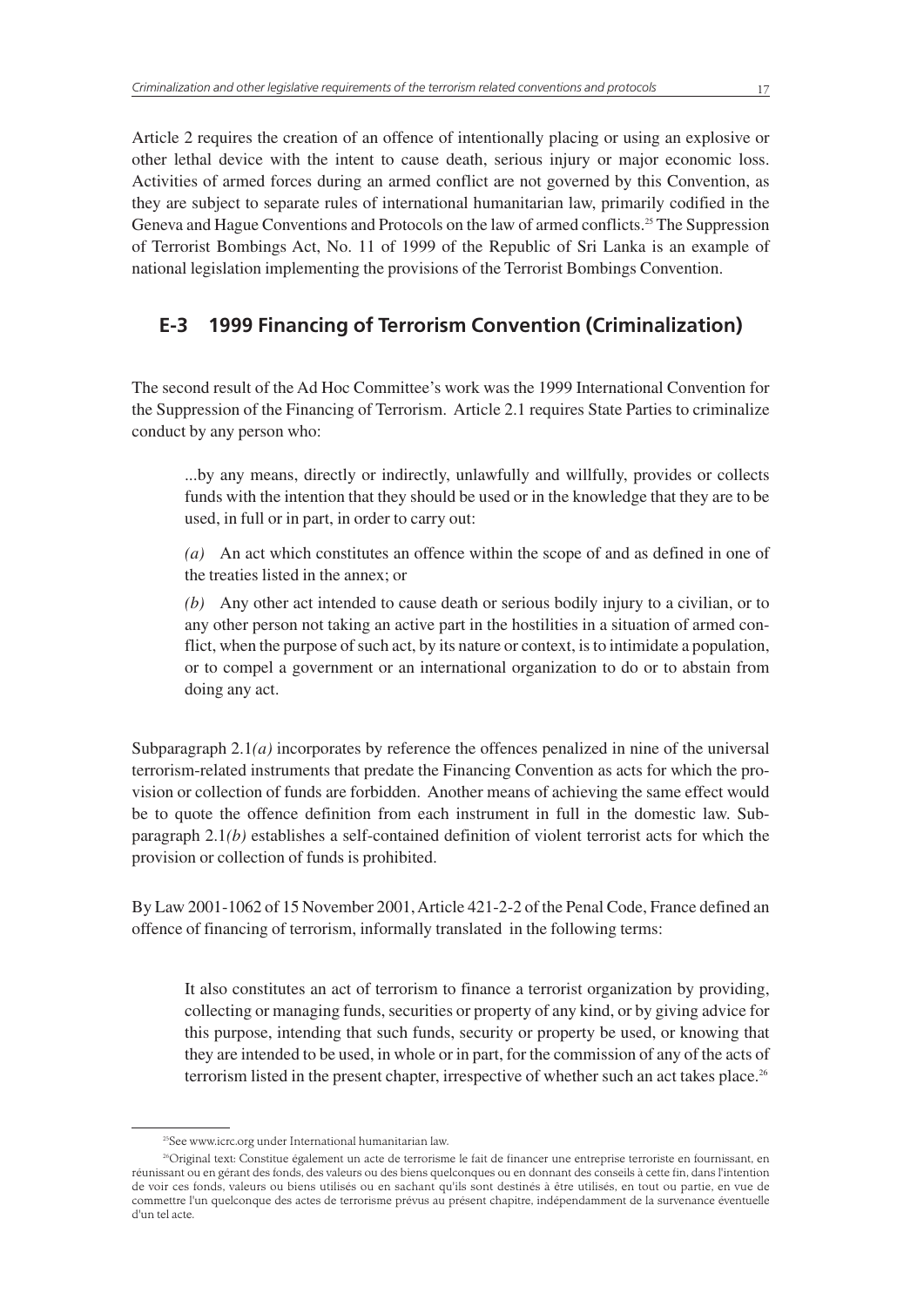The last phrase of the French law implements Article 2-3 of the Convention, which provides that:

For an act to constitute an offence set forth in paragraph 1, it shall not be necessary that the funds were actually used to carry out an offence referred to in paragraph 1, subparagraphs *(a)* or *(b)*.

Convention Article 2-3 is part of a highly important advance in the use of anti-terrorism measures to prevent rather than merely to react to terrorist violence. Although the Financing Convention parallels the Terrorist Bombings Convention in its structure and language, it achieves a strategic breakthrough against the planning and preparation that precedes almost every terrorist attack. It accomplishes this result by two innovations. Instead of prohibiting a particular form of violence associated with terrorism, the Financing Convention criminalizes the non-violent logistical preparation and support that make significant terrorist groups and terrorist operations possible. Moreover, Article 2-3 eliminates any ambiguity by expressly providing that the prohibited provision or collection of funds need not result in a violent act specified in Article 2.1 of the Convention to be punishable. Meeting all of the international standards applicable to the financing of terrorism can be fully achieved only by legislation establishing the Convention offence and not by reliance upon theories of complicity, conspiracy, money-laundering or other offences not specific to the financing of terrorism.

#### **E-4 2005 Nuclear Terrorism Convention**

The Nuclear Terrorism Convention was also a product of the work of the Ad Hoc Committee. It defines as offences: *(a)* the possession or use of radioactive material or a nuclear explosive or radiation dispersal device with the intent to cause death or serious bodily injury or substantial damage to property or the environment; *(b)* the use of radioactive material or a device, or the use of or damage to a nuclear facility which risks the release of radioactive material with the intent to cause death or serious injury or substantial damage to property or to the environment, or with the intent to compel a natural or legal person, an international organization or a State to do or refrain from doing any act. These offences focus more explicitly on nuclear devices specifically constructed to do harm than do those in the 1979 Convention on the Physical Protection of Nuclear Materials, but the IAEA agreements also contain prohibitions against harmful use, theft, robbery, embezzlement or other illegal means of obtaining such materials and to related threats. Both conventions define their terminology, and these definitions must be reviewed carefully by experts in the legislative drafting process. For example, a "nuclear facility" is protected by both agreements, but the term is defined differently in the two instruments. Accordingly, national drafting experts may wish to consider consultation with the legal advisors of the UNODC and the IAEA to avoid conflicts and duplication in domestic legislation implementing these two instruments. The UNODC Model Law against Terrorism provides a criminalization package incorporating the offences in both these conventions dealing with nuclear matters. Moreover, in any situation involving possible misuse of radioactive materials, one must also consider the applicability of the Terrorist Bombings Convention, 1997 that applies to:

A weapon or device that is designed, or has the capacity to cause death, serious bodily injury or substantial material damage through the release, dissemination or impact of [...] radiation or radioactive material.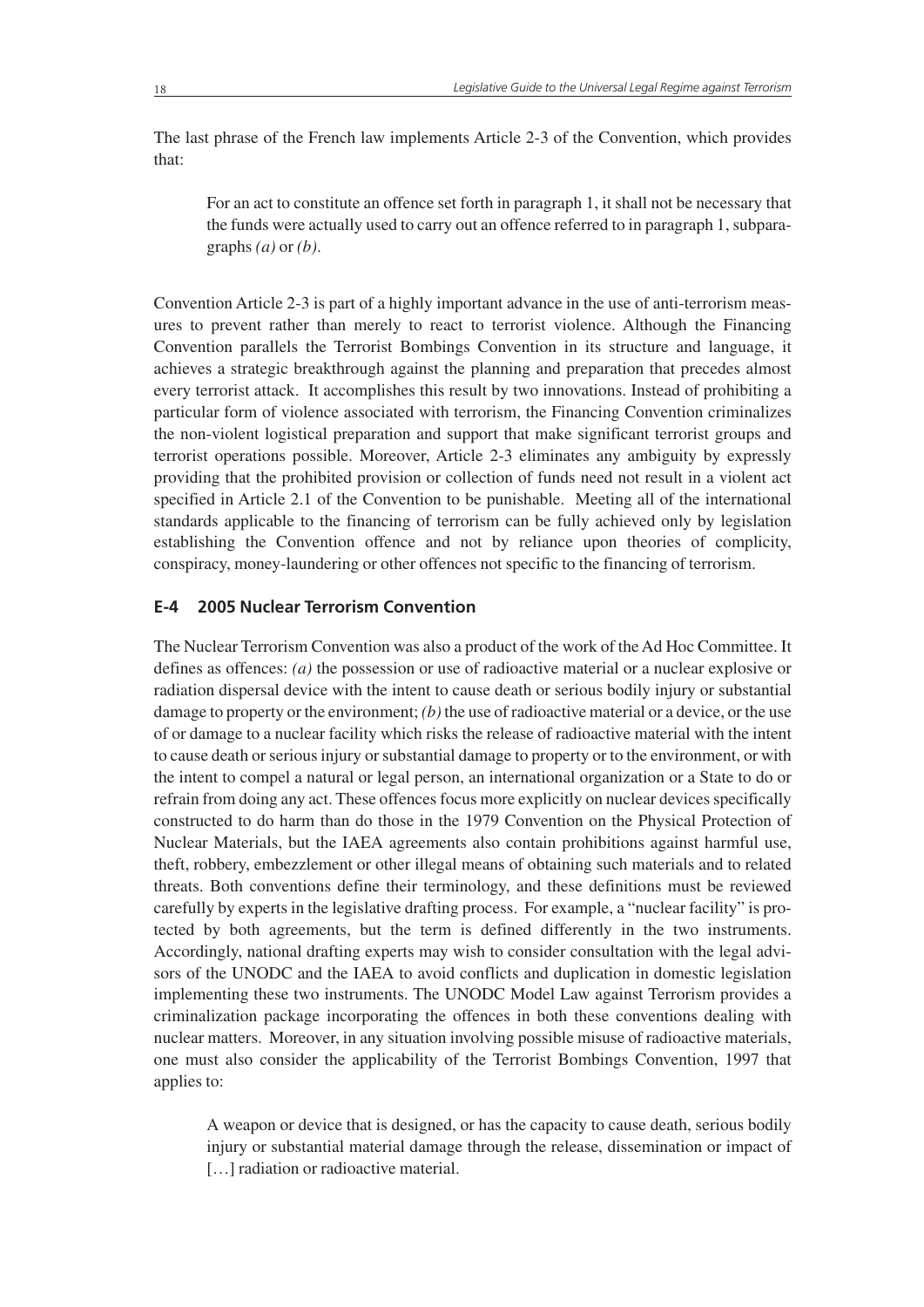#### **E-5 Ongoing Work on a Comprehensive Convention against Terrorism**

The continuing work of the Ad Hoc Committee as of 2007 is reflected in General Assembly Document A/62/37, "Report of the Ad Hoc Committee" established by General Assembly resolution 51/210 on meetings of 5, 6 and 15 February 2007. That report, on the negotiation of a comprehensive convention, reflects differing views on a number of issues. As widespread implementation of any such convention could be years in the future, the UNODC and its Terrorism Prevention Branch continue to work for adoption and implementation of the existing terrorism-related instruments.

## **F.—Other legislative requirements relating to the financing of terrorism**

#### **F-1 Sources of international standards on the financing of terrorism**

Criminalization as discussed in part II, section E-3 is only one of the measures for combating the financing of terrorism required by international standards, and the Financing of Terrorism Convention is only one of those standards. Security Council resolution 1373 (2001) independently requires, not just the 160 State Parties to the Financing Convention, but all States, to criminalize financing, defined in almost exactly the same words as the Convention. The Special Recommendations of the Financial Action Task Force (FATF), discussed below, and the work of FATF-style regional bodies also reinforce this criminalization requirement. Security Council resolutions and FATF Special Recommendations also deal with a number of non-criminal standards, including the freezing of terrorist funds. All of these standards need to be taken into account in drafting legislation to deal with any aspect of combating the financing of terrorism, as the standards and obligations are highly interrelated.

In addition to the obligation to criminalize the financing of terrorism, the Financing Convention contains significant non-criminal elements. It obligates its Parties to have legislation enabling a legal entity to be held civilly, administratively or criminally liable when a person responsible for its management or control has, in that capacity, committed a financing offence.<sup>27</sup> It also requires the Parties to have in place appropriate measures to identify, detect, freeze and seize for the purpose of forfeiture funds used or allocated for the commission of terrorist offences. Its Article 18, 1 *(b)* (iii) requires Parties to oblige financial institutions and other professions involved in financial transactions to identify their customers. The Parties must consider regulations on the reporting of "all complex, unusual large transactions and unusual patterns of transactions, which have no apparent economic or obviously lawful purpose." Under this formulation of what constitutes a suspicious transaction, there is no need for an apparent connection to drug trafficking or terrorism. The lack of an apparent lawful purpose after consideration of all relevant circumstances is sufficient to require the institution's management to report the transaction. A broad formulation of the reporting duty is necessary because a

<sup>&</sup>lt;sup>27</sup>It should be noted that the 2005 Protocol to the 1988 Convention for the Suppression of Unlawful Acts against the Safety of Maritime Navigation also contains a counterpart obligation to establish the legal responsibility of a legal entity when a person responsible for its management or control has, in that capacity, committed an offence established by the Convention. A general provision to that effect is found in section 5 of the Anti-Terrorism Act 2002 of Barbados:

Where an offence referred to under section 3 or 4 [meaning acts of terrorism or financing of terrorism] is committed by a person responsible for the management or control of an entity located or registered in Barbados or in any other way organized under the laws of Barbados, that entity, in circumstances where the person committed the offence while acting in that capacity, is guilty of an offence […].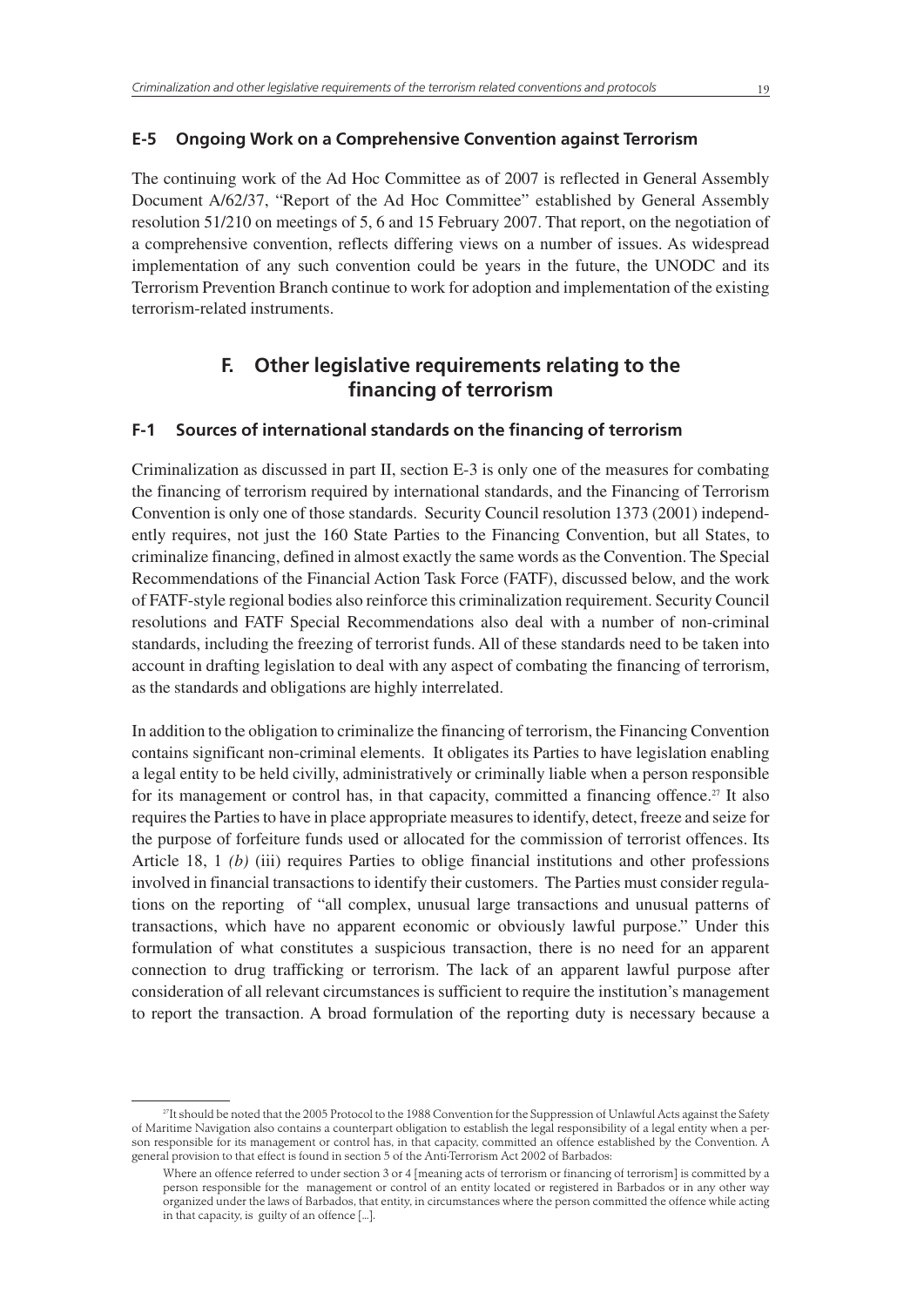financial professional may fairly be expected to identify transactions with no apparent legitimate rationale consistent with the client's business profile, but cannot be expected to determine what kind of illegitimate activity may lie behind such transactions.

There are significant factual differences between the practices and offences of money-laundering and terrorist financing, which is one reason why money-laundering offences cannot be relied upon to adequately criminalize the financing of terrorism. Money-laundering typically involves the transfer of significant proceeds derived from illegal transactions into legitimate commerce or banking channels, often divided or disguised to avoid being conspicuous. Conversely, terrorist financing may involve aggregating sums derived from lawful activities or micro-criminality and transferring them to a person or entity that ultimately may send relatively small payments to support terrorist or terrorist activities. Such funds become legally tainted only when the originator or some person in the chain along which they pass, has the intent to use them to finance a terrorist act. Despite these differences between money laundering and terrorist financing, global efforts to fight the two phenomena both need the assistance of banks and non-bank financial institutions and professions in the detection of suspicious transactions. Both rely heavily upon intelligence collection and analysis, often through Financial Intelligence Units. Suspicious activity reporting was developed as an anti-money laundering administrative control mechanism. Its use to combat terrorist financing demonstrates how the global regimes to combat money-laundering and financing of terrorism are increasingly becoming integrated.

#### **F-2 Freezing and confiscation of terrorist funds**

The 1999 Financing of Terrorism Convention is only one aspect of a larger international effort to deter, detect and suppress the financing and support of terrorism. Article 8 of the Convention provides that each State must take measures for freezing, seizing and forfeiting proceeds and instrumentalities of the offences listed in the agreement. Following the model of the 1988 Vienna Drug Convention,28 the Financing Convention treats freezing as an interim measure to prevent the disappearance or dissipation of property preliminary to a decision on whether its ownership should be permanently transferred to the State, or in some cases to a victim or rightful owner. The Convention foresees an ultimate determination of forfeitability based upon the property being an instrumentality or the proceeds of crime. Forfeiture proceedings under national laws are usually determined by a conviction of the owner or, in some systems, by the finding of a preponderance or other civil burden of proof that the property was either the proceeds or instrumentality of crime.

However, when countries implement the Financing of Terrorism Convention, it is advisable that they provide for and differentiate the regimes established by the resolutions of the Security Council. Resolution 1267 was adopted in 1999 and its successor resolutions have continuously renewed its freezing obligations. Most recently, in the preamble to resolution 1735 (2006) it was reiterated "that the measures referred to in paragraph 1 below [assets freeze, travel ban and arms embargo], are preventative in nature and are not reliant upon criminal standards set out under national law."

<sup>28</sup>Article 5 of the 1988 United Nations Convention against Illicit Traffic in Narcotics Drugs and Psychotropic Substances.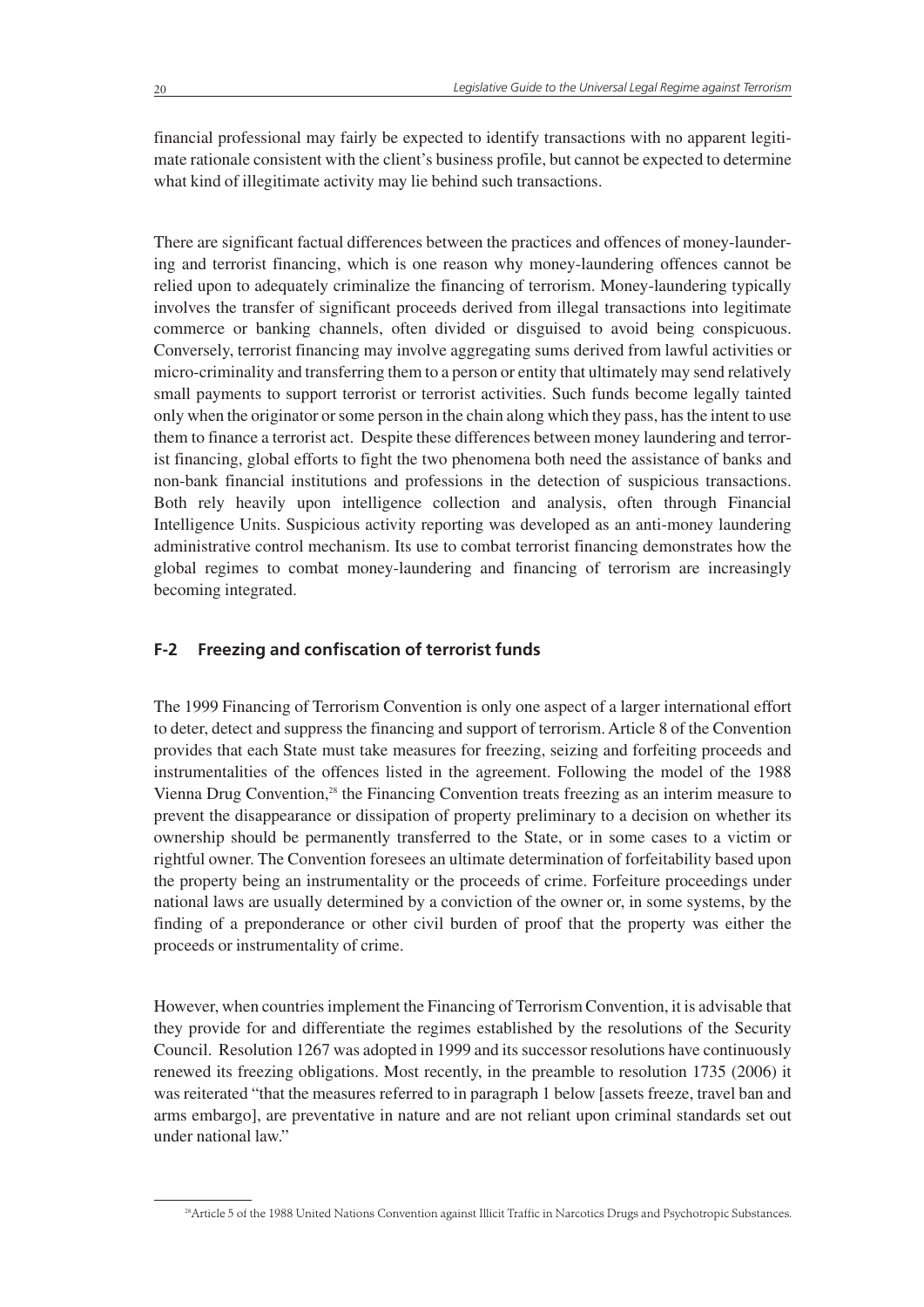Thus, the resolution 1267 (1999) obligation to freeze must be continued, from time to time as determined by the Security Council, without any connection to an ultimate confiscation of the frozen funds, to prosecution of any offence, or any judicial finding. Resolution 1373 (2001) presents different issues. Its emphasis on criminal remedies and lack of explicit characterization of terrorists and what are terrorist acts, leave these matters to be determined within the national legal system, and may lead to forfeiture if grounds exist under domestic law. However, the scope of freezing must apply to all property owned or controlled by persons who commit or attempt to commit terrorist acts, whereas most existing laws only permit the freezing of property that is ultimately subject to forfeiture, which in most countries means instrumentalities and proceeds of crime. Authorities considering legislation to implement the 1999 Financing Convention thus must provide for preventative freezing under resolution 1267 (1999), possible forfeiture under resolution 1373 (2001) if appropriate evidence can be secured, and traditional freezing and forfeiture of instrumentalities and proceeds of the offences under the Financing Convention. One means of providing such legal authority is a law giving a Government the power to enforce decisions of the Security Council pursuant to Chapter VII of the United Nations Charter. A representative example is the United Nations Act Canada:

Application of Security Council decisions;

2.—When, in pursuance of Article 41 of the Charter of the United Nations, set out in the schedule, the Security Council of the United Nations decides on a measure to be employed to give effect to any of its decisions and calls on Canada to apply the measure, the Governor in Council may make such orders as appear to him to be necessary or expedient for enabling the measure to be effectively applied.

#### Offences and punishment

3(1)—Any person who contravenes an order or regulation made under this Act is guilty of an offence and liable

*(a)* on summary conviction, to a fine of not more than \$100,000 or to imprisonment for not more than one year, or to both, or

*(b)* on conviction on indictment, to imprisonment for a term of not more than 10 years.

#### **F-3 The FATF Special Recommendations**

The work of the Financial Action Task Force (FATF, or GAFI in its French acronym) and the FATF style regional bodies that apply the Forty Recommendations on Money Laundering and Nine Special Recommendations on Terrorist Financing must also be taken into account. FATF is an intergovernmental organization housed at the Organization for Economic Cooperation and Development in Paris whose work is reinforced by regional FATF-style bodies throughout the world. The Forty Recommendations on the control of money laundering were issued in 1990 and subsequently updated. Eight Special Recommendations on combating the financing of terrorism were issued in October 2001, and a ninth added in October 2004. They deal with:

(I) The adoption and implementation of the 1999 Financing of Terrorism Convention and implementation of the United Nations resolutions relating to the financing of terrorism;

(II) The criminalization of the financing of terrorism, terrorist acts and terrorist organizations and designation of such offences as money-laundering predicate offences;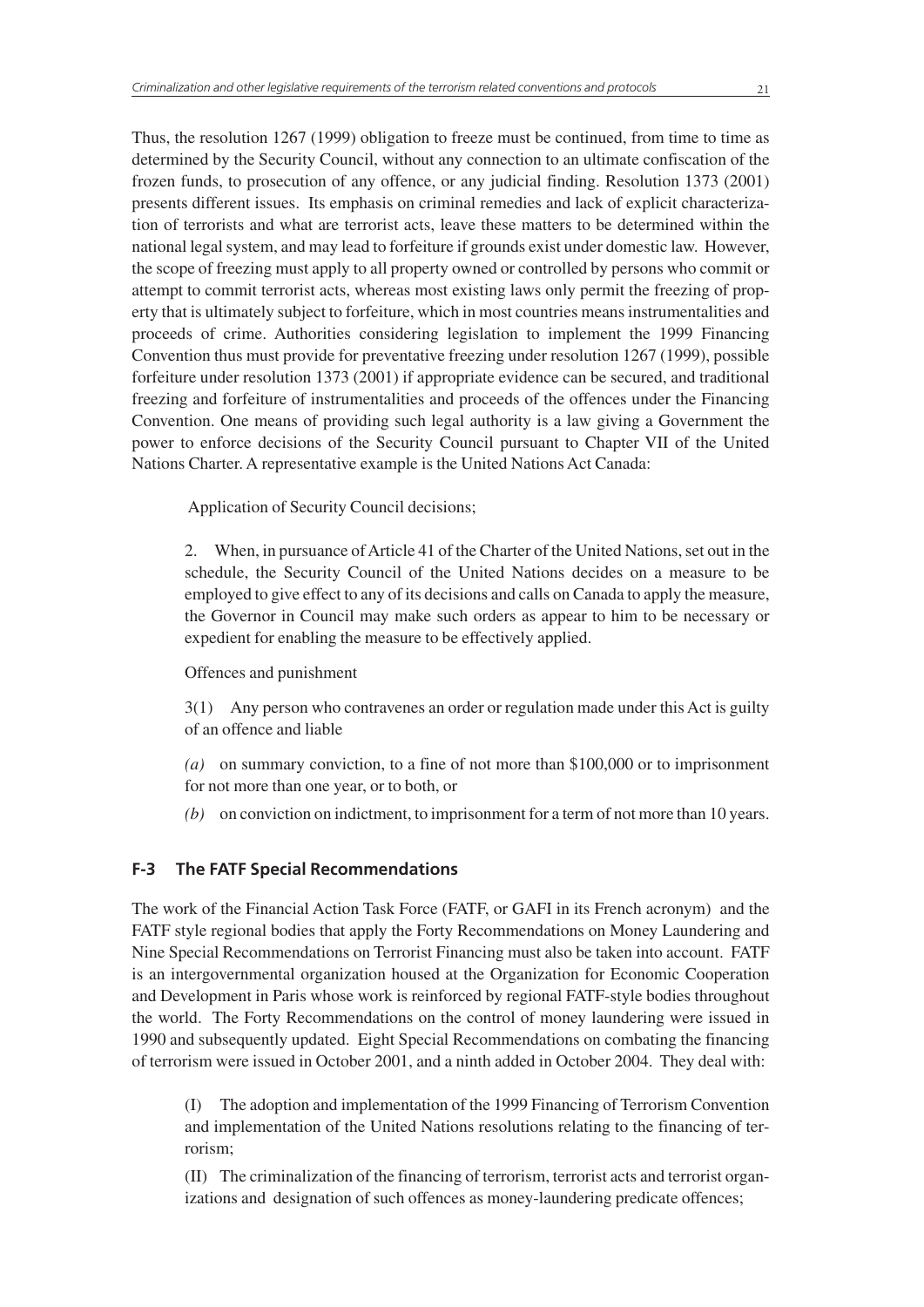- (III) The freezing and confiscating of terrorist assets;
- (IV) The reporting of suspicious transactions involving terrorist acts or organizations;

(V) International cooperation in connection with criminal, civil enforcement, and administrative investigations, inquiries and proceedings relating to the financing of terrorism, terrorist acts and terrorist organizations;

(VI) The control of alternative remittance systems;

(VII) The strengthening of originator information requirements for wire transfers;

- (VIII) Controls to prevent the misuse of non-profit organizations; and
- (IX) Controls over physical cross-border movement of cash.

Because the FATF recommendations are ultimately reflected in national legislation and regulations, they influence international banking practices and affect every country.

The FATF and the FATF-style regional bodies conduct evaluations of their members. The materials used for those assessments provide an excellent internal checklist for compliance not only with the provisions of the Financing Convention but also the relevant United Nations Security Council resolutions and can be accessed at the FATF web site, www.fatf-gafi.org. A Methodology developed with the International Monetary Fund and the World Bank, and used by those organizations for evaluations, is provided. It is a 92-page document with hundreds of questions designated as "essential criteria" or as "additional considerations", organized according to the pertinent Recommendation. Moreover, an explanatory, 145 page, Handbook is provided for countries and assessors using the Methodology. The International Monetary Fund and the UNODC have also developed Model Legislation on Money Laundering and the Financing of Terrorism, December 2005, available at www.imolin.org under the heading International Norms and Standards.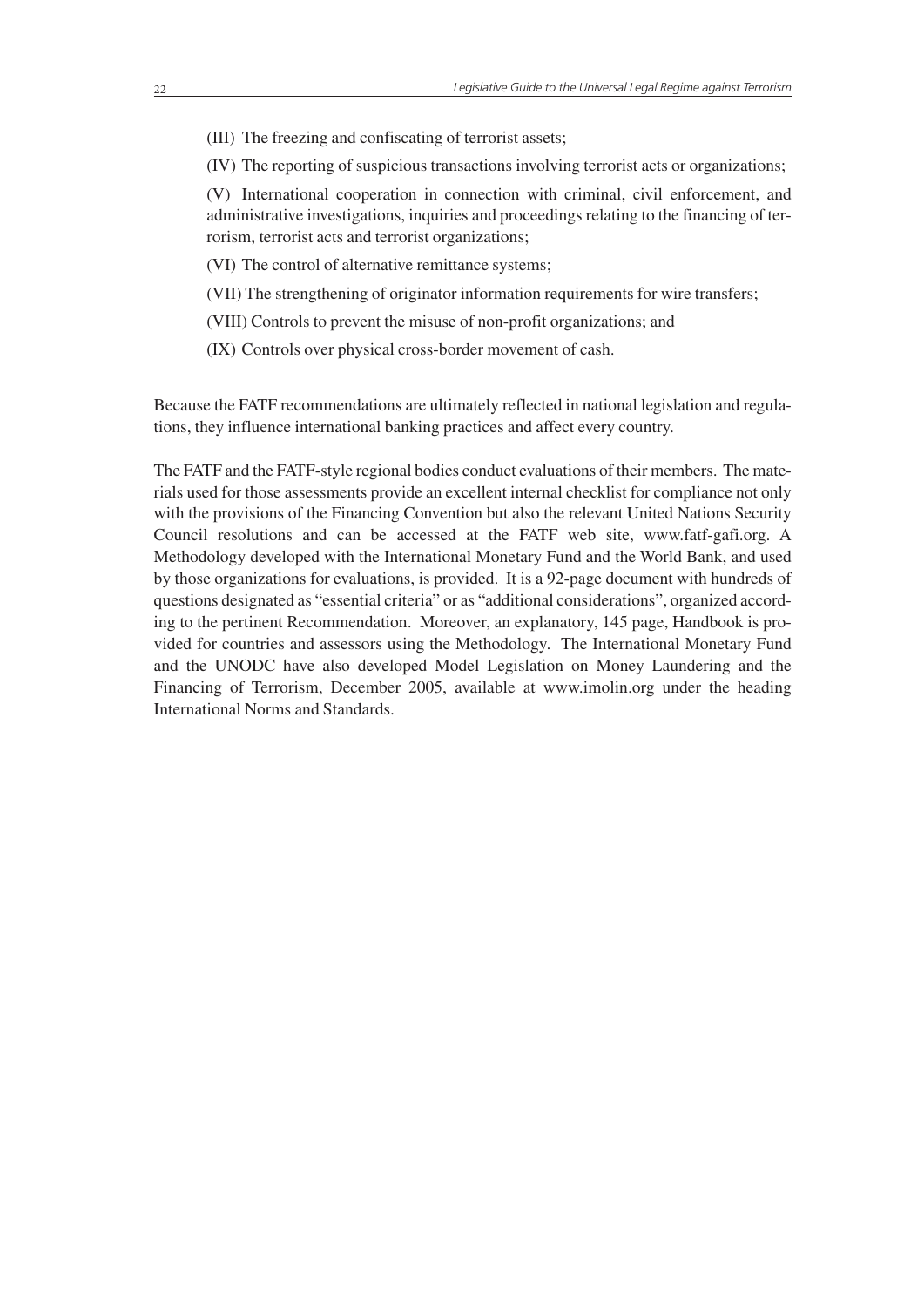|                                           | 1999 Financing Convention                                                                                                                                                                                                                                                                                                                                                                                           | Security Council resolution 1373<br>(2001)                                                                                                                                                                                                                                                                                                                                                                                                               | Security Council resolution 1267<br>(1999) and related resolutions                                                                                                                                                                                                                                                                                                                   |
|-------------------------------------------|---------------------------------------------------------------------------------------------------------------------------------------------------------------------------------------------------------------------------------------------------------------------------------------------------------------------------------------------------------------------------------------------------------------------|----------------------------------------------------------------------------------------------------------------------------------------------------------------------------------------------------------------------------------------------------------------------------------------------------------------------------------------------------------------------------------------------------------------------------------------------------------|--------------------------------------------------------------------------------------------------------------------------------------------------------------------------------------------------------------------------------------------------------------------------------------------------------------------------------------------------------------------------------------|
| <b>Legal obligation</b>                   | Treaty obligation for State<br>parties. Currently 160 State<br>parties.                                                                                                                                                                                                                                                                                                                                             | Adopted under Chapter VII of<br>the UN Charter. Legally<br>binding for all States.                                                                                                                                                                                                                                                                                                                                                                       | Adopted under Chapter VII of the<br>United Nations Charter. Legally<br>binding for all States.                                                                                                                                                                                                                                                                                       |
| <b>Criminalization</b><br>provision       | Any person commits an offence<br>when he unlawfully and<br>wilfully, provides or collects<br>funds with the intention that<br>they should be used or in the<br>knowledge that they are to be<br>used, in full or in part, in order<br>to carry out [certain defined<br>acts, including Convention<br>offences and specific civilian-<br>centered definition provided in<br>the Convention. See below].              | Criminalize the wilful<br>provision or collection, by any<br>means, directly or indirectly,<br>of funds by their nationals or<br>in their territories with the<br>intention that the funds should<br>be used, or in the knowledge<br>that they are to be used, in<br>order to carry out terrorist acts.                                                                                                                                                  | No criminalization provision,<br>only freezing of assets, travel ban,<br>and arms sanctions.                                                                                                                                                                                                                                                                                         |
| Freezing<br>obligation                    | Take appropriate measures, in<br>accordance with its domestic<br>legal principles, for the<br>identification, detection and<br>freezing or seizure of any<br>funds used or allocated for the<br>purpose of committing the<br>offences set forth in the<br>Convention as well as the<br>proceeds derived from such<br>offences, for purposes of<br>possible forfeiture.                                              | Freeze the funds, and other<br>financial assets or economic<br>resources of persons who<br>commit, or attempt to<br>commit, terrorist acts; of<br>entities owned or controlled<br>directly or indirectly by such<br>persons; and of persons and<br>entities acting on behalf of, or<br>at the direction of such persons<br>and entities.                                                                                                                 | Freeze funds and other financial<br>resources, including funds derived<br>or generated from property owned<br>or controlled directly or indirectly<br>by Al-Qaeda, Usama bin Laden<br>and the Taliban and other<br>individuals and entities associated<br>with them, or by any undertaking<br>owned or controlled by Al-Qaeda<br>and the Taliban, as designated by<br>the Committee. |
| Confiscation/<br>forfeiture<br>obligation | Take appropriate measures, in<br>accordance with its domestic<br>legal principles, for the<br>forfeiture of funds used or<br>allocated for the purpose of<br>committing the offences set<br>forth in the Convention and the<br>proceeds derived from such<br>offences.                                                                                                                                              | No confiscation or forfeiture<br>requirement. Only preventa-<br>tive (non-criminal) freezing<br>required.                                                                                                                                                                                                                                                                                                                                                | No confiscation or forfeiture<br>requirement. Only preventative<br>(non-criminal) freezing required.                                                                                                                                                                                                                                                                                 |
| Other                                     | For an act to constitute an<br>offence set forth in the<br>Convention, it shall not be<br>necessary that the funds were<br>actually used to carry out a<br>defined terrorist purpose.<br>Criminalization, freezing and<br>forfeiture apply to funds of<br>innocent origin once provided<br>or collected with the intention<br>or in the knowledge they will be<br>used for one of the defined<br>terrorist purposes | In the absence of a definitive<br>explanation in resolution 1373<br>(2001) of what acts trigger its<br>freezing obligation, countries<br>apply their own interpreta-<br>tions. Many countries have<br>definitions of terrorism or<br>terrorist acts in criminal<br>statutes.<br>The resolution requires<br>freezing all property of those<br>who commit or support acts of<br>terrorism, including innocent<br>property not intended for<br>criminal use | Consolidated list, as of<br>21 January 2008:<br>- 142 individuals belonging<br>to or associated with the<br>Taliban;<br>- 228 individuals belonging<br>to or associated with the<br>Al-Qaeda organization;<br>- 112 entities belonging to or<br>associated with the Al-Qaeda<br>organization                                                                                         |
|                                           | Special Recommendations on Terrorist Financing of the Financial Action Task Force (FATF) should<br>guide the application and implementation of the obligations above                                                                                                                                                                                                                                                |                                                                                                                                                                                                                                                                                                                                                                                                                                                          |                                                                                                                                                                                                                                                                                                                                                                                      |

**Summary: financing of terrorism criminalization and freezing provisions**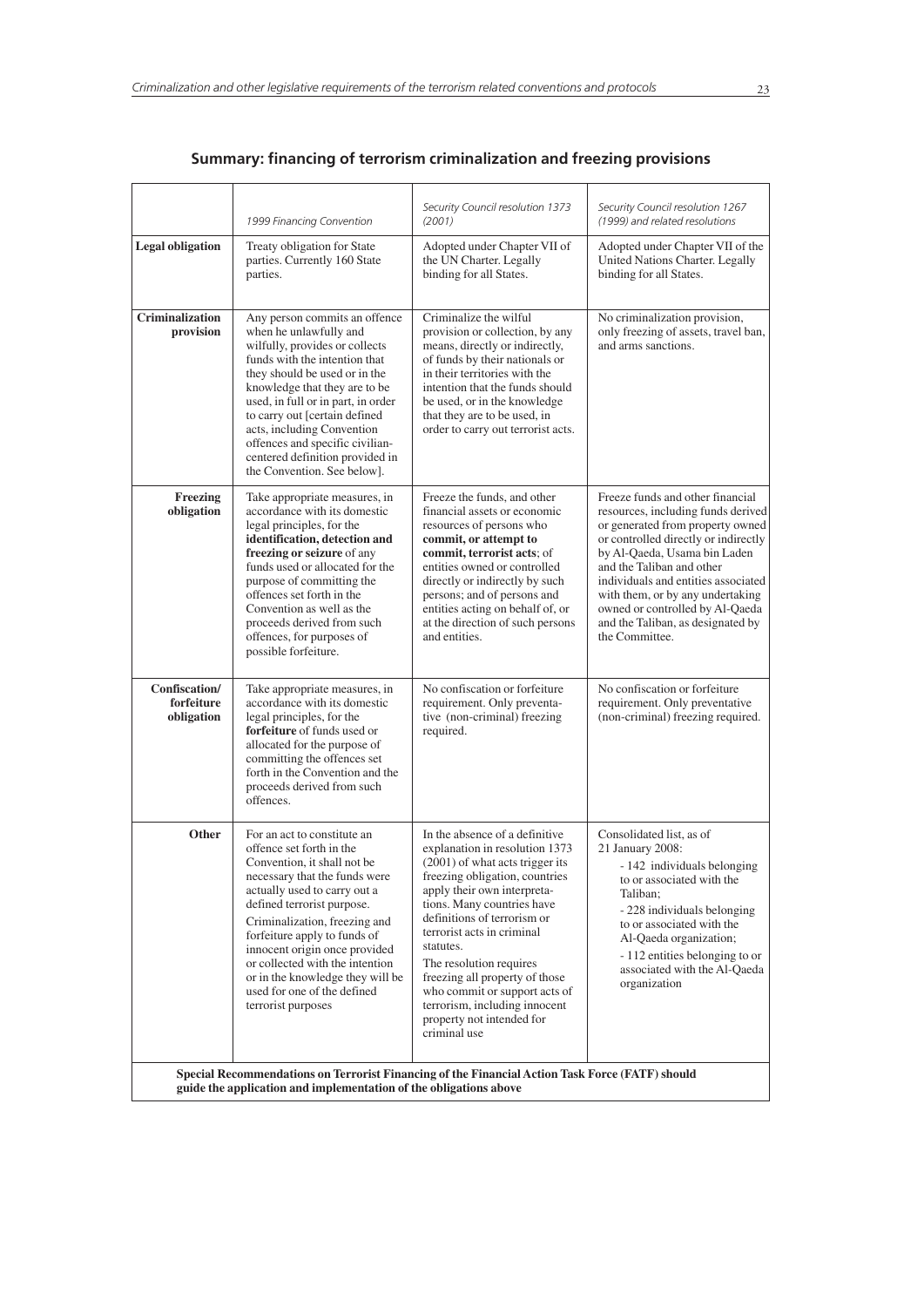### **G.—Issues common to all conventions and protocols**

#### **G-1 Defining terrorist acts and terrorism**

The elements of the offences established in the various treaties are summarized in the UNODC Model Law against Terrorism provisions, available at www.unodc.org, on the Terrorism Prevention page under technical assistance tools.<sup>29</sup> There is no single formula for criminalization of these offences that is applicable to all countries, particularly as to whether the offence should be introduced as part of a special anti-terrorism law, or by amendment to a penal code. However, to the extent feasible it is desirable to repeat the terminology used in international conventions in domestic implementing legislation. This is because offence definitions that differ between countries can create problems with the dual criminality requirement of international cooperation, to be discussed in part V, section D. What will be the proper approach to criminalization will depend on the problems facing a country, its history and circumstances, and the legal tradition and jurisprudence that dictate how laws will be interpreted. Some countries have adopted comprehensive anti-terrorism laws that incorporate many or most of the offences created in the universal instruments in to one law, as alternative means of committing an offence of terrorism or terrorist violence. Another approach creates a single generic offence of terrorism in language similar to that in the UNODC Model Law and drawn from Section 2.1 *(b)* of the Financing of Terrorism Convention:

Whoever commits an act intended to cause death or serious bodily injury to a civilian, or to any other person not taking an active part in the hostilities in a situation of armed conflict, when the purpose of such act, by its nature or context, is to intimidate a population, or to compel a government or an international organization to do or to abstain from doing any act, shall be punished with...

Section 261 of the Hungarian Penal Code criminalizes "Acts of terrorism" in the following words:

(1) Any person committing a violent felony against a person, a crime posing a public threat, or a crime involving weapons as specified in subsection (9), with an intention to:

*(a)* compel a government body, another state or an international organization to commit or to refrain from or to endure any act,

*(b)* intimidate or coerce the civilian population;

*(c)* to change or interfere with the constitutional, social or economic order of another state, or to disrupt the operation of an international organization, is guilty of felony…

As explained in the Model Law, the preferred interpretation of "population" and "government" also refers to the population and government of other countries. This implements the mandatory requirement of Security Council resolution 1373 (2001), paragraph 2 *(d)*, that States "Prevent those who finance, plan, facilitate or commit terrorist acts from using their respective territories for those purposes against other States or their citizens". The Terrorism Act 2000 of the United Kingdom implements this concept in its Article 1, defining terrorism:

<sup>29</sup>See also the Commonwealth Secretariat Implementation Kits for the International Counter-Terrorism Conventions, available at: http://www.thecommonwealth.org/Internal/38061/documents/ Scroll to the bottom of the page and download in PDF form.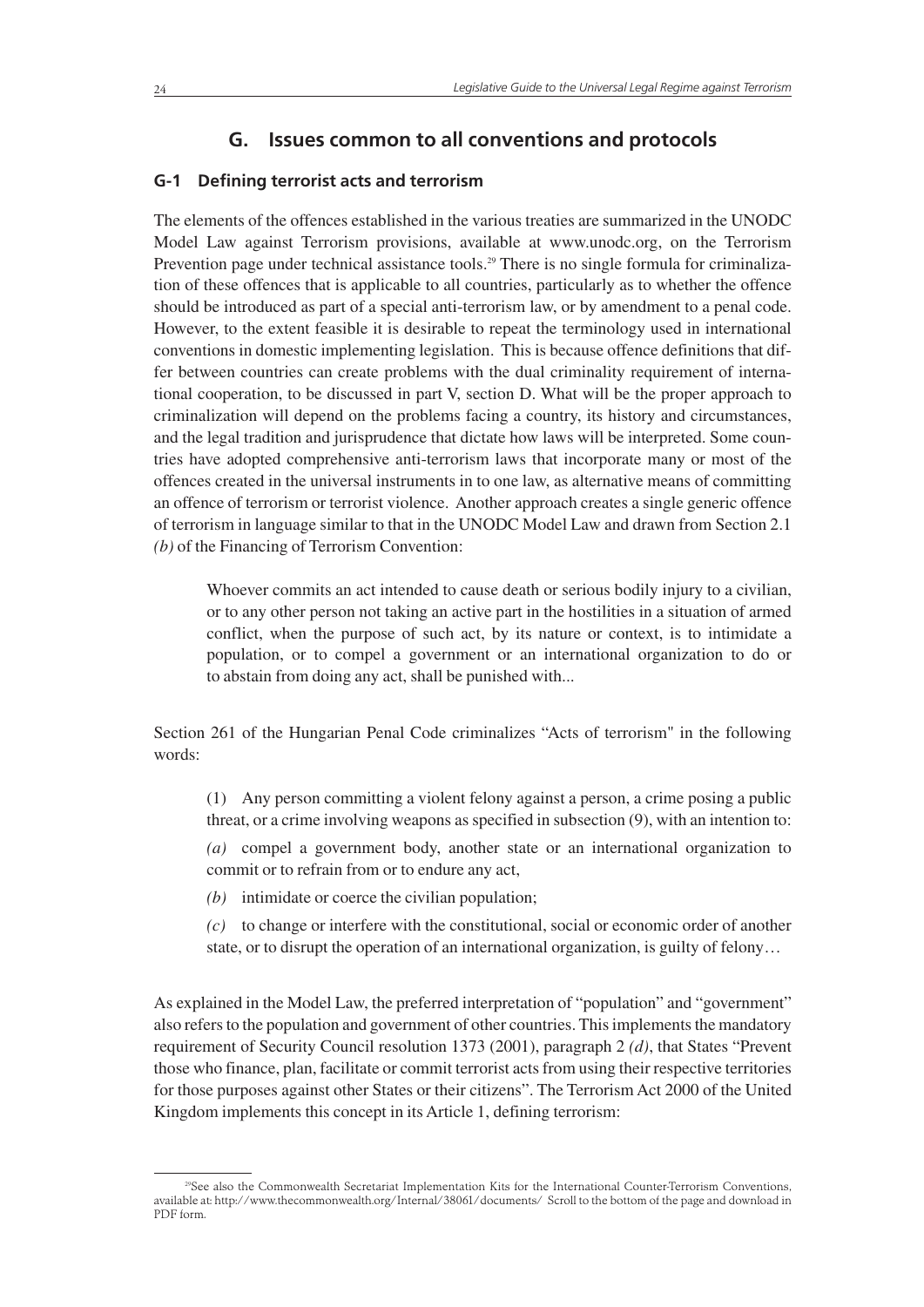(4) In this section

*(a)* "action" includes action outside the United Kingdom,

*(b)* a reference to any person or to property is a reference to any person, or to property, wherever situated,

*(c)* a reference to the public includes a reference to the public of a country other than the United Kingdom, and

*(d)* "the government" means the government of the United Kingdom, of a Part of the United Kingdom or of a country other than the United Kingdom.

*(5)* In this Act a reference to action taken for the purposes of terrorism includes a reference to action taken for the benefit of a proscribed organization.

Some countries enact laws that use the explicit term "terrorism" in their title and in substantive offence descriptions.30 The Anti-Terrorism Act 2002 of Barbados, Section 3.1, defines an offence of terrorism as including any offence established under any of the listed terrorismrelated conventions and protocols negotiated through 1997, with the 1999 Financing of Terrorism Convention being dealt with by the creation of the separate crime of financing of terrorism in the Barbados statute. The Barbados law also addresses the concern that an anti-terrorism law may be applied to suppress political dissent or industrial actions. Under the Act, in addition to offences defined by reference to the conventions, terrorism is defined as:

*(b)* any other act:

(i) that has the purpose by its nature or context, to intimidate the public or to compel a government or an international organization to do or to refrain from doing any act; and

(ii) that is intended to cause:

(A) death or serious bodily harm to a civilian or in a situation of armed conflict, to any other person not taking an active part in the hostilities;

(B) serious risk to the health or safety of the public or any segment of the public;

(C) substantial property damage, whether to public or private property, where the damage involves a risk of the kind mentioned in subparagraph (B) or an interference or disruption of the kind mentioned in subparagraph (D); or

(D) serious interference with or serious disruption of an essential service, facility or system, whether public or private, not being an interference or disruption resulting from lawful advocacy, or from protest, dissent or stoppage of work and not involving a risk of the kind mentioned in subparagraph (B).

<sup>&</sup>lt;sup>30</sup>See the Prevention of Terrorism Act 2001 of India, replaced in 2004 by the Unlawful Activities (Prevention) Act 2004. Unless otherwise stated, all laws and court decisions cited are available either in English or their original language in the terrorism legislative database of the UNODC, at www.unodc.org/tldb.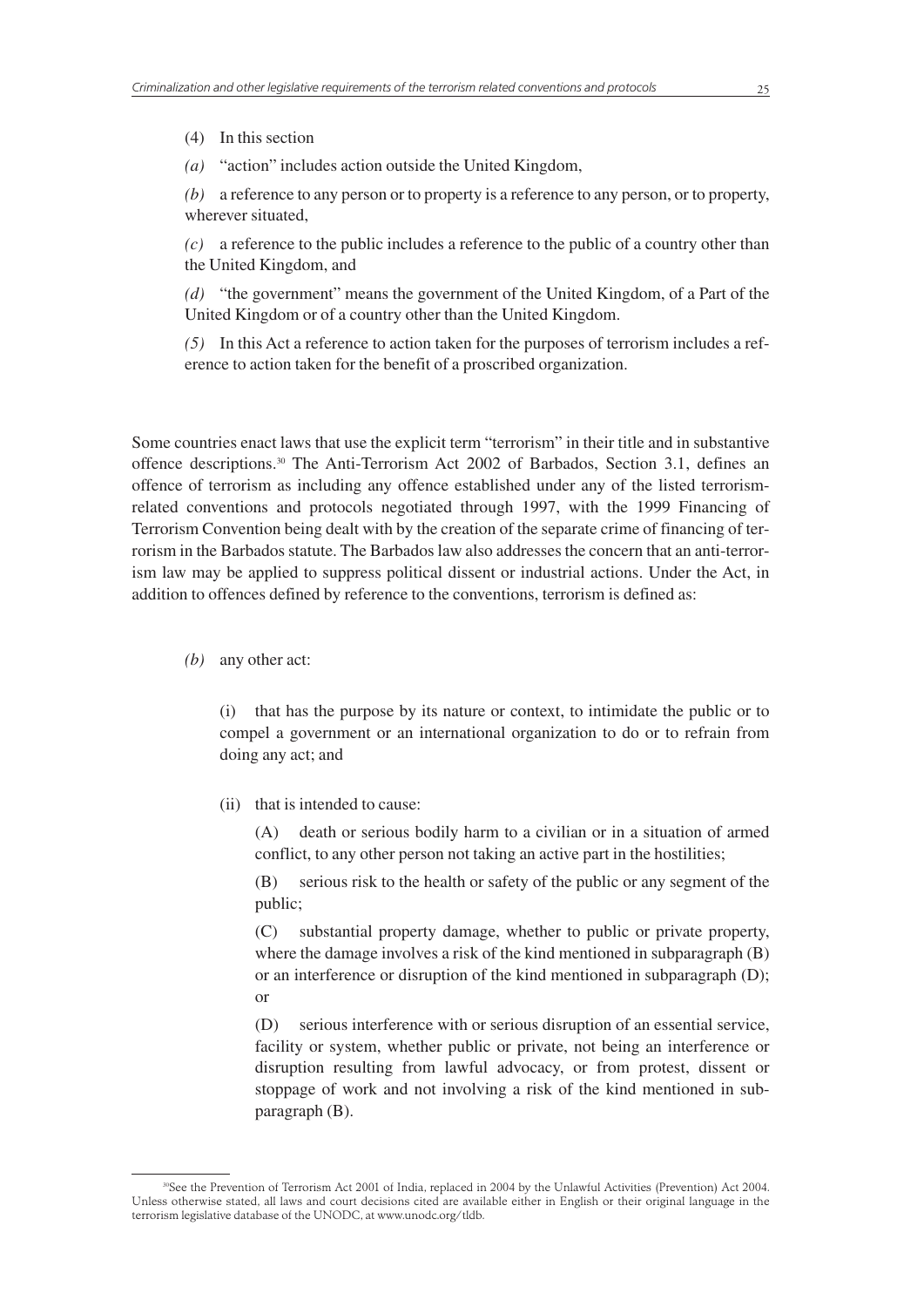#### **G-2 Proving motive or intent**

A frequently encountered legislative drafting issue is whether to include a terrorist motivation as an element of the offence, meaning that the act must be committed with a political, ideological or religious motive. This is a separate and additional requirement of motivation, in addition to a general criminal intent to kill or injure,<sup>31</sup> or to the specific criminal intent to intimidate or coerce a person, government or international organization.<sup>32</sup> An example of a terrorism offence with a motivational element is found in Section 1 of the Terrorism Act 2000 of the United Kingdom:

- (1) In this Act "terrorism" means the use or threat of action where:
- *(a)* the action falls within subsection (2),

*(b)* the use or threat is designed to influence the government or to intimidate the public or a section of the public, and

*(c)* the use or threat is made for the purpose of advancing a political, religious or ideological cause.

- (2) Action falls within this subsection if it:
- *(a)* involves serious violence against a person,
- *(b)* involves serious damage to property,
- *(c)* endangers a person's life, other than that of the person committing the action,
- *(d)* creates a serious risk to the health or safety of the public or a section of the public, or
- *(e)* is designed seriously to interfere with or seriously to disrupt an electronic system.

Evidentiary difficulties may flow from the inclusion of an ideological motive or of a specific intent to coerce a government or to intimidate a population as an offence element. Those difficulties involve establishing a defendant's mental state or purpose without proof of oral or written statements or a post-arrest confession revealing a terrorist purpose. Some legal cultures and some individual adjudicators may be reluctant to infer a defendant's mental state because of the proverbial impossibility of seeing into a person's mind or heart. An example would be a refusal to regard the fact that an attack was targeted at a house of worship on a religious feast day as sufficient, without a public claim by the responsible group, to establish an underlying religious motivation. In that situation, the investigating authorities will seek associates who may be able to testify to statements revealing a suspect's intent and motive, or those authorities will be compelled to seek a confession from the accused. This creates pressures that may contribute to improper interrogation or investigative practices, and this danger should be anticipated and guarded against by policy makers and executive authorities. Making a confession the only feasible way to prove an element of an offence is unhealthy, as it may lead to coercion and conflicts with Article 14, 3  $(g)$  of the ICCPR, providing that in the determination of any criminal charge, the accused is entitled "Not to be compelled to testify against himself or to confess guilt."

<sup>&</sup>lt;sup>31</sup>The offence created by Article 2.1 of the 1997 Terrorist Bombing Convention is an example of a general criminal intent crime, defined as the doing of certain acts involving specified weapons or devices "*(a)* With the intent to cause death or serious bodily injury; or *(b)* With the intent to cause extensive destruction […] where such destruction results or is likely to result in major economic loss."

<sup>&</sup>lt;sup>32</sup>This specific intent is found in the 1979 Hostage Taking Convention (Article 1), the 1988 Maritime Convention (Article 3) and its Fixed Platform Protocol (Article 2), the 1999 Financing of Terrorism Convention (Article 2), the 2005 Nuclear Terrorism Convention (Article 2), the 2005 Protocol to the Convention for the Suppression of Unlawful Acts against the Safety of Maritime Navigation (Article 4) and to its 1988 Fixed Platform Protocol (Article 3).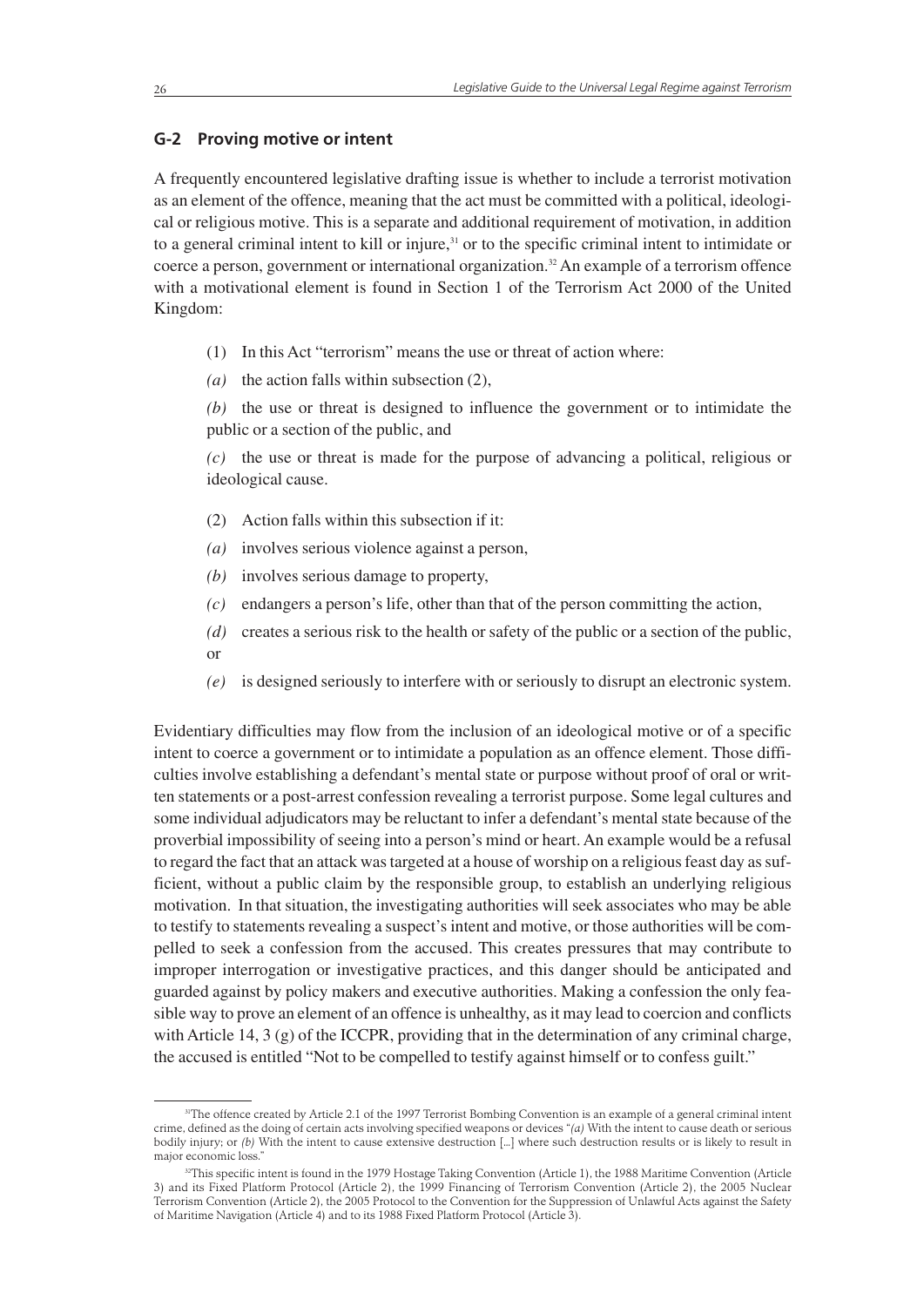At least since the publication of Cesare Beccaria's work *On Crimes and Punishments* in 1764, criminology and criminal law have moved away from reliance upon confessions, placing more emphasis upon the reasonable inferences to be drawn from other elements of proof. This trend is demonstrated by Article 28 of the United Nations Convention against Corruption (2002).

Knowledge, intent or purpose required as an element of an offence established in accordance with the Convention may be inferred from objective factual circumstances.

Thus, in a prosecution for having committed a crime requiring an ideological element, evidence of membership in an organization endorsing political violence, possession of extremist literature attacking other religions, past expressions of hatred of the victim group, or the circumstances and target of the attack itself could substitute for a confession as evidence of the defendant's motive.

The need for a realistic approach to proof of an offence's mental element was recognized by the inclusion of a specific evidentiary rule in the Financing Convention. Article 2.1 requires not merely the criminalization of attacks on civilians, but specifies how the specific intent to intimidate or coerce may be proved:

(b) Any other act intended to cause death or serious bodily injury to a civilian, or to any other person not taking an active part in the hostilities in a situation of armed conflict, **when the purpose of such act, by its nature or context,** is to intimidate a population, or to compel a government or an international organization to do or to abstain from doing any act. (Emphasis added).

To ensure compliance with the Financing Convention, which has rather complex state of mind elements, the evidentiary rule of Article 2.1 *(b)* may need to be introduced into a country's Code of Criminal Procedure or specifically included in special laws dealing with terrorism.

#### **G-3 Special laws and code amendments**

Rather than enacting special laws on terrorism and creating specific offences of terrorism, some countries prefer to simply amend their Penal Code or Code of Penal Procedure to fill any gaps between existing law and the requirements of particular conventions or protocols. This approach is not precluded by the terrorism-related conventions and protocols, none of which require use of the words "terrorist" or "terrorism" to define prohibited conduct. The word "terrorism" is not found in any of the pertinent conventions from 1963 through 1979, even though historically the agreements were clearly responses to terrorist incidents. The word first appears in the preamble to the 1979 International Convention against the Taking of Hostages, referring to the need for cooperation against acts of hostage taking as manifestations of international terrorism, and is repeated in the preambles of subsequent agreements.

The 1997 International Convention for the Suppression of Terrorist Bombings was the first agreement to use the word "terrorist" in its title as well as in the preamble. In Article 5 it also required the adoption of measures to ensure that offences created by the Convention, "in particular where they are intended or calculated to provoke a state of terror in the general public or in a group of persons or particular persons, are under no circumstances justifiable by considerations of a political, philosophical, ideological, racial, ethnic, religious or other similar nature and are punished by penalties consistent with their grave nature." The 1999 International Convention for the Suppression of Terrorist Financing and the 2005 International Convention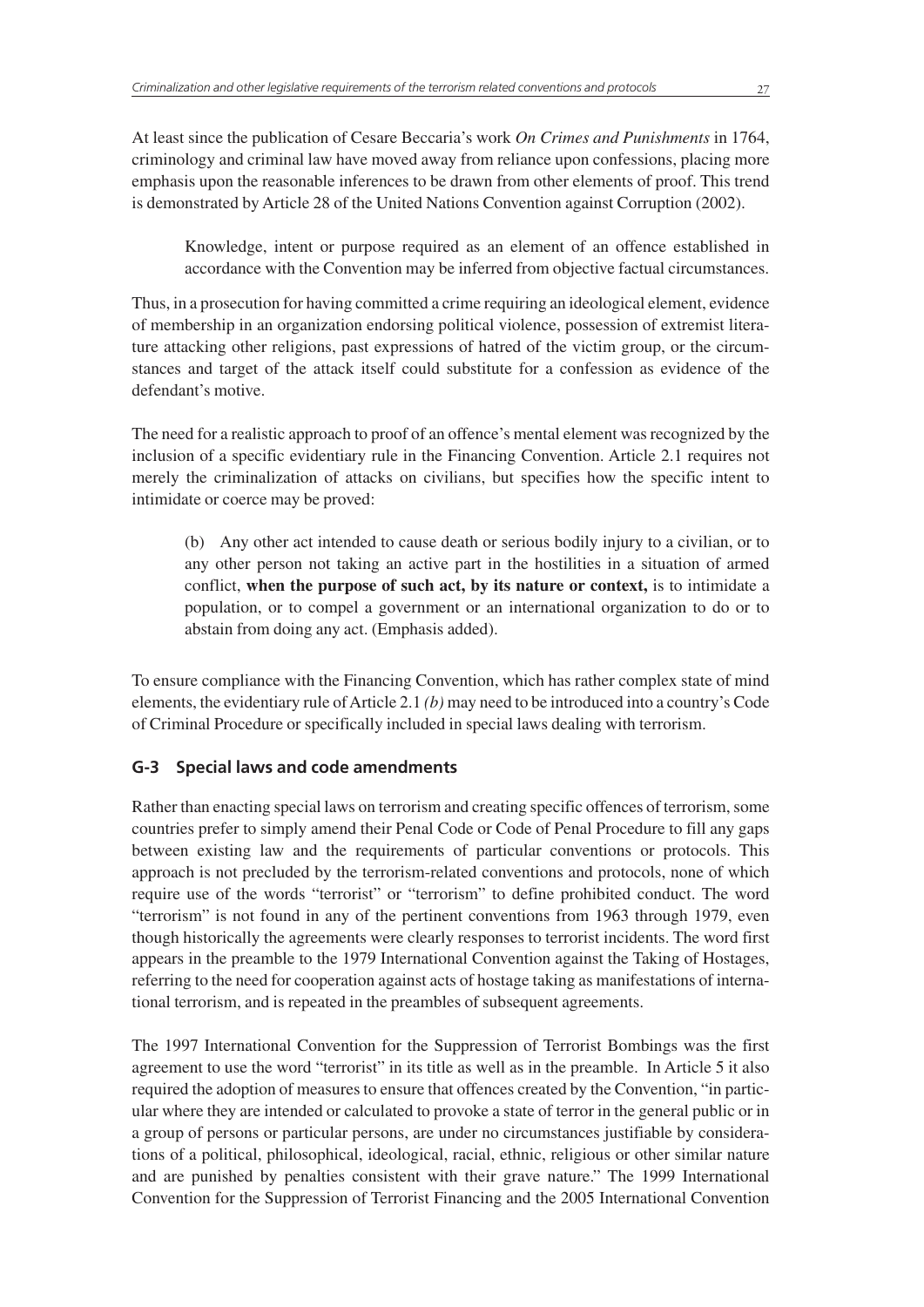for the Suppression of Acts of Nuclear Terrorism closely resemble the Terrorist Bombing Convention by their use of the terrorism terminology in their titles, preambles and in articles specifying that no justification may be permitted for acts of terrorism. But none of these instruments use the word terrorism or terrorist in their offence definitions. Those definitions employ only traditional criminal code terminology—a description of an act constituting a social harm, such as bombing, hostage-taking or use of a ship to distribute dangerous materials, and a general or specific illegal intent, without any requirement that terrorism be mentioned or defined.<sup>33</sup>

#### **G-4 Relevancy of the universal instruments to all countries**

Questions are often raised about how certain agreements could possibly be relevant to the circumstances of a country and why a country should adopt them. Officials of a land-locked State may question how their country could experience a violation of the Convention for the Suppression of Unlawful Acts against the Safety of Maritime Navigation. If the country has no seacoast and no registered ships or offshore platforms, it clearly cannot suffer an unlawful seizure of its vessel or platform. However, one of its nationals might commit such a crime; its citizens could be among the passengers threatened or killed; the unlawful seizure and threats to kill or destroy could be directed to force that country to release a particular prisoner or refrain from taking a certain action; or the offender could be found on its territory. These are all grounds of jurisdiction found in the SUA Maritime Convention of 1988, and there are many reasons why a country might wish to have the option to extradite or to prosecute in its own courts, or to be able to ask for extradition of an offender from another country.

Similarly, it is the need for international cooperation, not the ability to punish a domestic crime, that explains the negotiation of an agreement like the 1988 Protocol for the Suppression of Unlawful Acts of Violence at Airports Serving International Civil Aviation. No country needed the Airport Protocol to cause it to criminalize attacks with machine guns and grenades on passengers in airports on its territory, as such murderous conduct was already criminal everywhere. That Protocol did not popularize a new offence that did not previously exist in most countries, as did the 1999 International Convention for the Suppression of the Financing of Terrorism. The purpose and value of the Airport Protocol lie in the establishment of jurisdictional grounds, international cooperation mechanisms and the obligation to extradite or to prosecute. Moreover, the voluntary ideal of showing international good citizenship by membership in reciprocal cooperation agreements coincides with the concrete legal obligations set forth in mandatory paragraph 2 of resolution 1373 (2001) to:

*(c)* Deny safe haven to those who finance, plan, support or commit terrorist acts, or provide safe haven;

*(d)* Prevent those who finance, plan, facilitate or commit terrorist acts from using their respective territories for those purposes against other States or their citizens;

*(e)* Ensure that any person who participates in the financing, planning, preparation or perpetration of terrorist acts or in supporting terrorist acts is brought to justice and ensure that, in addition to any other measures against them, such terrorist acts are established as serious criminal offences in domestic laws and regulations and that the punishment duly reflects the seriousness of such terrorist acts;

<sup>&</sup>lt;sup>33</sup>As previously mentioned, certain offences do include the intent to intimidate a population or to coerce a government or international organization, which in substance is the intent to terrorize. The important point for legislative drafters is that terminology defining the intended effect of acts on a population or a government has an objective factual meaning, whereas "intent to terrorize" could be interpreted very subjectively unless accompanied by a factual definition.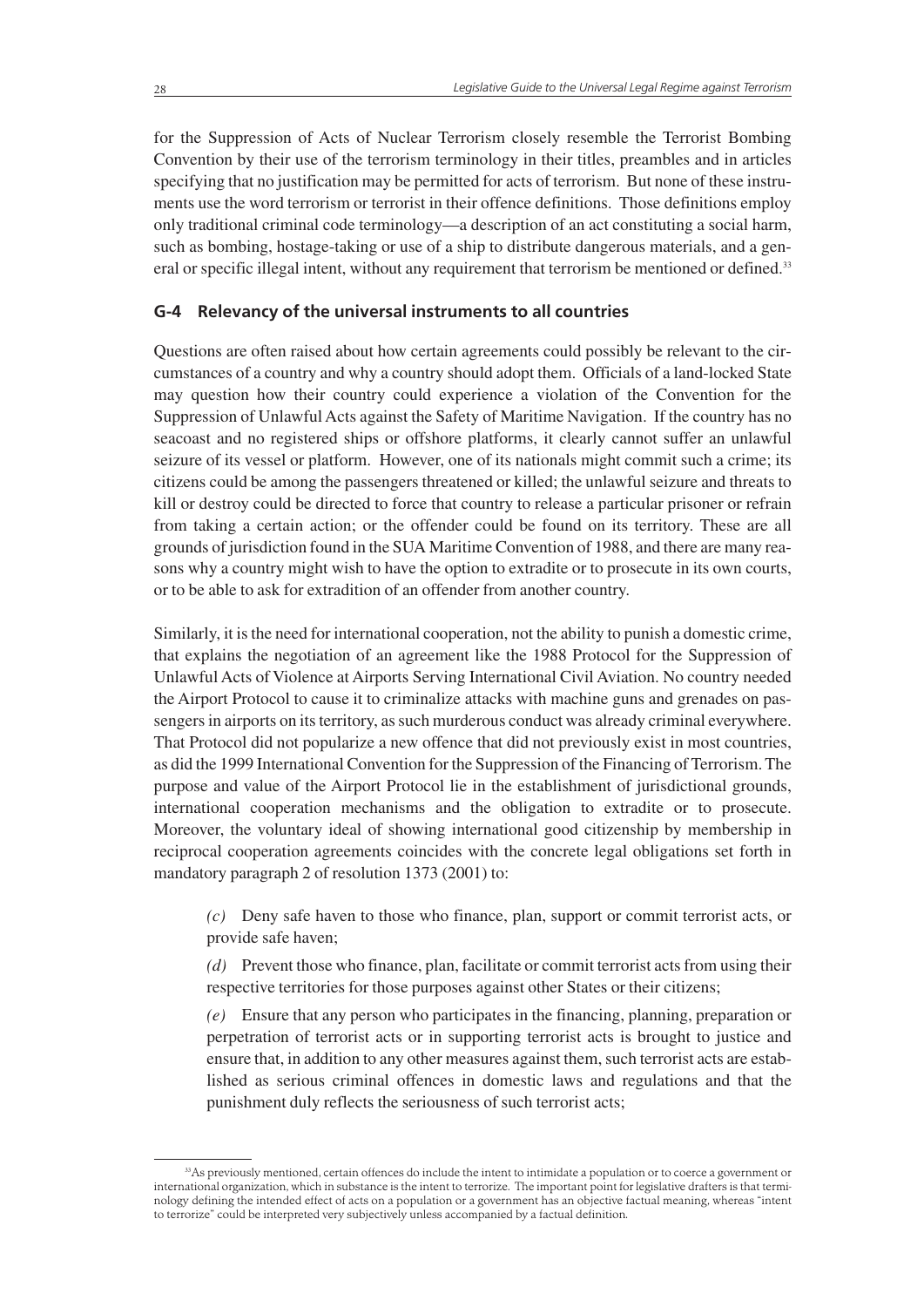# **H.—Forms of participation in an offence**

The test of criminal responsibility has evolved under the terrorism-related conventions and protocols. The eight terrorism-related conventions and protocols negotiated between 1970 and 1988 create reactive criminal offences. They require that criminal liability be imposed, assuming the existence of the necessary guilty state of mind, in only three circumstances:

*(a)* The physical commission of the conduct established in a particular convention as an offence, usually called responsibility as a principal. A principal would be the person who personally seizes an aircraft or maritime vessel, or takes hostages, attacks diplomats or passengers at an international airport, steals or unlawfully uses nuclear material, or makes threats prohibited by certain of the universal instruments;

*(b)* An attempt to commit a prohibited offence, that fails for reasons beyond the offender's control, such as an armed intrusion into a diplomatic compound that is foiled by the security guards of the diplomats who were to be the victim of an intended hostage taking;

*(c)* Intentional participation as an abettor or accomplice in the commission or attempted commission of an offence. Examples would include an embassy employee who leaves a gate unlocked so that assassins may enter, or someone who provides false identity documents to aid the flight of members of a group that has placed and detonated a bomb in a marketplace.

These forms of criminal responsibility developed incrementally. The 1970 convention applied only to an accomplice on board an aircraft in flight. The 1971 convention was expanded to cover any attempt, or to any accomplice, wherever located. In subsequent instruments other forms of criminal responsibility were introduced, including an act constituting participation in the principal offence (the 1979 Physical Protection of Nuclear Materials Convention) or abetting its commission (the 1988 Convention for the Suppression of Unlawful Acts against the Safety of Maritime Navigation). Prior to 1997 it was clear that the conventions required the punishment only of completed or attempted acts. In 1997 Article 2.3 of the Terrorist Bombing Convention established two new forms of criminal liability for one who:

*(b)* Organizes or directs others to commit an offence as set forth in paragraph 1 or 2

[meaning either accomplishment of the principal offence or its attempted commission]; or

*(c)* In any other way contributes to the commission of one or more offences as set forth in paragraph 1 or 2 by a group of persons acting with a common purpose

[…]

Article 2.3 *(c)* of the Bombings Convention by its terms applies only to the commission of an offence. From a purely grammatical perspective, however, it could be argued that Article 2.3 *(b)* imposes criminal responsibility the moment a person organizes or directs others to commit an offence, regardless of whether that act is ever attempted or accomplished. However, grammatical interpretation may not be enough to prevail over the well-established rule of law principle that any ambiguity in a criminal statute must be resolved in favour of the accused. This is particularly true in view of the fact that the Terrorist Bombings Convention does not contain the express clarification found in Article 2.3 of the Financing of Terrorism Convention, which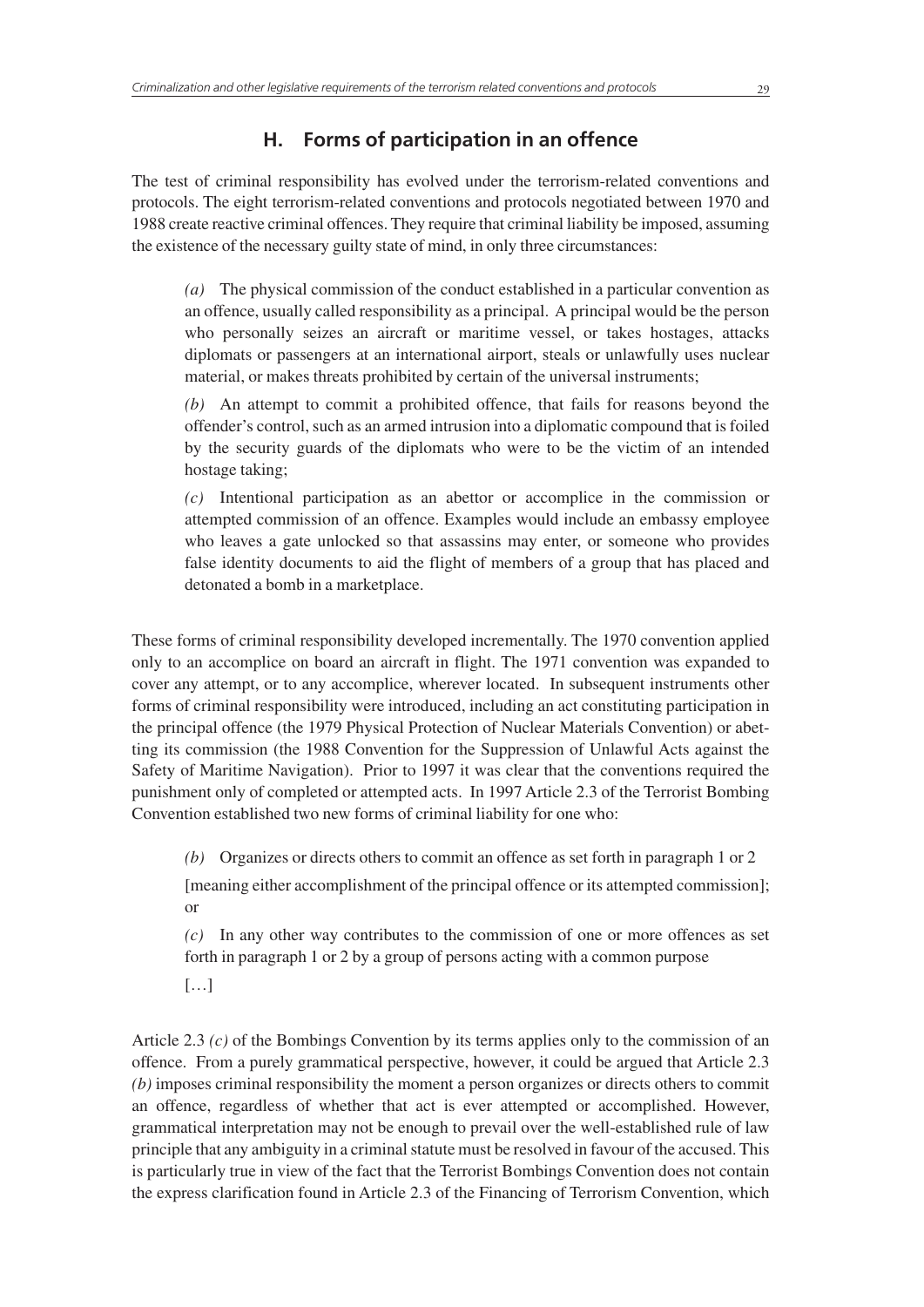was apparently considered necessary to establish that the intended act of terrorism need not be committed for the crime of financing to exist.

Viewed in this context, the strategic significance of the 1999 International Convention for the Suppression of the Financing of Terrorism becomes evident. The formal structure of the Convention introduces no new form of criminal liability and simply repeats the same five forms of participation listed in the 1997 Terrorist Bombing Convention, that is as a principal, attempter, accomplice, organizer or director, or contributor to group action. However, the conduct criminalized is no longer a violent terrorist act. Instead, what is prohibited for the first time by a terrorism-related convention or protocol is the non-violent financial preparation that precedes nearly every significant terrorist act. Moreover, that preparation or contribution is explicitly made independently punishable by Article 2-3 of the Convention, regardless of whether the intended terrorist act is actually accomplished or attempted. This criminalization of preparatory conduct re-establishes the effectiveness of the criminal justice system. Unlike a highly indoctrinated suicide bomber, most of those who knowingly provide or collect funds for terrorism do not themselves wish to die, or even go to prison, for their cause, and are therefore subject to deterrence.

#### **I.—Elements of knowledge and intent**

The Financing Convention applies only to unlawful and willful provision or collection of funds "with the intention that they should be used or in the knowledge that they are to be used, in full or in part, in order to carry out" specified violent acts. Some national laws have extended criminal liability to a person who "has reasonable cause to suspect" that his or her participation, support or funds may be used for the purposes of supporting terrorist groups or actions. The question may arise whether proof of reasonable cause for suspicion is a standard of negligence or at most recklessness and not of intentional or knowing wrongdoing. Accordingly, a request for international assistance involving reasonable grounds to suspect terrorist activity may be attacked as not satisfying dual criminality under the Financing Convention. The opposing argument is that proof that an offender had reasonable cause to suspect the intended illegal use of funds allows an inference that the accused made a conscious decision to remain willfully blind to the illegality and therefore acted intentionally, or at least knowingly. Which view will prevail depends upon local jurisprudence and statutory language.

The description of the mental element in the Financing Convention as intentionally providing or collecting funds with either the **intention or knowledge** that funds are to be used for unlawful acts tends to provoke two opposing reactions. Some persons question how a provider or collector can know that funds will be used to carry out a terrorist act and yet claim not to intend that result. Others question if it is fair to establish an offence that punishes a person who does not personally desire and intend that his or her funds will be used for a terrorist act. A hypothetical situation serves to answer both questions. Assume that an influential person in an expatriate community is subject to lawful electronic surveillance by the security services of his country of residence. He is overheard reporting his activities to a superior in an organization in his country of origin. This organization carries on both legitimate social programmes and bomb attacks on non-combatant civilians of an opposing group. In the conversation the target of the surveillance advises that he will be sending funds collected from fellow emigrants to the organization by courier, and that he personally hopes that they will be used for medical care for the community. The person being intercepted then acknowledges that despite his personal desires he knows the organization will make the ultimate decision on how to spend the funds and may decide to use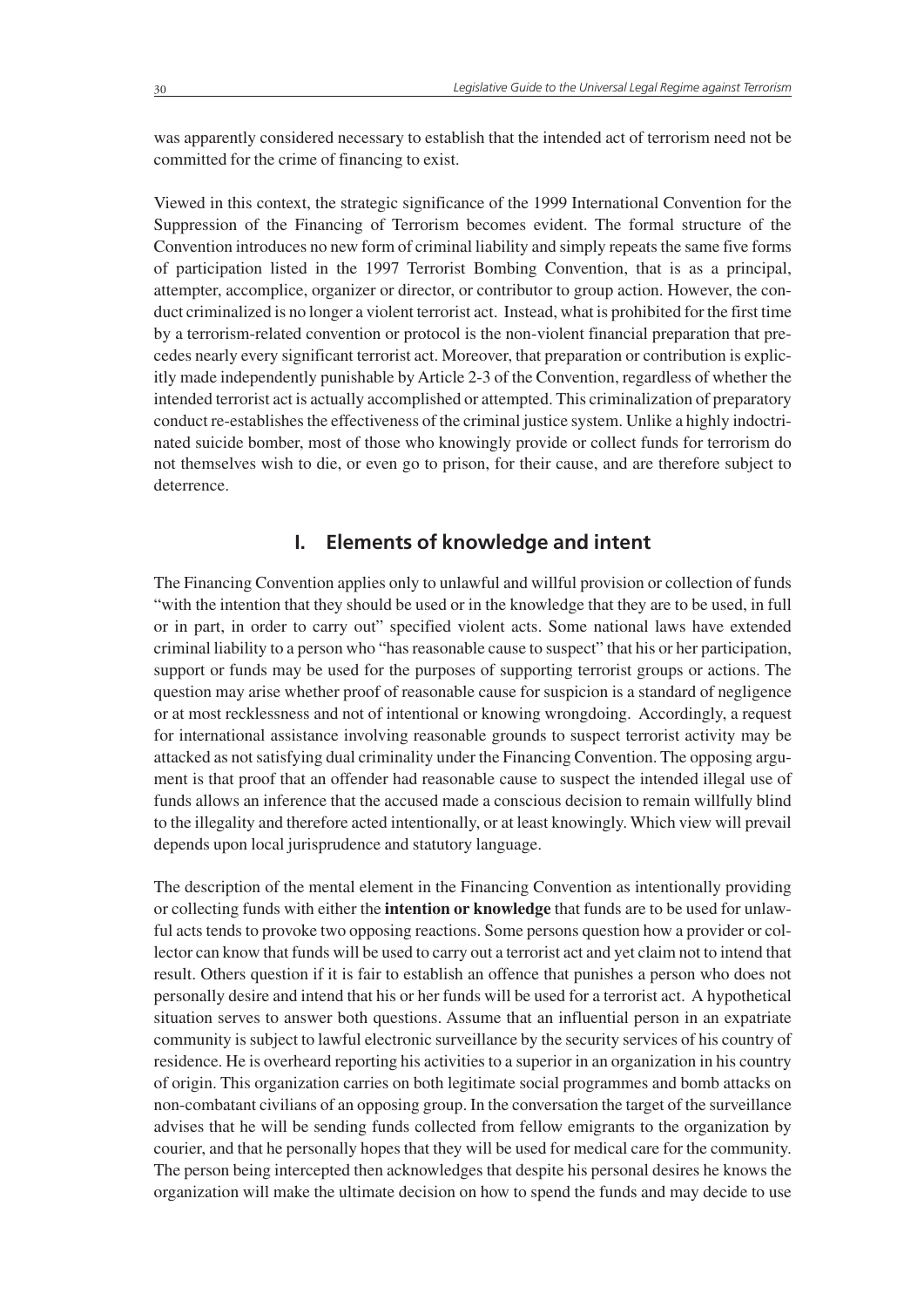them for bomb attacks on civilians. By those declarations, the speaker indicates that he does not personally desire that the funds be used for terrorist attacks but knows and is willing that such attacks may be facilitated by his fund raising. The offence established to implement the Financing Convention reaches a personal desire and intent to provide or collect funds to support terrorist acts. However, that prohibition alone was not considered sufficient to accomplish the goal of reducing terrorist attacks by discouraging the knowing provision or collection of funds for their accomplishment. Consequently, the offence implementing the Convention must also punish provision or collection of funds with the knowledge and willing acceptance of the possibility that they may be used for terrorist acts.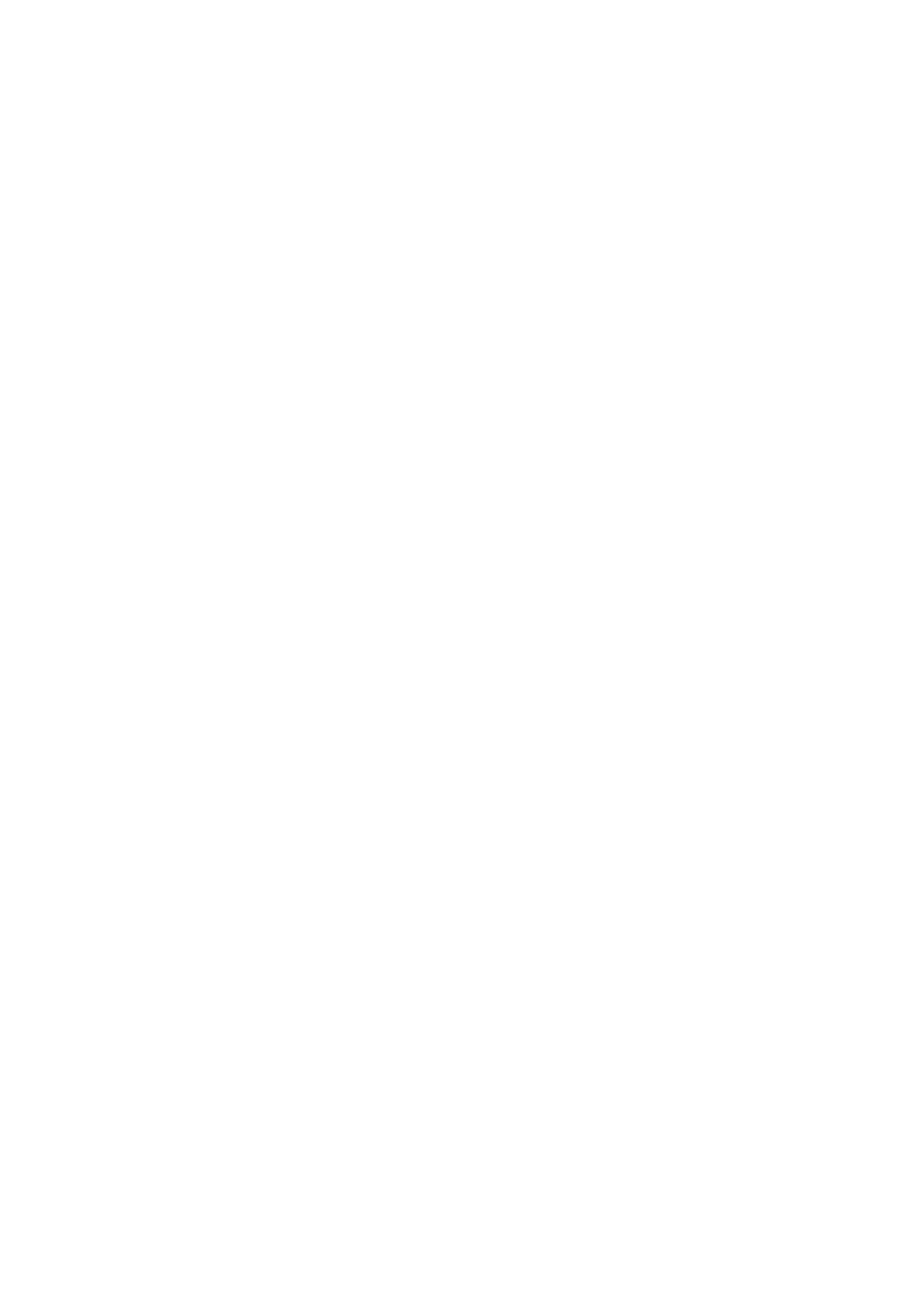# **III.—Jurisdiction over offences**

#### **A.—Jurisdiction based upon territoriality**

The location of the offence is the most ancient and fundamental basis upon which a country can assert jurisdiction to punish an offence. The social harm of criminal acts inflicted falls most immediately upon victims and property located within the country's boundaries, and it is that country's public order and tranquility that are undermined by a violation of its laws. Nevertheless, this ground of jurisdiction was not recognized in the 1970 Convention for the Suppression of Unlawful Seizure of Aircraft. That agreement dealt with in-flight hijackings, many of which involved situations in which the territorial jurisdiction was either uncertain, in dispute, or not applicable, such as seizures over the high seas. However, the 1971 Convention for the Suppression of Unlawful Acts against the Safety of Civil Aviation, protected aircraft "in service", meaning on the ground in the 24 hours before and after a flight, as well as air navigation facilities. It therefore listed territoriality as its first ground of jurisdiction in Article 5.1 *(a)*. Every one of the terrorism conventions developed since then has included the jurisdictional basis of territoriality. The Criminal Code of the Republic of Korea establishes territorial jurisdiction in the following language:

Article 2 (domestic Crimes)

This Code shall apply both to Korean nationals and aliens who commit crimes within the territory of the Republic of Korea.

# **B.—Jurisdiction based upon registration of aircraft or maritime vessels**

The 1963 Convention on Offences and Certain Other Acts Committed on Board Aircraft declares that the State of registration of an aircraft is competent and obligated to exercise jurisdiction over criminal offences committed on board aircraft registered to that State. In recognition of the prevalence of aircraft leasing, the subsequent air travel safety conventions of 1970 and 1971 added a requirement to establish jurisdiction when the offence is committed against or on board an aircraft leased without crew to a lessee whose principal place of business is in that State. Article 6.1 of the 1988 Convention for the Suppression of Unlawful Acts against the Safety of Maritime Navigation used the traditional maritime registration concept, that jurisdiction exists when an offence established by the Convention is committed:

*(a)* against or on board a ship flying the flag of the State at the time the offence is committed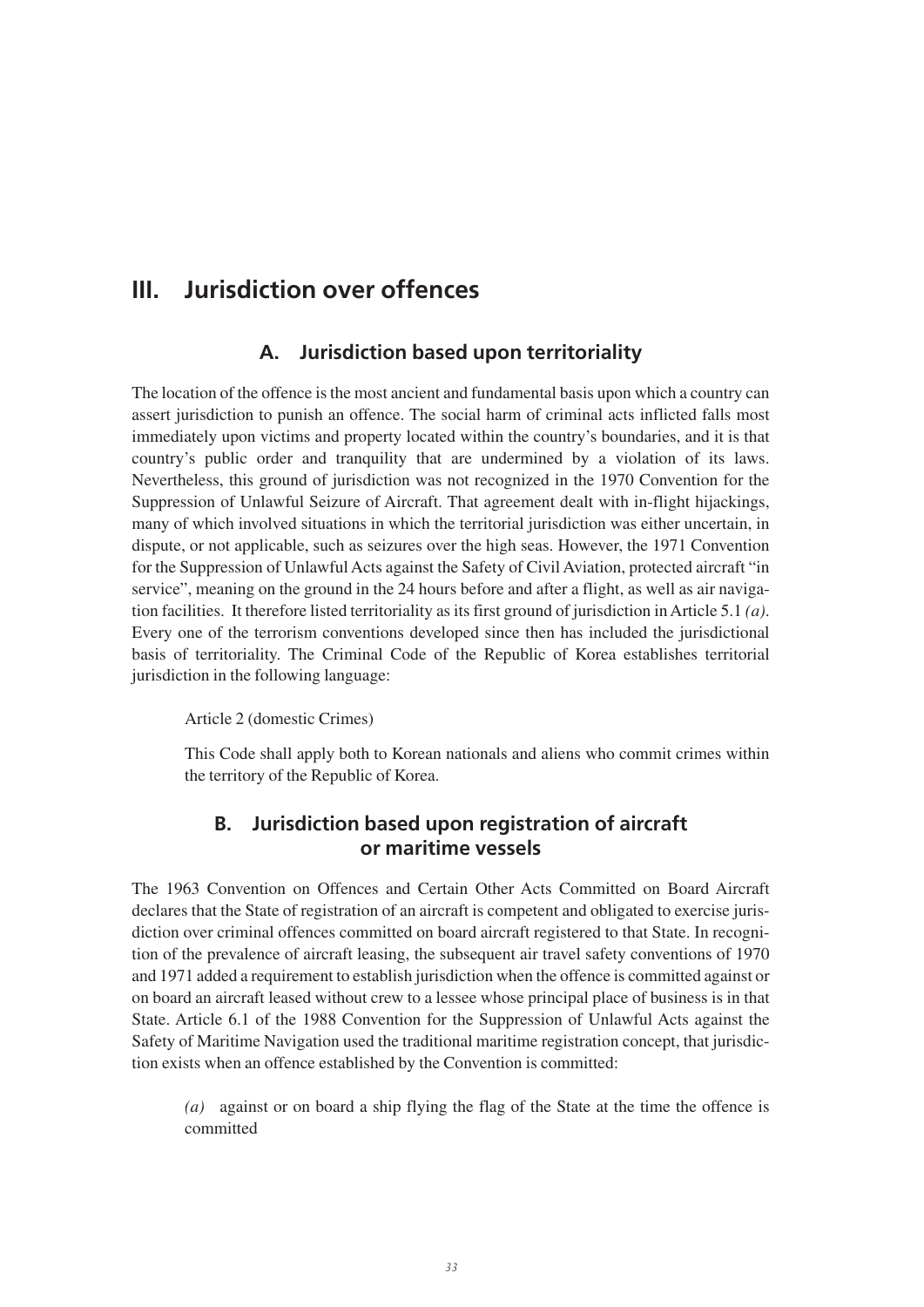The Korean Criminal Code establishes this form of jurisdiction in the following language:

Article 4 (Crimes by Aliens on Board a Korean vessel outside of Korea),

This Code shall apply to aliens who commit crimes on board a Korean vessel or aircraft outside the territory of the Republic of Korea.

The 1963, 1970 and 1971 aircraft conventions were all focused upon the safety of international civil aviation and specifically excluded aircraft used in military, customs or police service. The 1997 Terrorist Bombings Convention permits an optional ground of jurisdiction if an offence established by that instrument is committed on board an aircraft operated by the Government of a State, regardless of its use. That ground is carried forward in the 1999 Financing Convention and the 2005 Nuclear Terrorism Convention. The International Convention on the Physical Protection of Nuclear Material and its 2005 Amendment do not specifically exclude aircraft used in military, customs or police service, and simply require jurisdiction to be established when the offence is committed in the territory of the State or on board a vessel or aircraft registered in that State.

#### **C.—Jurisdiction based upon nationality of the offender**

The 1973 Convention on the Prevention and Punishment of Crimes against Internationally Protected Persons, including Diplomatic Agents, introduced the requirement that a State Party must establish jurisdiction over an alleged offender who is a national of that State. Continuing the use of the Republic of Korea Criminal Code to illustrate how these various grounds of jurisdiction may be established, Article 3 of that Code provides:

Article 3 (Crimes by Koreans outside Korea)

This code shall apply to all Korean nationals who commit crimes outside the territory of the Republic of Korea.

All of the subsequent terrorism-related agreements that create offences require the establishment of jurisdiction over nationals, with the exception of the 1988 Airport Protocol. That instrument supplemented the 1971 International Convention for the Suppression of Unlawful Acts against the Safety of Civil Aviation, which did not contain the nationality provision. An element of flexibility was introduced in the 1979 Hostage Taking Convention, which recognized that a State might wish to also establish jurisdiction over stateless persons who have their habitual residence in its territory. That ground is listed with other optional grounds in the 1988 Convention for the Suppression of Unlawful Acts against the Safety of Maritime Navigation and its Fixed Platform Protocol (and therefore applies to their 2005 Protocols), in the 1997 Terrorist Bombings Convention, the 1999 Financing of Terrorism Convention and the 2005 Nuclear Terrorism Convention.

# **D.—Jurisdiction based upon protection of nationals and national interests**

The assassination of the Jordanian Prime Minister in 1971 in Cairo and the murder of three foreign diplomats in Khartoum in 1973 preceded the Convention on the Prevention and Punishment of Crimes against Internationally Protected Persons, including Diplomatic Agents,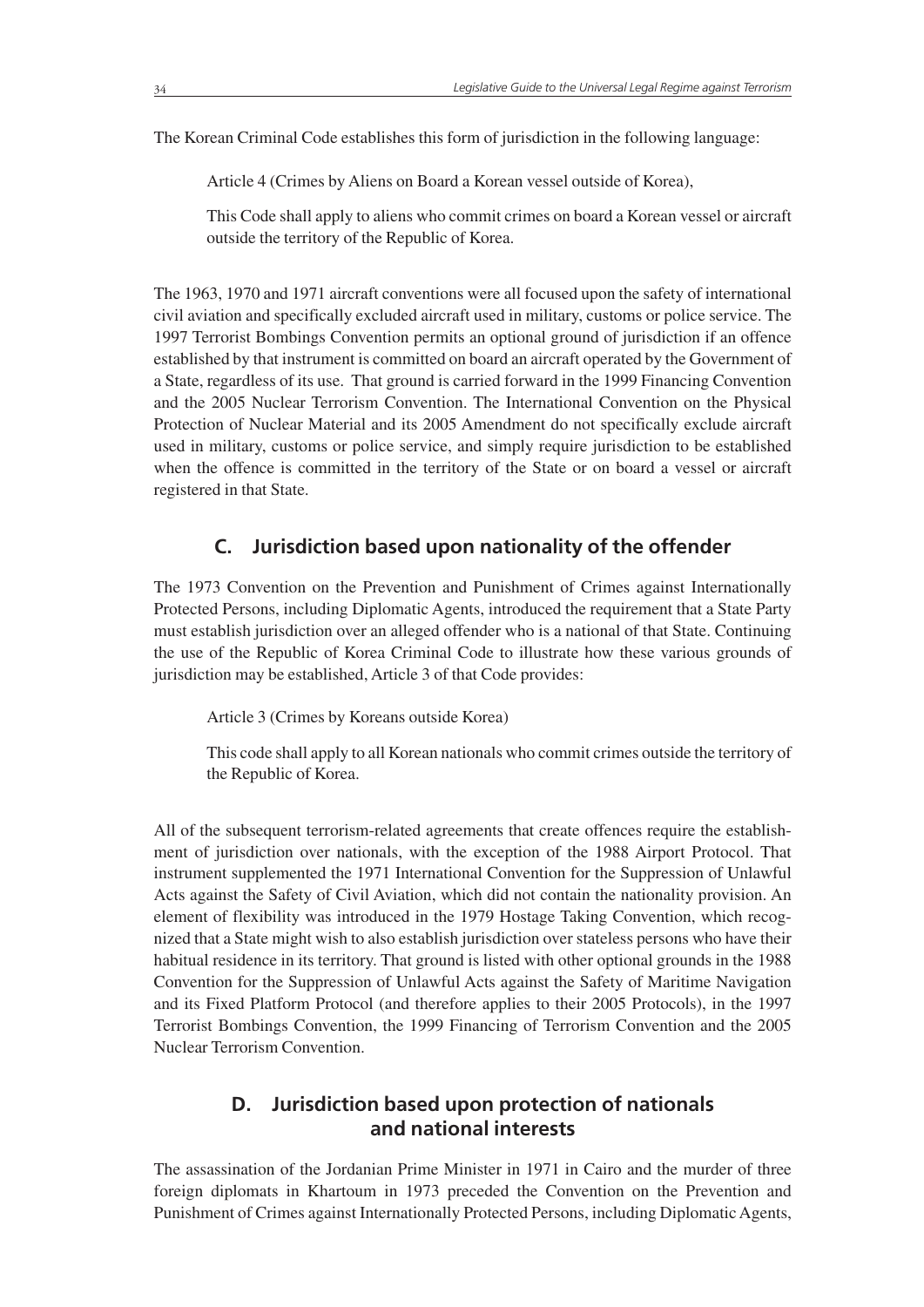1973. This was the first of the terrorism-related conventions that established jurisdiction based upon the status or nationality of the victim. In the 1973 Convention the protected status was that of "an internationally protected person as defined in article 1 who enjoys his status as such by virtue of functions which he exercises on behalf of that State." Jurisdiction based upon the nationality of the hostage was established in the 1979 International Convention against the Taking of Hostages as an optional basis of jurisdiction. That Convention also introduced the protection of national interests principle in Article 5.1 *(c)* as a mandatory ground of jurisdiction, when hostage taking was committed "in order to compel that State to do or abstain from doing any act." The 1988 Maritime Safety Convention and its Fixed Platform Protocol included jurisdiction based upon the nationality of the victim and upon an effort to compel a State to do or abstain from doing any act, but treated them as optional rather than mandatory grounds. The optional treatment of both those grounds was continued in the Terrorist Bombings Convention 1997, which also established the optional ground of an offence committed against a State facility abroad. Those three options were repeated in the Financing of Terrorism Convention, 1999 and the Nuclear Terrorism Convention, 2005.

## **E.—Jurisdiction based upon the presence of a person in the national territory**

The obligation to extradite or prosecute is discussed separately in part IV, but depends upon a jurisdictional element requiring discussion in this part. The competence of domestic courts to exercise jurisdiction over an act which took place elsewhere and has no connection with a country's citizens or interests other than the alleged offender's presence, is a prerequisite to obligating the referral of a case for prosecution, if extradition is refused. Many countries provide for extra-territorial jurisdiction over acts by citizens, as a corollary to constitutional or legislative mandates or jurisprudential tradition that citizens not be extradited. All of the terrorism-related conventions and protocols that create criminal offences impose the obligation to refer for prosecution. As a consequence, so-called "monist" countries, that automatically incorporate treaties in domestic law, may be able to exercise jurisdiction over an alleged offender found in the territory based simply upon the international treaty. However, not all countries provide that a non-citizen found in the territory may be prosecuted for an extra-territorial act simply based upon that person's presence, or upon presence plus a decision not to extradite. If that is not the case, legislation like Article 64 of the Anti-Terrorism Act, 2002 of The Gambia may be necessary:

(1) A Gambian Court shall have jurisdiction to try an offence and inflict the penalties specified in this Act where the act constituting the offence under sections 3, 4, 5, 6, 7, 11, 15, 18 or 19 had been done or completed outside The Gambia and –

[…]

*(c)* the alleged offender is in The Gambia, and The Gambia does not extradite him or her.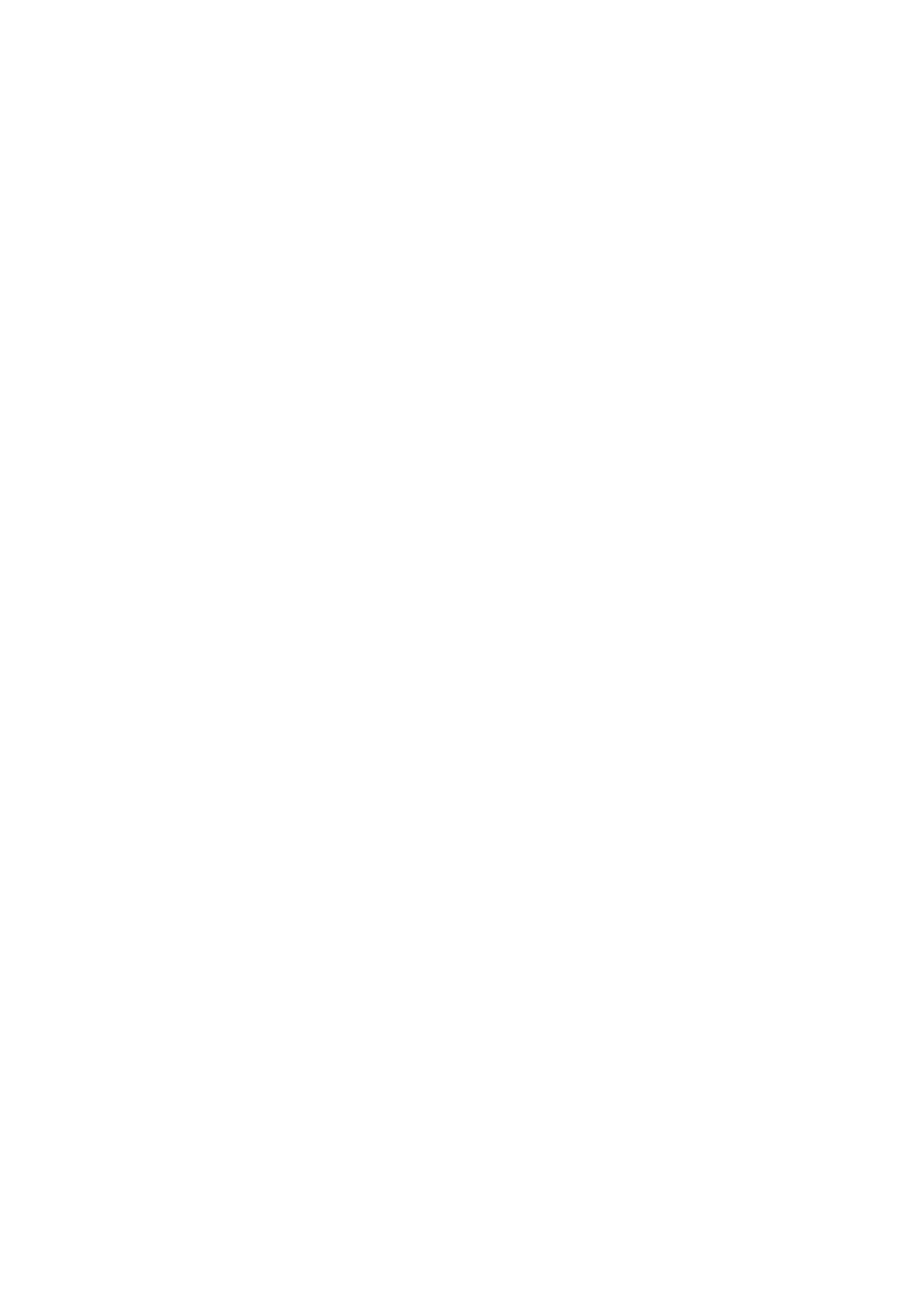# **IV.—Obligation to extradite or prosecute**

#### **A.—Nature and consequences of the obligation**

The most fundamental rule of international cooperation established by the terrorism-related conventions and protocols is the principle of extradite or prosecute. This obligation is found in all of the terrorism-related agreements that define criminal offences. As phrased in Article 8 of the 1997 Terrorist Bombing Convention, a State Party that does not extradite a person to a Requesting State Party shall:

[...] be obliged, without exception whatsoever and whether or not the offence was committed in its territory, to submit the case without undue delay to its competent authorities for the purpose of prosecution, through proceedings in accordance with the laws of that State. Those authorities shall take their decision in the same manner as in the case of any other offence of a grave nature under the law of that State.

Analytically, compliance with this obligation requires both jurisdiction over the extra-territorial offence and an obligation to refer the case for prosecutive examination. As mentioned previously, extra-territorial jurisdiction based upon mere presence may be limited to cases wherein extradition is refused. It would also be dependent upon the standard condition of dual criminality. In some countries both jurisdiction over a foreign offence committed by a person found on the national territory and the obligation to extradite or prosecute flow automatically from membership in the terrorism-related agreements. In others, legislative action may be necessary to make referral for prosecution mandatory rather than discretionary. As a matter of executive administrative policy, this could easily be interpreted as a self-executing provision of a convention. However, the language that the "authorities shall take their decision in the same manner as in the case of any other offence of a grave nature." demonstrates that an allegation that is investigated and determined to be unfounded need not be brought to trial. A State's constitutional principles and its substantive and procedural law will determine to what extent the prosecution must be pursued "in accordance with the laws of that State."

The phrase found in the extradite or prosecute articles of the conventions and protocols providing that the requested State Party is obliged to submit the case for the purpose of prosecution "without exception whatsoever" can be interpreted in differing ways. One possible meaning is that the words eliminate the traditional "public order" exception to international cooperation. Under that exception a State would not be required to render cooperation in a matter that would undermine its domestic tranquility by causing public disturbance or disrupt public morale. In the terrorism context that might equate to refusal of cooperation for fear that a terrorist group would retaliate against the requested State's nationals or national interests if it granted extradition of aircraft hijackers who had been found on its territory. Another potential interpretation is that the language is an implicit rejection of the political offence exception. That possible meaning will be discussed in part V, section E, dealing with protections for political activity, against discrimination and requiring fair treatment.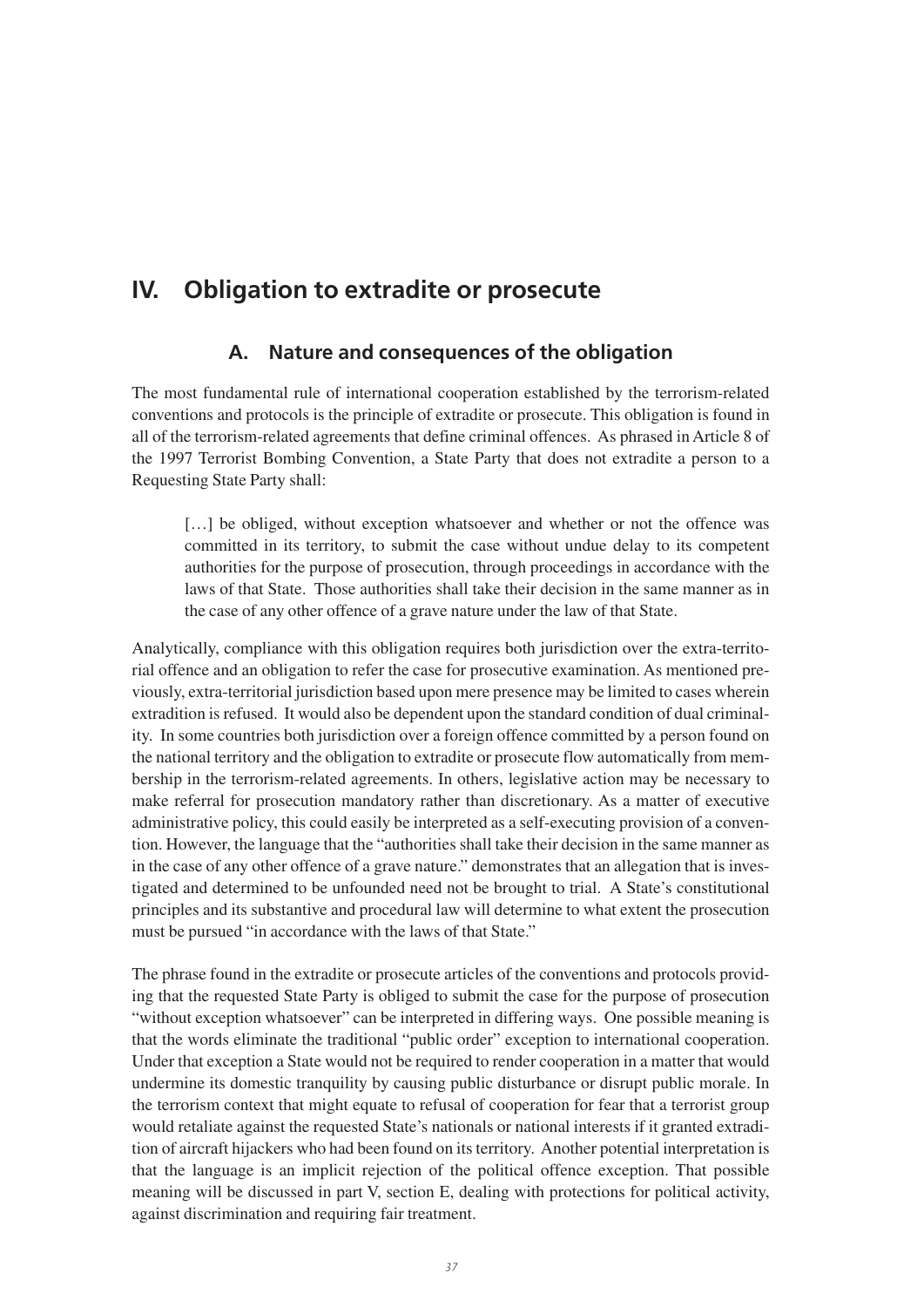Reference to part V, section E, dealing with protection against discrimination, raises the question of whether the obligation to extradite or prosecute applies even when there are substantial grounds to believe that a request for international cooperation is made for discriminatory reasons or that a person's position would be prejudiced for such reasons. In the abstract, it may seem counter-intuitive that a State should pursue the prosecution of a person who would suffer prejudice if extradited. However it must be recognized that a person believed to have committed atrocities may well provoke hatred and be the type of person most likely to suffer discrimination and unjust treatment. One can imagine a situation in which there is overwhelming evidence, perhaps including the offender's own claims of responsibility, that a person has committed terrorist acts. At the same time, there may be very substantial ground to believe that the person's position would be prejudiced if extradition were granted, because of official hatred of his or her political position or ethnic or religious affiliation. In that situation there is no obligation to extradite or even to grant mutual assistance, but there may well be an obligation to ensure that the available evidence is considered objectively by the authorities of the requested State under the "prosecute" alternative of the extradite or prosecute rule, considering that it applies "without exception whatsoever."

## **B.—Obligation to conduct an inquiry, to report findings and to advise of intent**

Because the terrorism-related conventions and protocols must deal with a wide variety of legal systems, they normally do not include the level of procedural detail found in bilateral treaties, such as the number of days allowed for certain actions or the precise form or channel of communications. However, the agreements do contain articles concerning the need for orderly procedures governing the custody and extradition or prosecution of a suspect. $34$  When a requested State is satisfied that grounds exist to take an alleged offender into custody, that custody should ensure the person's presence for the purposes of prosecution or extradition. A preliminary inquiry into the facts must be made. All of these procedural steps are to be governed by national law. The State of nationality and other interested states must be notified immediately of the custody and informed promptly of the results of the inquiry, and of whether the custodial State intends to exercise jurisdiction.

<sup>34</sup>Representative language is found in Article 10 of the International Convention for the Suppression of Nuclear Terrorism, 2005.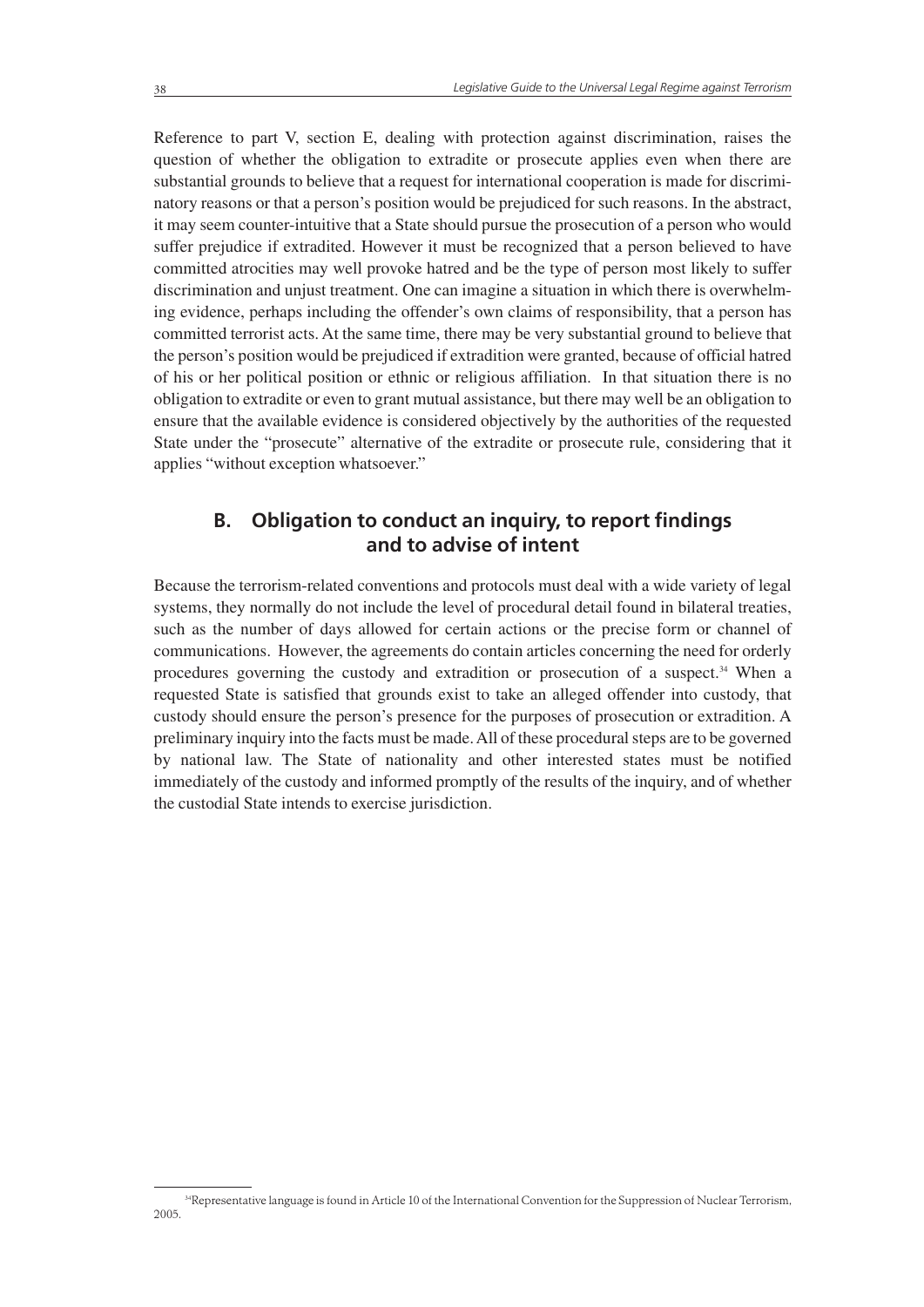# **V.—International cooperation in criminal matters**

## **A.—Dependence of the legal regime against terrorism upon international cooperation**

There being no international tribunal with competence for acts of terrorism, those acts can only be dealt with by domestic courts. The international community has come to recognize how handicapped domestic authorities are when they confront criminals and terrorists who conduct their illegal activities so that national borders serve as insulation from investigation and prosecution. The terrorism-related conventions and protocols provide essential tools of extradition and mutual legal assistance so that national authorities can effectively conduct cross-border investigations and ensure that there are no safe havens from prosecution and extradition. Some salient points in connection with the use of those tools are mentioned below. The complexities of those mechanisms are analyzed in greater detail in the Manual for International Cooperation in Criminal Matters against Terrorism, available through the UNODC website.

#### **B.—Mutual legal assistance**

The requirement that Parties afford assistance in criminal proceedings appeared first in Article 10.1 of the 1970 Convention for the Suppression of Unlawful Seizure of Aircraft:

Contracting States shall afford one another the greatest measure of assistance in connection with criminal proceedings brought in respect of the offence and other acts mentioned in article 4. The law of the State requested shall apply in all cases.

A mutual assistance article appears in all of the subsequent conventions that create criminal offences (except the 1991 Convention on the Marking of Plastic Explosives for the Purposes of Detection). In the 1979 Hostages Convention and subsequent instruments, that assistance is specified as including the obtaining of evidence at a party's disposal. Beginning with the 1971 Convention for the Suppression of Unlawful Acts against the Safety of Civil Aviation, the Conventions obligate parties to take measures to prevent offences against other parties. This obligation was broadened in the 1973 Convention on Internationally Protected Persons, including Diplomatic Agents, to a duty to exchange information and coordinate administrative and other preventive measures. Prior to the 1997 Terrorist Bombings Convention the mutual assistance articles all referred to "assistance in connection with criminal proceedings." In 1997 the language was expanded, or at least clarified. The words "criminal proceedings" clearly apply to the evidence-gathering phrase in civil law systems, where inquiries are conducted under the authority of a magistrate who opens a formal proceeding. It arguably may not apply to the evidence-gathering phase in systems where investigations are opened and conducted by the police without participation by a prosecutor or judge until a formal charge is filed. Whether an investigation by police authorities prior to the filing of a charge would be regarded as a criminal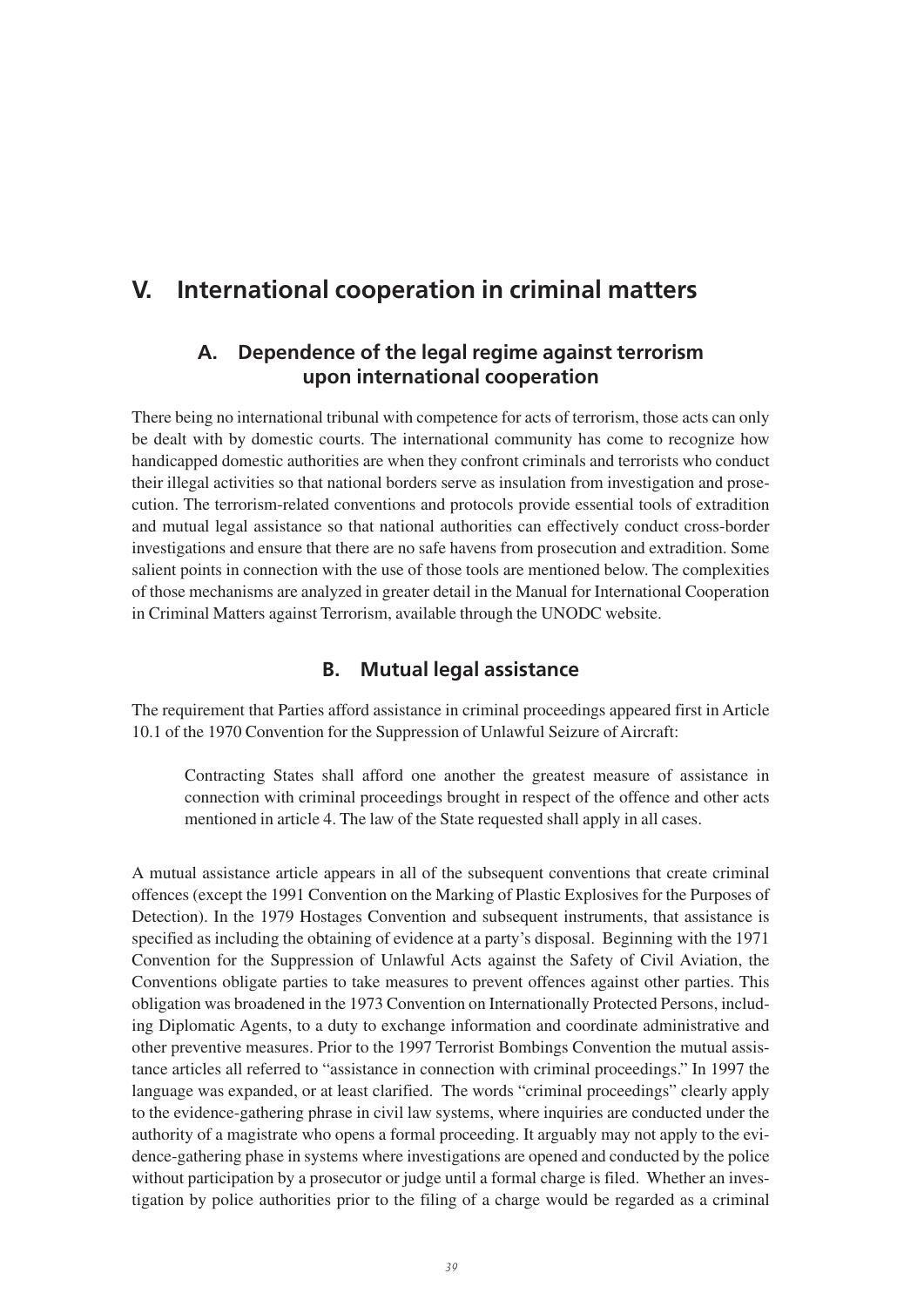proceeding depends on the law and discretion of the Requested State. Despite this ambiguity, the "criminal proceeding" language was used in all of the conventions and protocols until the Terrorist Bombings Convention introduced the language "investigations or criminal or extradition proceedings," which has been used in the subsequent conventions developed by the General Assembly's Ad Hoc Committee.

## **C.—Extradition**

All of the terrorism-related agreements that create criminal offences contain a provision that the offences established therein shall be deemed to be extraditable offences in any existing treaty between State Parties. This provision gives treaty partners the opportunity to use a bilateral treaty that is likely to contain more procedural details than the universal instruments, which are written to apply to a variety of legal systems. If the law of a Requested State requires a treaty as a legal basis for extradition, the State may at its option choose to regard the Convention as such a basis. If no treaty is required, the offence shall be treated as extraditable. For purposes of extradition, offences shall be treated as if they had been committed not only in the place where they occurred, but also in the territory of the States that have established jurisdiction under that convention or protocol (or in a place within the jurisdiction of the party requesting extradition, a formulation used only in the 1988 Convention for the Suppression of Unlawful Acts against the Safety of Maritime Navigation and its 2005 Protocol). Countries that maintain the death penalty should be aware that many countries will refuse to extradite unless assurances are received that a death sentence will not be imposed, or if imposed, will not be carried out. Similar assurances are sometimes required, with regard to other penalties that are considered to violate the public policy of a requested country, such as a sentence of life imprisonment without possibility of parole.

#### **D.—Dual criminality**

Although the tests for its application are progressively becoming more flexible, an important limitation upon international cooperation is the necessity for dual or double criminality. In simple terms this policy means that a Requested State will normally not assist a Requesting State in investigating or punishing an activity that the Requested State does not consider as meriting criminal punishment. An example might be blasphemy or adultery, which are criminal offences in some legal systems, but only considered socially undesirable, not criminal, in others. As a consequence, a request for extradition of an adulterous spouse would not be granted by a country that did not criminalize adultery. At one time this doctrine was applied in a legalistic fashion that focused on form rather than substance, that is on whether the offence was similarly denominated in both systems, or whether the offence elements were identical. Modern treaties and domestic jurisprudence tend to focus more on whether the conduct would be punishable by the laws of both countries, regardless of the name of the offence or its elements.

An unresolved question in the terrorism context is the effect of dual criminality of an offence that must be committed with a particular motive. Inclusion of an ideological motive as an element of terrorism-related offences, in addition to a specific intent to coerce a government or to intimidate a population and a general criminal intent to commit the prohibited act, permits a very precise definition of offences and thus reduces the risk of the overly broad application of severe sentences or special procedural measures. However, inclusion of such a motivation requirement may have consequences for international cooperation. None of the terrorism-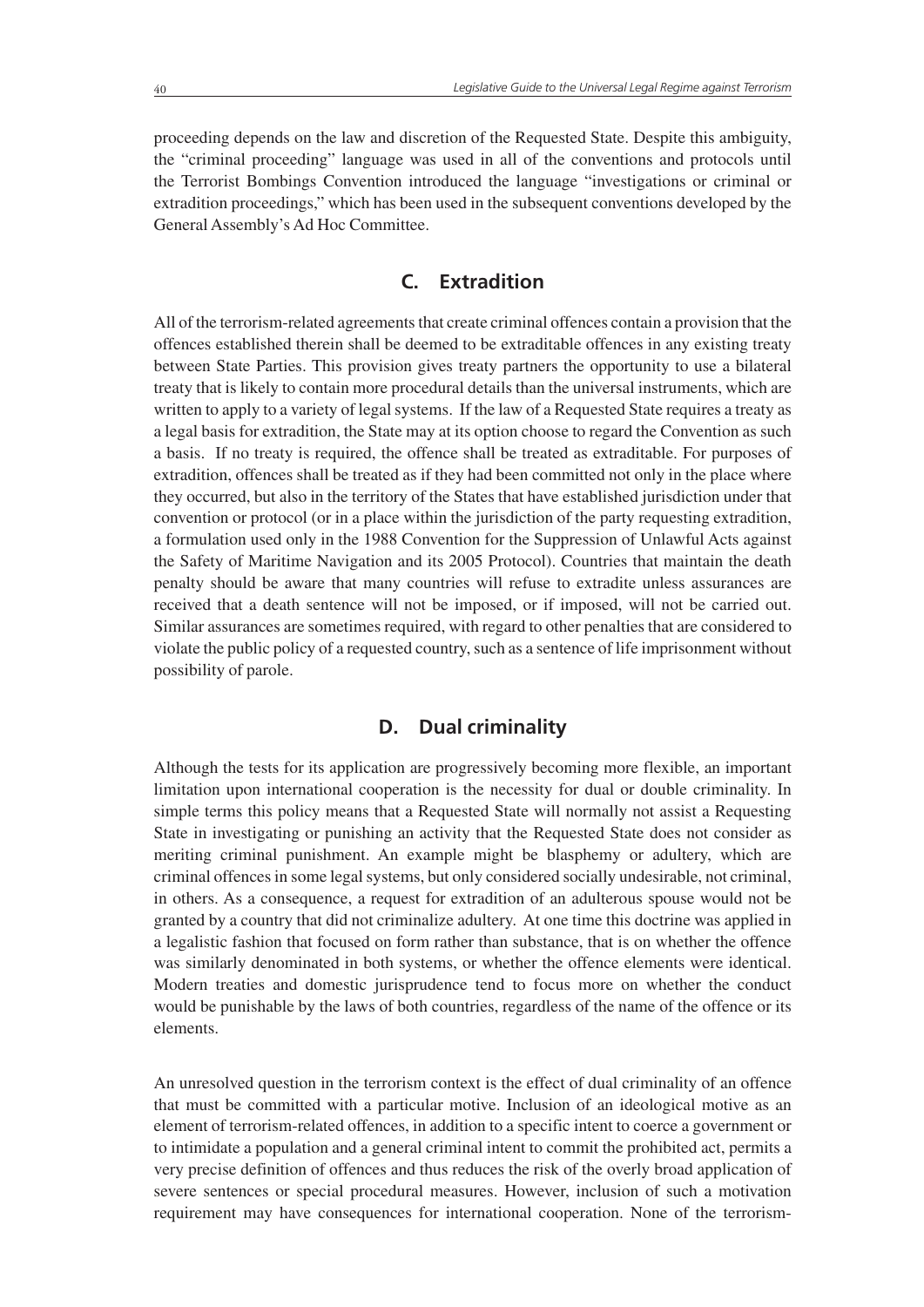related instruments require that the prohibited conduct be committed for a racial, religious, political or other ideological motive, and so many countries require only that the defined offences be committed with the state of mind specified in the respective convention or protocol. That specified state of mind may be a general criminal intent (to do the prohibited act "intentionally", or in some instruments "willfully") or a specific intent in other cases (in order to intimidate a population or to coerce a government or international organization to do or to refrain from doing any act). If a country that defines an offence as only requiring a general or specific intent were to request international cooperation from a country that also requires an ideological motivation as an element of the offence, the question arises whether dual criminality exists.

## **E.—Protections for political activity, against discrimination and requiring fair treatment**

The evolution of protective articles in the conventions and protocols demonstrates a progression toward ensuring the rule of law in international criminal justice cooperation while reducing tolerance for terrorist violence. For over a century prior to adoption of the first terrorism-related convention in 1963, the political offence exception had constituted a ground for refusal of international cooperation in many countries. That exception to the obligation to grant extradition was based on the choice by certain countries not to assist in punishing political activity directed against the government of another country, such as treason, sedition, or attempts to force a ruling group to change or adopt certain policies. In addition to prohibited, but non-violent, political activity, such as unauthorized public demonstrations or publications, the exception often covered violent offences connected with a political offence, such as injuries or damage inflicted during a political protest or in the course of resisting an arrest for a political offence. Proponents of the exception argued that it should cover even an attack upon civilians to draw attention to a cause because the inspiration for the offence was political in nature. Obviously, application of the exception to shield political violence from extradition or international evidence gathering would frustrate an anti-terrorism convention, as terrorist incidents involving violence against airline and ship passengers, hostages and civilians, are routinely inspired by political motives and associated with efforts to change government policies.

By the time of the adoption of the Convention on Offences and Certain Other Acts on Board Aircraft in 1963, the international law community had come to recognize the difficulties in applying the traditionally broad and ambiguous political offence exception to terrorism-related offences. The 1963 Convention reflects an attempt to allow a limited exception for laws of a political nature without negating the purpose of the agreement. Its Article 2 provides in pertinent part that:

"[…] except when the safety of the aircraft or of persons or property on board so requires, no provision of this Convention shall be interpreted as authorizing or requiring any action in respect of offences against penal laws of a political nature or those based on racial or religious discrimination."

The stated exception recognizes the most limited form of political offence exception, that of offences against penal laws of a political nature, such as those prohibiting specified political speech or activity, but not the more problematic exceptions for violent offences connected to a political offence or unlawful acts inspired by political motives. This protective article also introduced a form of non-discrimination protection, making the agreement inapplicable to violations of laws based on racial or religious discrimination.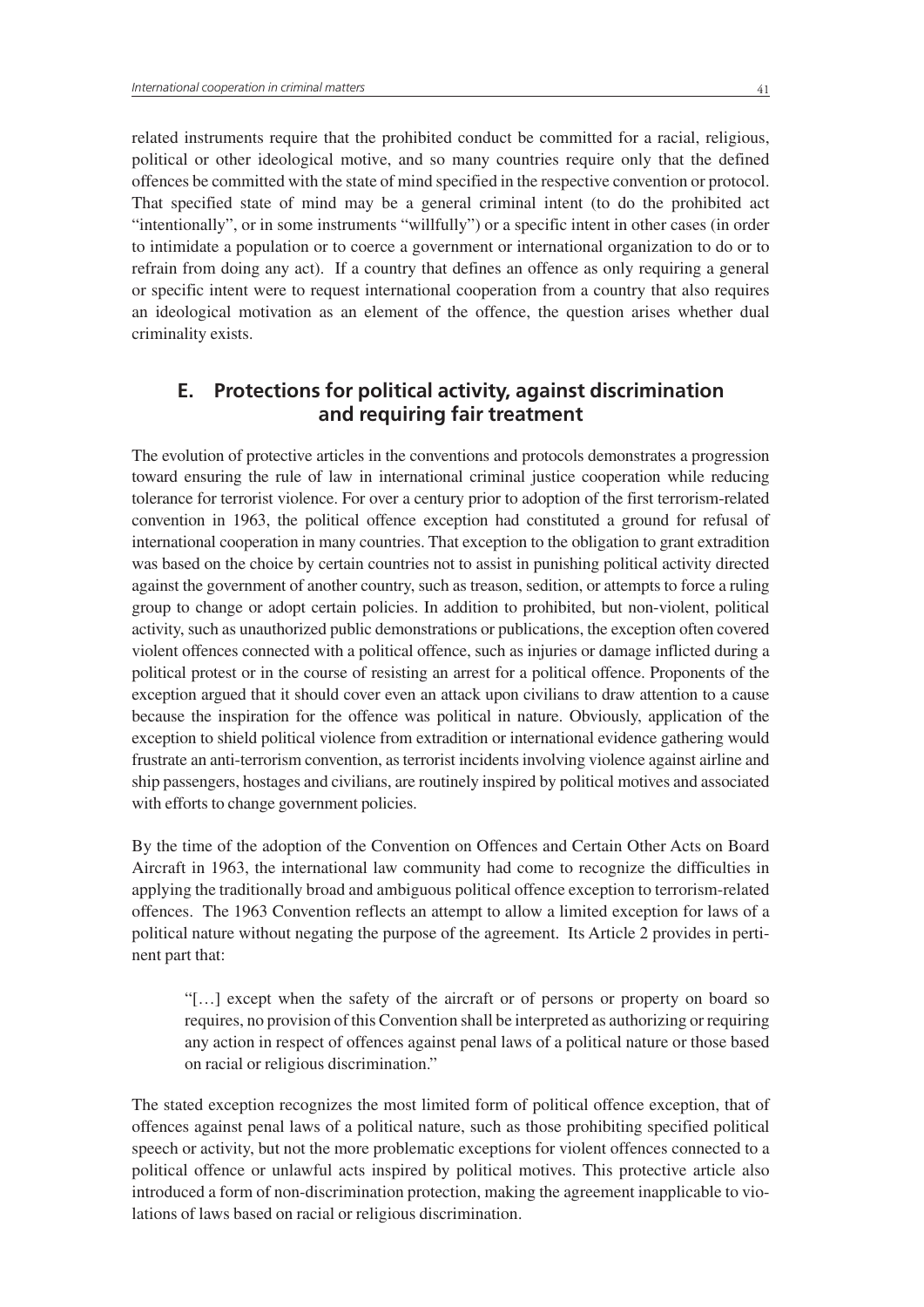For 34 years after 1963, no express reference is found to any form of political offence exception in any of the terrorism-related conventions and protocols.<sup>35</sup> However, some interpret the obligation to extradite or prosecute "without exception whatsoever" found in the 1970 Convention for the Suppression of Unlawful Seizure of Aircraft as an implicit rejection of the political offence exception. This interpretation is based in part on the disappearance of the limited political offence exception which exists in the 1963 aircraft convention, which was negotiated under the auspices of the same organization, ICAO. In part it is also based on the 1970 Unlawful Seizure Convention reference to the obligation to decide upon prosecution in the same manner as any "ordinary" offence of a serious nature.<sup>36</sup> In legal writing the term "ordinary" crimes was often used to distinguish murders and other crimes in which the motives and consequences resembled normal criminality, because involving personal advantage or harm to innocent civilians, from offences more directly related to political expression and considered more worthy of the political offence exception. While the boundary between "ordinary" and "political" offences was never clear or coherent, use of the term "ordinary" offence normally conveyed a contrast with a "political" offence.

An important factor facilitating the rejection of the political offence exception in the 1997 Terrorist Bombing Convention and in subsequent universal terrorism-related instruments is the expansion of superior safeguards for alleged offenders. The 1963 Convention required minimal protection for a suspected hijacker. Custody of a suspect could be continued only "for such time as is reasonably necessary to enable any criminal or extradition proceedings to be instituted." Article 13.3 granted a person in custody the right to be assisted in communicating immediately with the nearest appropriate representative of the State of nationality. Article 15.2 also required a State to accord a suspect disembarked in its territory treatment no less favorable for his protection and security than that accorded to its own nationals.

Protections for suspected offenders have grown steadily during the decades since 1963, as demonstrated by the relevant articles in the 1997 Terrorist Bombings Convention. Article 7.3 ensures that any suspect regarding whom restrictive measures have been taken against shall be entitled to:

*(a)* Communicate without delay with the nearest appropriate representative of the State of which that person is a national or which is otherwise entitled to protect that person's rights or, if that persons is a stateless person, the State in the territory of which that person habitually resides;

<sup>35</sup>Convention on Offences and Certain Other Acts Committed on Board Aircraft (1963), Convention for the Suppression of Unlawful Seizure of Aircraft (1970), Convention for the Suppression of Unlawful Acts against the Safety of Civil Aviation (1971), Convention on the Prevention and Punishment of Crimes against Internationally Protected Persons, including Diplomatic Agents (1973), International Convention Against the Taking of Hostages (1979), Convention on the Physical Protection of Nuclear Material (1979), Protocol for the Suppression of Unlawful Acts of Violence at Airports Serving International Civil Aviation (1988), Convention for the Suppression of Unlawful Acts against the Safety of Maritime Navigation (1988), Protocol for the Suppression of Unlawful Acts against the Safety of Fixed Platforms Located on the Continental Shelf (1988), Convention on the Marking of Plastic Explosives for the Purpose of Detection (1991), International Convention for the Suppression of Terrorist Bombings (1997), International Convention for the Suppression of the Financing of Terrorism (1999), International Convention for the Suppression of Acts of Nuclear Terrorism (2005), Amendment to the Convention on the Physical Protection of Nuclear Material (2005), Protocol of 2005 to the Convention for the Suppression of Unlawful Acts against the Safety of Maritime Navigation (2005), Protocol for the Suppression of Unlawful Acts against the Safety of Fixed Platforms Located on the Continental Shelf (2005).

<sup>&</sup>lt;sup>36</sup>Article 7, Convention for the Suppression of Unlawful Seizure of Aircraft, 1970:

The Contracting State in the territory which the alleged offender is found shall, if it does not extradite him, be obliged, without exception whatsoever and whether or not the offence was committed in its territory, to submit the case to its competent authorities for the purpose of prosecution. Those authorities shall take their decision in the same manner as in the case of any ordinary offence of a serious nature under the law of that State.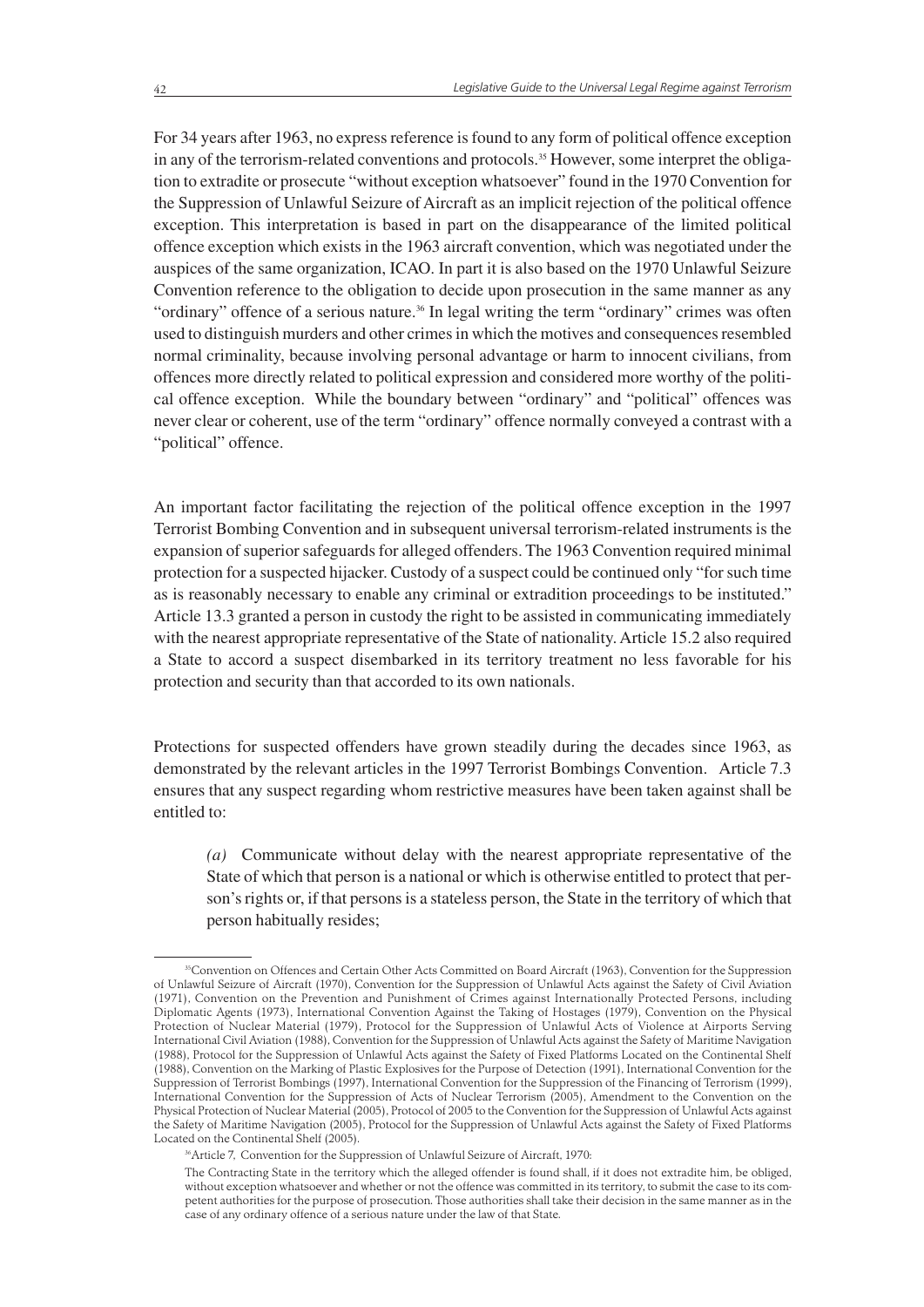- *(b)* Be visited by a representative of that State;
- *(c)* Be informed of that person's rights under subparagraphs *(a)* and *(b)*.

Article 14 is a so-called "fair treatment" article, elaborating the concept found in Article 15.2 of the 1963 Convention, but with more precision regarding the international law component of human rights guarantees:

Any person who is taken into custody or regarding whom any other measures are taken or proceedings are carried out pursuant to this Convention shall be guaranteed fair treatment, including enjoyment of all rights and guarantees in conformity with the law of the State in the territory of which that person is present and applicable provisions of international law, including international law of human rights.<sup>37</sup>

Article 12 establishes the important principle of non-discrimination in the following language:

Nothing in this Convention shall be interpreted as imposing an obligation to extradite or to afford mutual legal assistance, if the requested State Party has substantial grounds for believing that the request for extradition for offences set forth in article 2 or for mutual legal assistance with respect to such offences has been made for the purpose of prosecuting or punishing a person on account of that person's race, religion, nationality, ethnic origin or political opinion or that compliance with the request would cause prejudice to that person's position for any of these reasons.

The above non-discrimination article is found immediately following an article abolishing the political offence exception not only in the 2005 Nuclear Bombings Convention, but in the 1997 Terrorist Bombings Convention, the 1999 Financing of Terrorism Convention and the 2005 Protocol to the Convention for the Suppression of Unlawful Acts against the Safety of Maritime Navigation. These articles expressly declare that the offences established in those agreements:

... shall not be regarded, for the purposes of extradition or mutual legal assistance, as a political offence or as an offence connected with a political offence or as an offence inspired by political motives.<sup>38</sup>

The political offence exception was always a difficult tool for legal analysis except in its simplest application to non-violent expressions of political speech or activity. This was particularly true of offences connected with a political offence, most typically consisting of violence utilized to implement a political goal and of offences inspired by a political motive, which could involve the most extreme forms of demonstrative violence. Various tests were developed to judge whether the offence was a prohibited expression of an attempt to force change upon a government or more analogous to an ordinary crime, but consistently satisfactory rules of appli-

<sup>&</sup>lt;sup>37</sup>At a minimum, this body of law would includes obligations assumed under the ICCPR, the Convention against Torture, the International Convention on the Status of Refugees and those guarantees recognized as part of jus gentium, the customary law of nations existing independently of treaty law. Further information in this regard can be found in an Introduction to International Law Aspects of Counter-Terrorism, available at www.unodc.org, on the Terrorism Prevention page under technical assistance tools.

<sup>38</sup>All of these articles are similarly worded, except the 2005 Maritime Protocol, which adds gender to the list of impermissible considerations.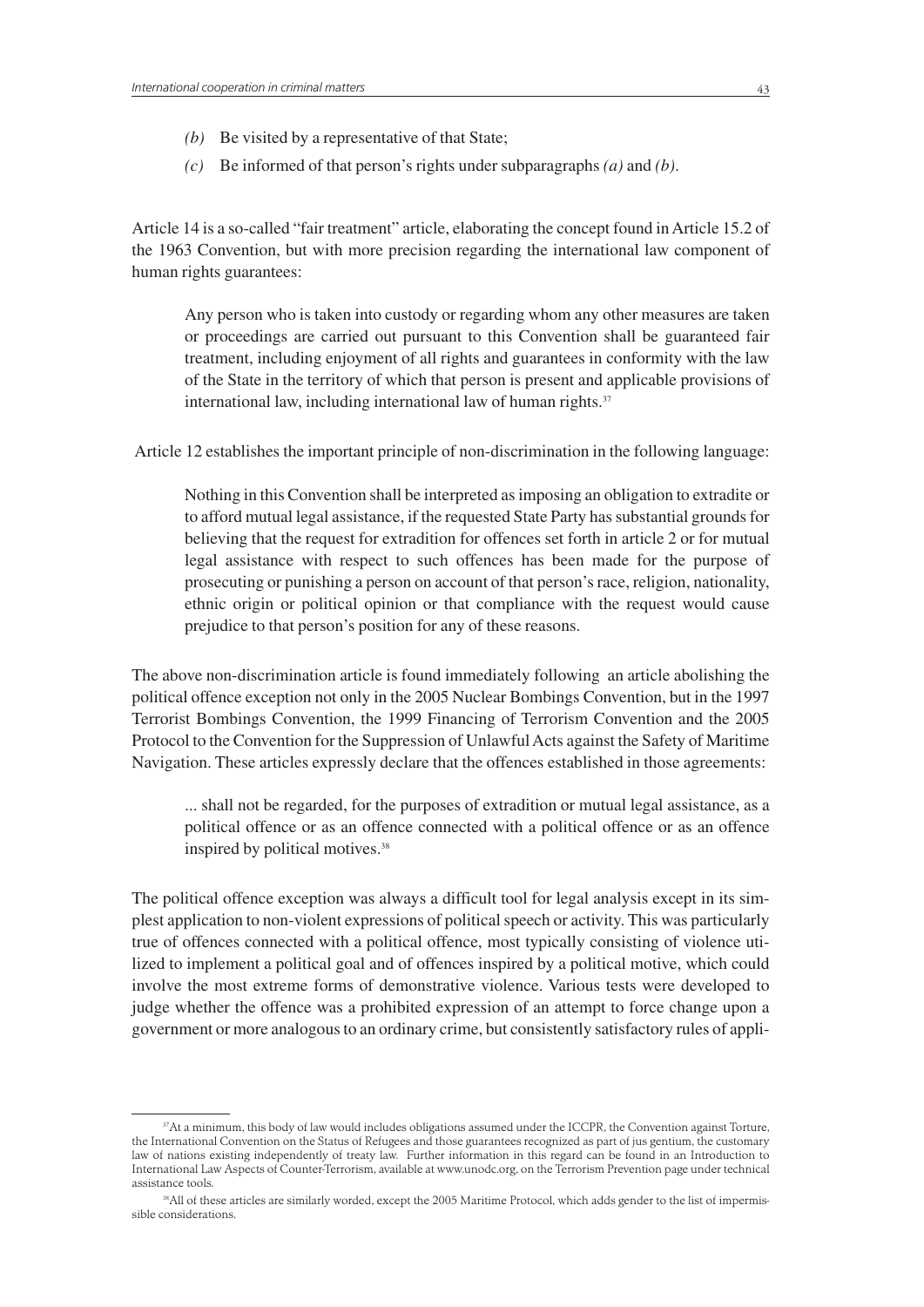cation were never achieved. Excusing attacks against innocent civilians inspired by political motives increasingly came to be viewed as a protection for terrorists. These difficulties are avoided by the rejection of the political offence exception for the offences defined by the 1997 Terrorist Bombings conventions and subsequent agreements. At the same time, the legitimate interests of the accused offenders are protected by incorporation of a robust anti-discrimination article that protects against any prejudice a person might suffer for political or other impermissible reasons. If a person was being prosecuted or punished because of her political opinion or if her position would suffer prejudice for that reason, the non-discrimination articles allow an extradition or mutual assistance request to be refused, leaving the Requested State free to deal with the person as dictated by its own national law and the available evidence.

#### **F.—Concluding human rights considerations**

In a Legislative Guide intended as a concise introduction to the universal legal regime against terrorism, it is not possible to analyze each of the human rights protections that may become relevant in a particular investigation, prosecution or international cooperation situation. Readers are therefore encouraged to supplement their reading of this *Guide* with the detailed examination of protections found in a companion UNODC publication. That work, an Introduction to International Law Aspects Related to Counter-Terrorism, contains valuable explanations of human rights considerations that could only be touched upon in this *Guide*. Specific issues include the application of humanitarian law principles and the Geneva Conventions to terrorism, asylum law and the 1951 Convention and 1967 Protocol Relating to the Status of Refugees, the structure and functions of the United Nations human rights bodies, and the extent and conditions of permissible derogation from the guarantees of the International Covenant on Civil and Political Rights. The interaction of these topics and the terrorism-related conventions and protocols and Security Council resolutions are examined in the context of the overall principles of international human rights and humanitarian law. Accordingly, readers should be aware that this guide is only a partial introduction to the legal regime against terrorism and should be supplemented by consulting other resources available at the UNODC website, particularly the above-described Introduction and the Manual for International Cooperation in Criminal Matters against Terrorism.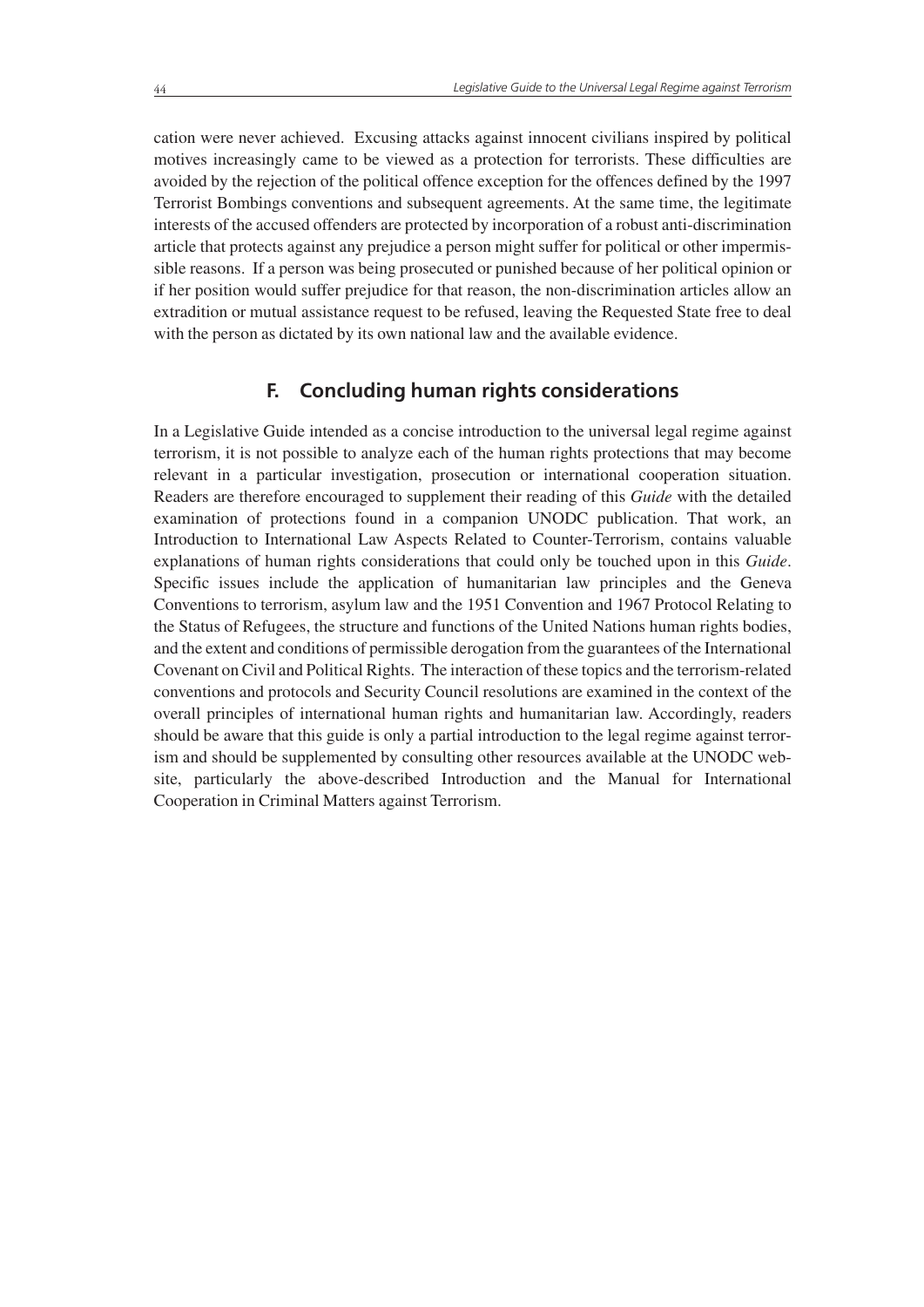# **Annex**

The Terrorism Prevention Branch has developed the following technical assistance tools to assist countries in their work to combat terrorism:

- Legislative guide to universal anti-terrorism conventions and protocols
- Guide for the legislative incorporation of the provisions of the universal legal instruments against terrorism
- Preventing terrorist acts: a criminal justice strategy integrating rule of law standards in the implementation of United Nations anti-terrorism instruments
- Model legislative provisions against terrorism
- Model law on extradition (prepared jointly with the Treaty and Legal Assistance Branch)
- Mutual legal assistance request writer tool (prepared by the Treaty and Legal Assistance Branch)
- Electronic legal resources on international terrorism
- Comparative study on anti-terrorism legislative developments in seven Asian and Pacific countries

These tools and publications are accessible on TPB's website in all six official languages of the United Nations (http://www.unodc.org/unodc/en/terrorism/index.html); print copies are available upon request from TPB. Further technical assistance tools and publications are currently under preparation.